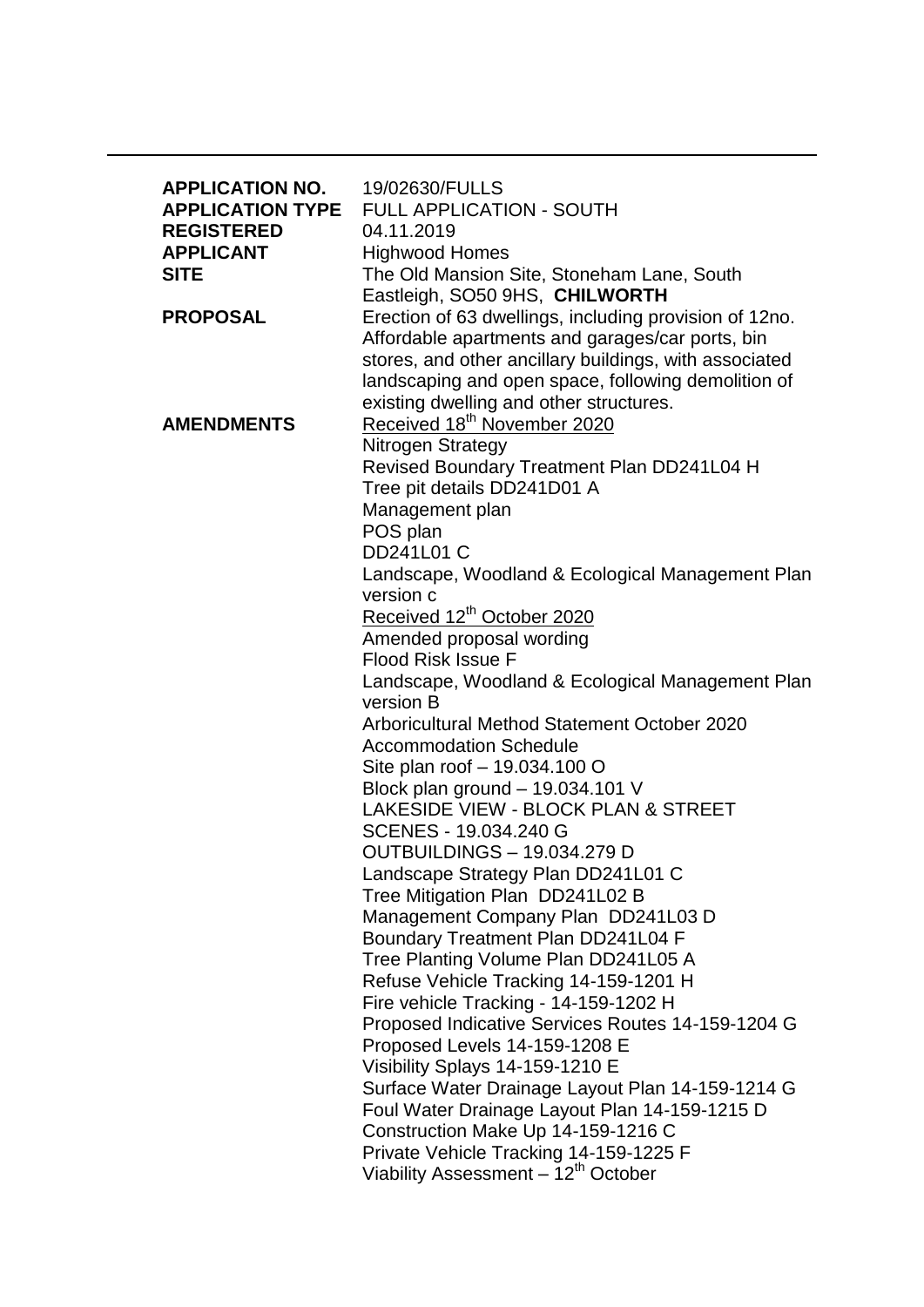Received 17<sup>th</sup> April 2020 14-159-1201 F – Refuse vehicle 14-159-1202 F – Fire Vehicle 14-159-1204 E – Service Routes 14-159-1207 B – Highway Construction 14-159-1208 C – Levels 14-159-1210 C – Vis splay 14-159-1214 – E – Surface Water 14-159-1215 B – Foul Water 14-159-1216 A – Construction make up 19.034.100 L – Site layout roof 19.034.101 S – Block plan ground 19.034.200 D – Woodland view block 19.034.210 D - Courtyard block 19.034.220 F – Mansion block 19.034.230 D – The Square block 19.034.240 D – Lakeside block 19.034.275 F – Flat block 1 19.034.276 H – Flat block 1 elevation 19.034.280 C - Garaging 19.034.300 F – Indicative views 19.034.301 F – Indicative views 19.034.302 F – Indicative views 19.034.303 F – Indicative views 19.034.304 D – Indicative views DD241L01 B – Landscape Strategy Plan DD241L02 A Tree Mitigation plan DD241L03 C – Management company DD241L04 D – Boundary treatment Arb Method Statement April 2020 Design and Access Statement April 2020 Flood Risk Assessment version D Landscape ecological woodland management rev A 08/04/2020 14-159-1225 C - Private vehicle tracking 14-159-1226 A – Surface Water Option 2 19.034.305 B – Flats rendered elevation 19.34.SK22 C Long section DD241D01 – Tree Pit DD241L05 – Tree Planting volume plan Reponses to Tree officer comments Bat roost tree assessment Feb 2018 version 2 April 2020 Ecological Appraisal Feb 2018 Nutrient balancing assessment March 2020 WSI for archaeology April 2020 Response to Ecology Officer from WYG **CASE OFFICER** Sarah Barter

Background paper (Local Government Act 1972 Section 100D)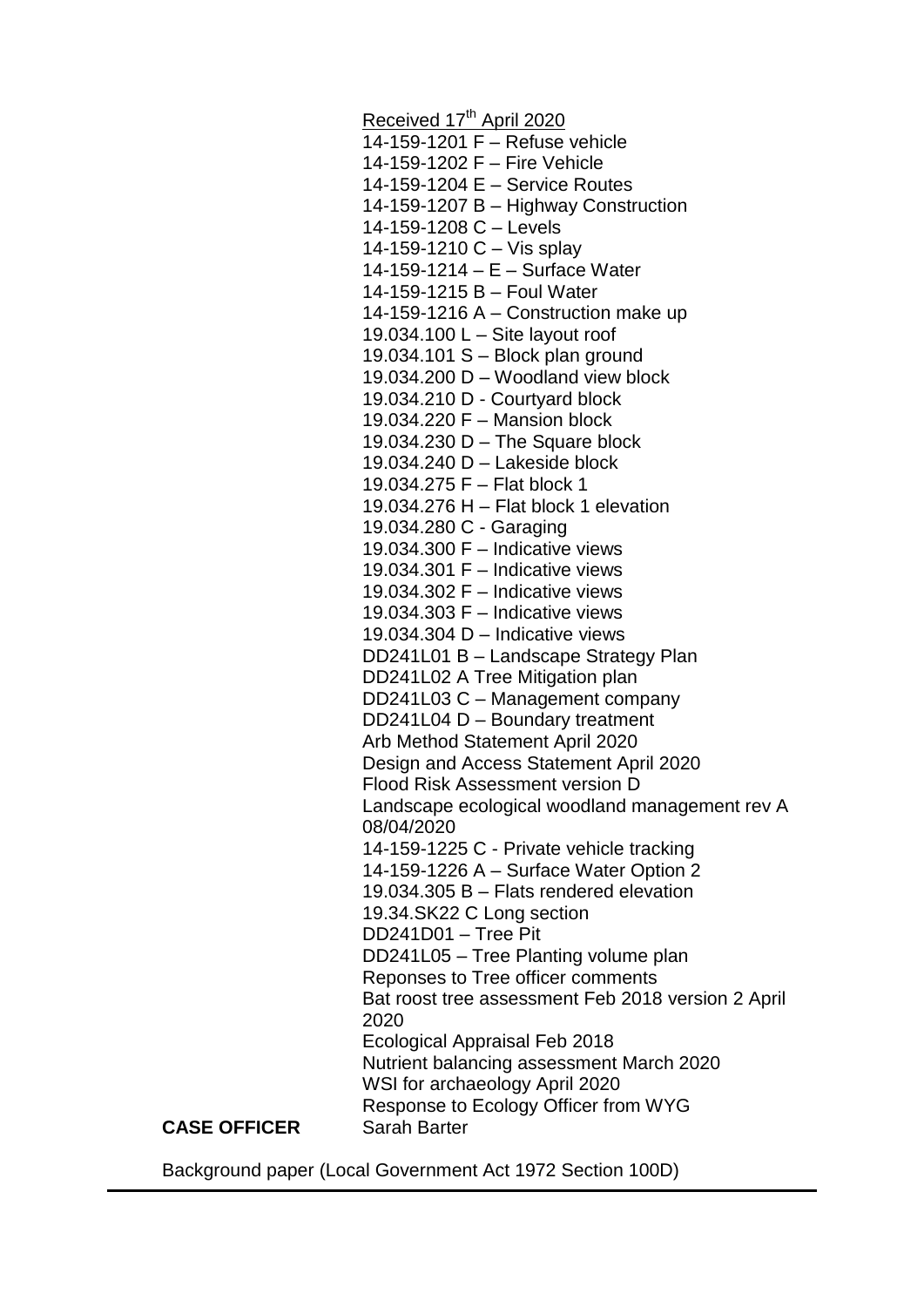# 1.0 **INTRODUCTION**

1.1 This application is presented to Southern Area Planning Committee because it is contrary to the provisions of an approved development plan or other statements of approved planning policy, adverse third party representations have been received and the recommendation is for approval.

# 2.0 **SITE LOCATION AND DESCRIPTION**

- 2.1 The application site measures approximately 8.41 hectares and is located on land forming the westernmost part of Park Farm, Stoneham. Park Farm is situated south of the new North Stoneham Park community which is currently under construction and which covers an area of circa 64 hectares extending northwards. The application site is known as the 'Old Mansion' site and forms the western extent of Park Farm, in a location where the former 19th Century North Stoneham House was once situated before its demolition in 1939, but which now comprises land associated with the curtilage of an existing residential dwelling, grassland spaces and areas of deciduous woodland.
- 2.2 A number of modern storage/workshop buildings are situated close to the house and a number of other related structures such as sheds, lorry containers and animal pens are present. At the eastern edge of the site is a timber yard enclosed by modern fencing. The site is accessed from the east via two gravel tracks. The principal access is gained from the north east and via an access road within the North Stoneham Park development which provides onward connection to Chestnut Avenue to the north and Avenue Park, the Local Centre and Stoneham Lane, to the east.
- 2.3 Woodland is located against all the site's boundaries with specific boundary features comprising modern fencing or in places, older hedgerows and / or ditches. The northern part of the site lies within Kennel Copse Site of Importance for Nature Conservation which is designated for the presence of ancient woodland. A woodland tree preservation order is also in place at the site. To the north of Kennel Copse the site is bound by areas for residential development and public open space approved under 'Stage 3' of the North Stoneham Park masterplan. Adjacent to the site to the west beyond a band of mature boundary trees is Stoneham Golf Course.
- 2.4 Two fishing lakes Park Pond and Shrubbery Pond '(Stoneham Fishing Lakes)', are located immediately to the south and south-east which are owned by Eastleigh and District Angling Club who have retained access rights to their land along the eastern gravel track within the site area. At the southern extent of the site, partially within woodland are remnants and remains of the former old mansion and associated terrace which at one time overlooked the ponds. To the east is a further area of woodland containing several works buildings beyond which is a walled garden associated with the former estate. The Kitchen Garden Walls are Grade II Listed. Stoneham Golf Course is located adjacent the western boundary of the application site.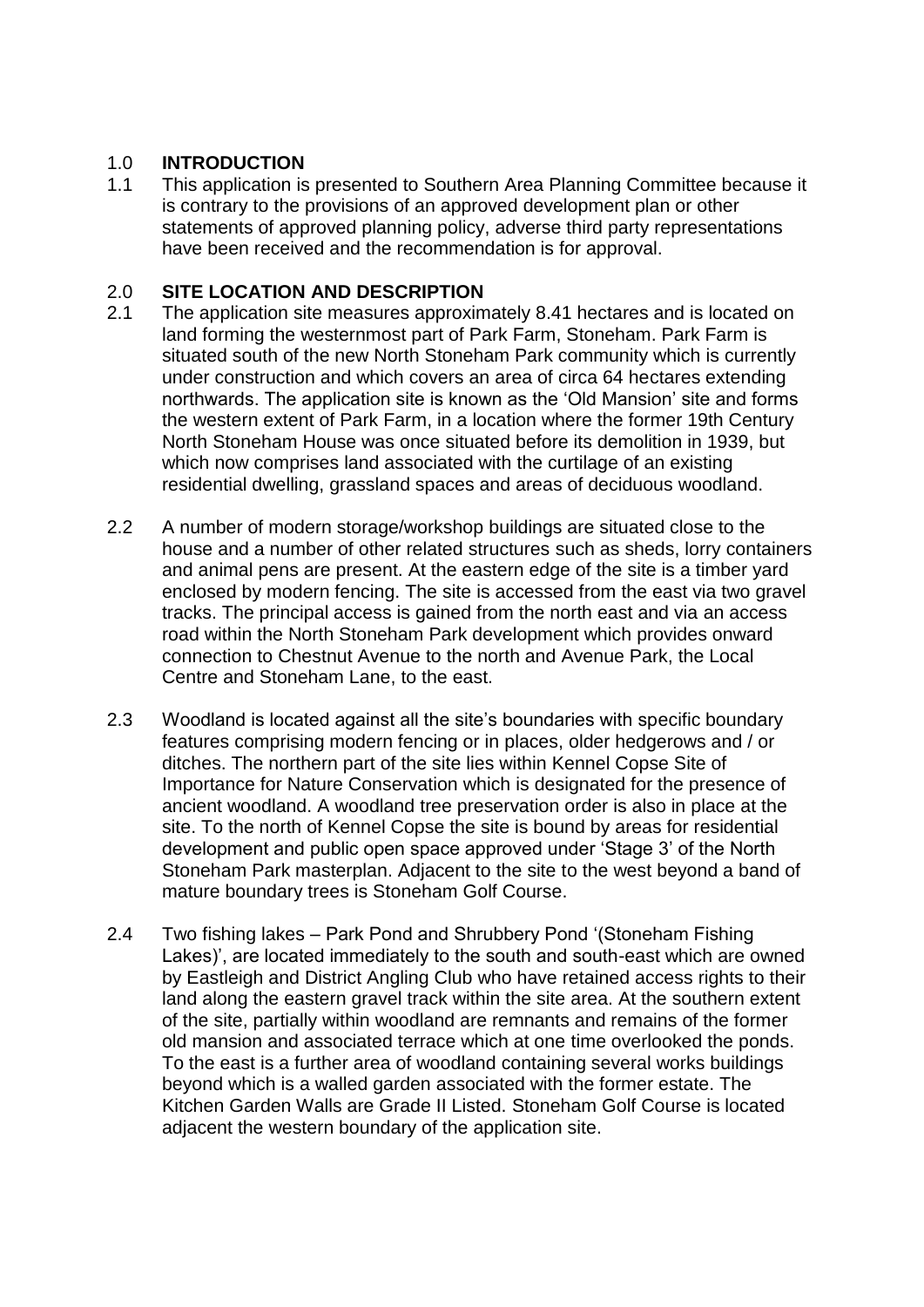# 3.0 **PROPOSAL**

- 3.1 The proposal is for the erection of 63 dwellings, including provision of 12no. Affordable apartments and garages/car ports, bin stores, and other ancillary buildings, with associated landscaping and open space, following demolition of existing dwelling and other structures.
- 3.2 The development comprises:

#### Lakeside View

12 apartments (Affordable Housing)

- 3 one bed
- 9 two bed

## The Square

5 Houses(detached and semi-detached) and 4 apartments

- 5 three bed houses
- 2 two bed apartments
- 2 one bed apartments

## Mansion Apartments

18 Apartments

- 6 one bed
- 12 two bed

## The Courtyard

12 Houses (detached and semi-detached)

- 6 three bed
- 5 four bed
- 1 five bed

## Woodland View

8 houses (semi-detached)

• 8 three bed

Associated parking is provided through driveways and garaging together with parking areas adjacent the proposed apartment buildings and houses at The Square and Woodland View. A village Green is proposed centrally in the site together with a pond. Across the entire site mature trees are retained where possible. The Mansion apartments include a waterside terrace making use of a historic area where views of the lake were provided.

## 4.0 **HISTORY**

## 4.1 Test Valley BC

11/00861/FULLS - Proposed removal of 2 rigid storage containers and to relinquish the right to use part of the land for commercial storage as per 10/01597/FULLS. Replace with proposed licensed boarding cattery consisting of a single storey building containing 24 pens, reception/office, toilet and kitchen/store area. Permission 5th July 2011.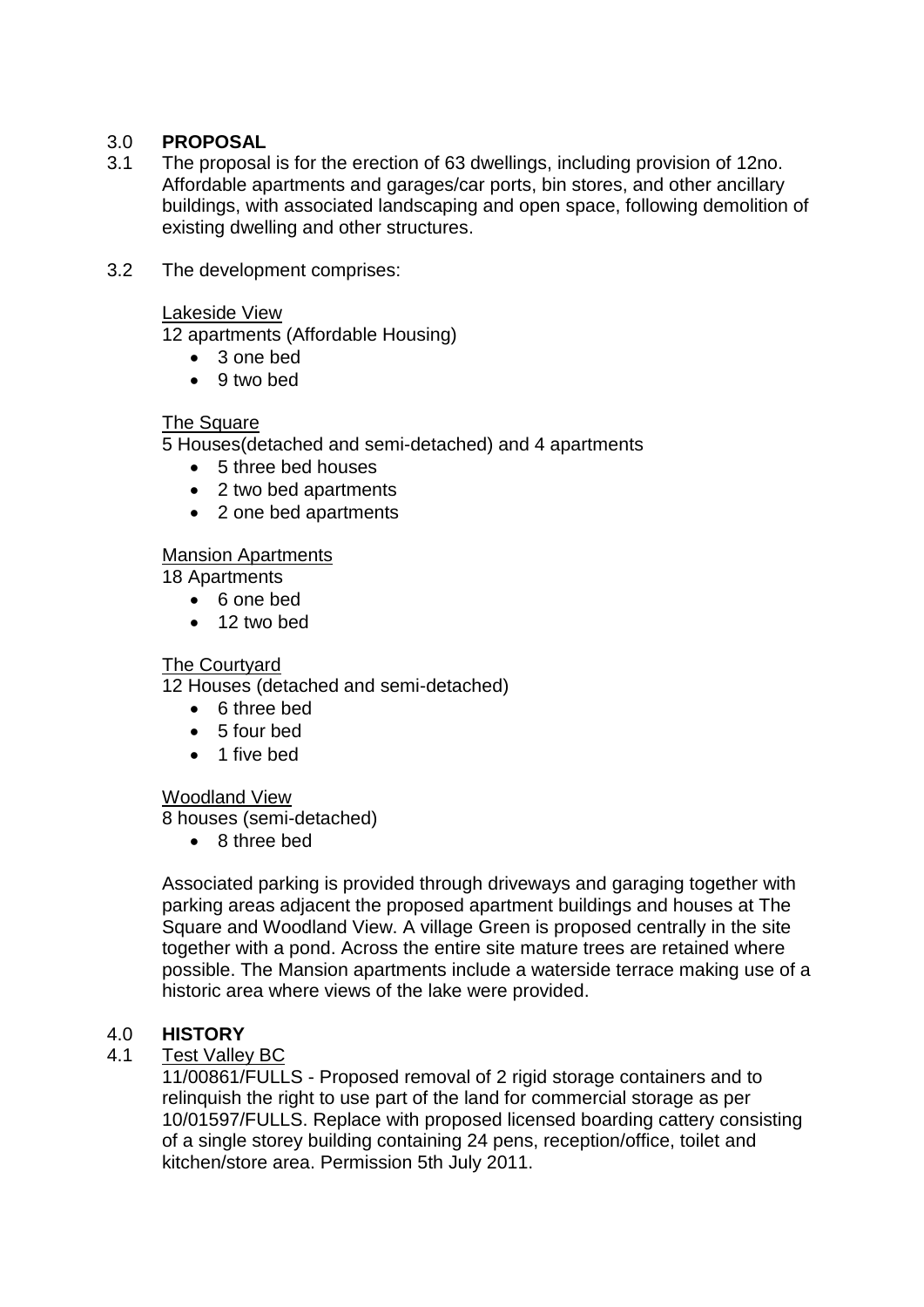- 4.2 10/01597/FULLS Retrospective application for the erection of dwelling and garage (to retain existing structure as a dwelling and to retain the existing garage). Permission 28th October 2010.
- 4.3 09/02697/CLES Certificate of Lawful Existing Use for use of mobile home as permanent residence and commercial storage facility. Certificate issued 06 July 2010.

## 4.4 Eastleigh BC

Application of relevance: O/15/76023 – North Stoneham Park (Outline) - Outline application with all matters reserved (except for access) for the demolition of existing buildings/structures and the development of: 1) on land south of Chestnut Avenue (North Stoneham Park) - 1100 dwellings (use class C3); -residential care home (use class C2); - creation of a new local centre including a new primary school (2FE), children's pre-school nursery, community building, retail, office and other buildings and car parking (use classes A 1, A2, A3, A4, A5, B1a, D1, D2);- public open space, children's play equipment, associated hard and soft landscaping and works; - foul and surface water drainage measures including pumping stations; access from Chestnut Avenue and Stoneham Lane (with new accesses/works to Chestnut Avenue (existing), Chestnut Avenue/Nightingale Avenue, Chestnut Avenue/Stoneham Lane, Stoneham Lane/Stoneham Way Junctions and new accesses onto Stoneham Lane); new footway/cycleway links; 2) extension to Lakeside Country Park on land east of Stoneham Lane, including new pedestrian links, landscaping and associated works; 3) construction of a new cycleway/footway along Stoneham Lane (from north/east of St Nicolas Church, southwards to the administrative boundary with Southampton City); 4) use of land south of Junction 5 of the M27 motorway for playing pitches and construction of associated facilities (including changing pavilion/hub building, spectator stands, enclosures, all-weather playing surfaces; floodlighting); with new accesses onto Stoneham Lane; parking; new footway/cycleway; landscaping and associated works; and 5) associated engineering operations; on and offsite supporting infrastructure necessary to facilitate development of the site. This application was subject to an Environmental Impact Assessment. Permission - 8<sup>th</sup> January 2016.

## 5.0 **CONSULTATIONS**

5.1 Policy – Comment:

*The application site forms part of the site allocated for approximately 50 dwellings through policy COM5 (also see Map D and Inset Map 6). The proposal should be assessed against all the criteria within this policy and the associated supporting text.*

5.2 Housing – No Objection (Following receipt of amended information October 2020):

*Support this application, to enable the delivery of 12 x Affordable Rented flats on site.*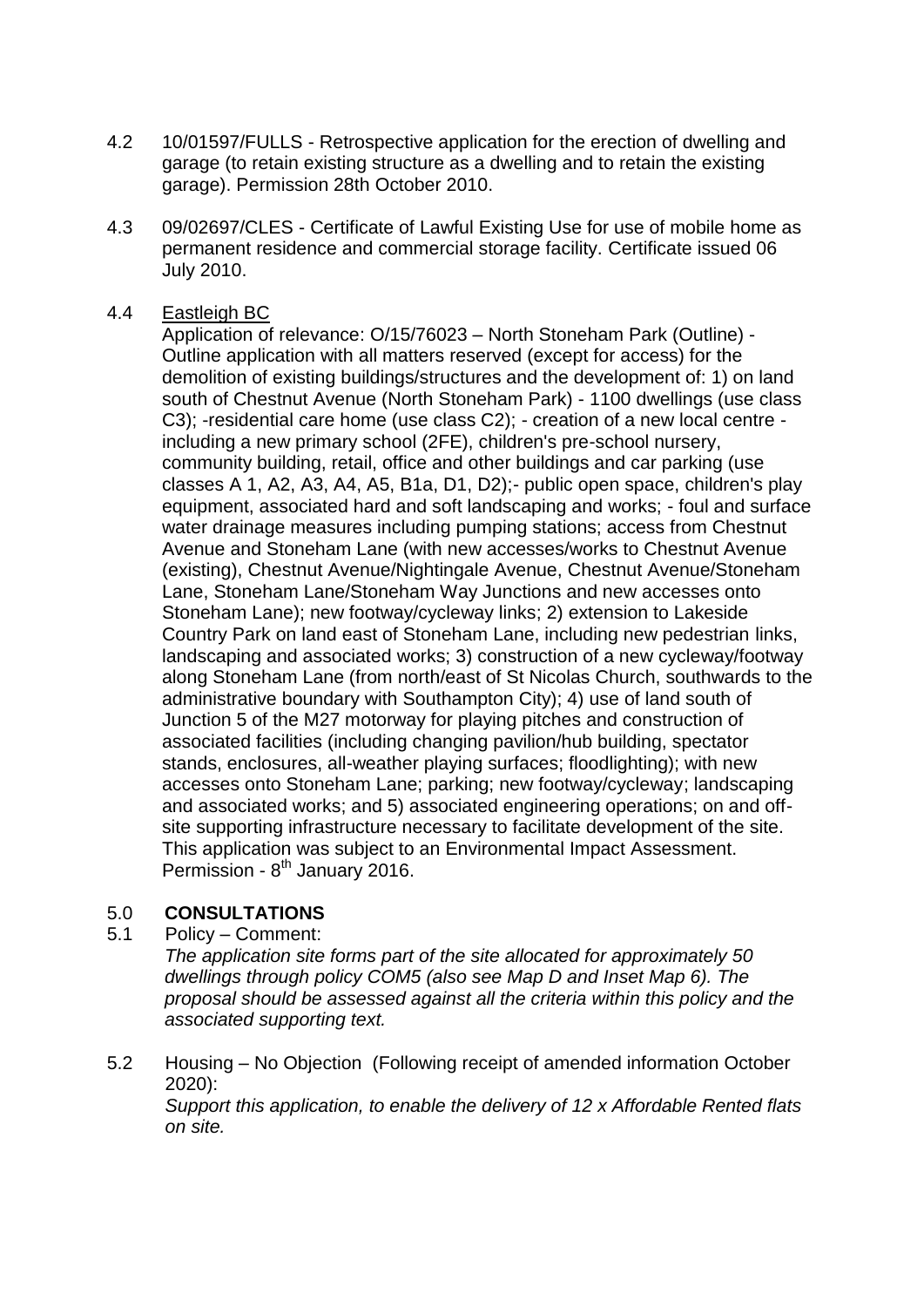5.3 Trees – No Objection subject to conditions (Following receipt of amended information October 2020):

Comment and conditions (Following receipt of amended information – April 2020):

*I am satisfied that the adjustments made, now presented in the amended plan set, address the points of concern expressed in my previous consultation response.* 

5.4 Landscape – Comment (Following receipt of amended information – October 2020):

*This area of the site is segregated from the main Mansion site development and whilst it is recognised that it is not in keeping with that of the proposed development, it is acknowledged that it does reflect that of the new neighbouring Stoneham Park development.*

No Objection subject to conditions (Following receipt of amended information – April 2020):

*Comments from previous submissions have been taken on board and the overall plan is a significant improvement, in principle there is no landscape objection to these proposals.*

- 5.5 Conservation No objection subject to condition (Following receipt of amended information – October 2020).
- 5.6 Archaeology Comment:

*I note that subsequent to my previous comments the applicant has submitted a written scheme of investigation (WSI) for the proposed archaeological work. I have reviewed that and am happy to endorse it to you as meeting the archaeological concerns that I raised and suggested merited an archaeological condition. Given the available historical evidence the archaeological research agenda (what we would use archaeology for to find out about the mansion site/anti-aircraft emplacement) is limited. The research agenda is properly articulated in the WSI and an appropriate method by which to recover/ record it has been set out. You may wish to consider explicit reference to the submitted WSI within the wording of any archaeological condition.*

- 5.7 Highways No Objection (Following receipt of amended information April 2020). Further comments on recent amendments awaited. Update will be provided.
- 5.8 Ecology Comments received in respect of bats, great crested newts, reptiles - Update will be provided.
- 5.9 Natural England Response awaited. Update will be provided.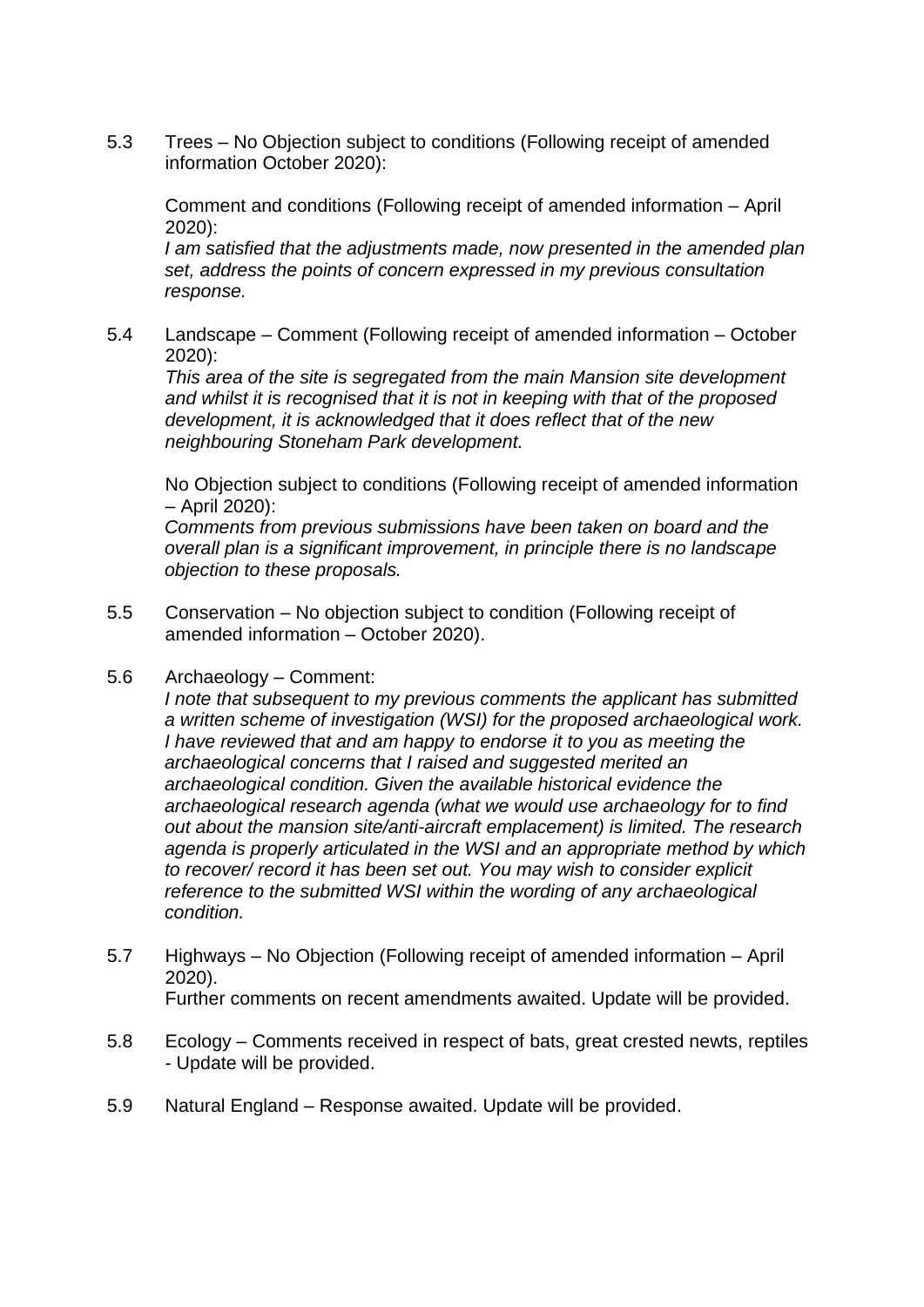5.10 Lead Local Flood Authority – No Objection (Following receipt of amended information – October 2020).

No Objection subject to conditions (Following receipt of amended information – April 2020).

- 5.11 Environment Agency No response.
- 5.12 Environmental Health Comment: *Recommend conditions for contaminated land and construction hours.*
- 5.13 Refuse No Objection subject to conditions
- 5.14 Estates and Economic development Comment: *The application should be required to provide an employment and skills plan either by condition or legal agreement.*
- 5.15 Eastleigh BC No Objection. No objection to the proposals, which have the potential to support the wider North Stoneham Park development and its infrastructure.
- 5.16 HCC Children's Services No Contribution required.
- 5.17 Health Promotion Comments awaited.
- 5.18 Southern Water Comment: Advice on further water works and suggested condition.

#### 5.19 Sports England – No Comment.

*The proposed development does not fall within either our statutory remit (Statutory Instrument 2015/595), or non-statutory remit (National Planning Policy Guidance (PPG) Par. 003 Ref. ID: 37-003-20140306), therefore Sport England has not provided a detailed response in this case.*

Further comment received in respect of ball strike which has subsequently been resolved between the Golf Club and the applicant.

- 5.20 Romsey and District Society Comment: *We would record our concern about the poor transport infrastructure provided for this major housing development in close proximity to other developments. Stoneham Lane is already a busy rat run at peak times and this situation will clearly be exacerbated. We would expect a comprehensive Highways report to be produced by Hampshire County Council to "To validate the existing road provision or identify mandatory improvements before approval is granted for this phase of the development.*
- 5.21 Hampshire Gardens Trust Response awaited.
- 5.22 Minerals and waste No objection subject to condition.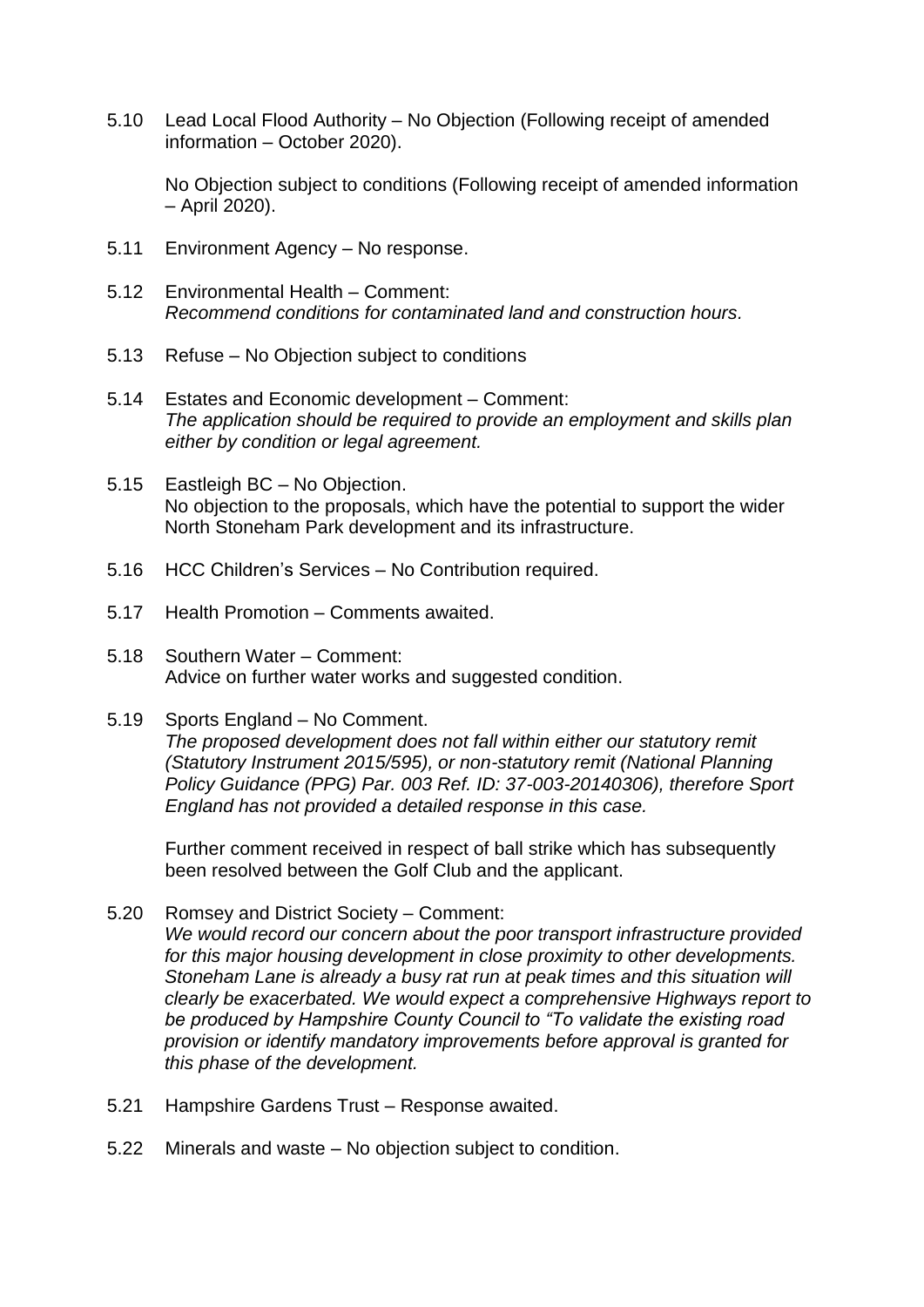# 6.0 **REPRESENTATIONS** Expired 13.11.2020

- 6.1 Chilworth PC Objection
	- The land is allocated for approximately 50 homes under Test Valley Borough Council's local plan. The land is in countryside and has swathes of land designated as forest park, which the application appears to respect, with one important exception.
	- The proposed development includes a multi-storey apartment block on the edge of the largest lake (called Park Lake) which appears to disregard the forest park designation at this point and hence, is contrary to this important classification, under policy LWH3.
	- Policy COM5, the Local Plan policy governing the site, defines how the land should be developed for the 50+ homes. It is envisaged here that the development will be considered in conjunction with the adjacent development at Eastleigh Borough Council's site (App 19/02811/FULLS) where a care home is proposed. Within that application is provision for several multi-storey blocks of apartments, rendering this application as additional too, rather than solely supporting the care home. Hence it would appear to be redundant.
	- Suitable provision needs to be made for affordable housing in accordance with policy COM7; this does not appear to have been addressed either here or in the alternative application.
	- The site incorporates some properties in the local "Collins" style which is to be welcomed. However, if these are proposed to be built with the larger-than-usual land spaces fronting them, forcing the multi-storey block so close to the lake, then this is unacceptable. Even if there was a mansion on the site, at that time it was in use by one family and not part of an area accessible to the wider community. Positioning a multistorey block so close to the lake needs to take account of current land ownership and usage, which it does not do. The Parish Council therefore objects under Policy COM12(b), since it would be visually intrusive in the landscape.
	- The lakes are an important source of recreation for many, including a large, local and active fishing community who purchased the local land around the lake many years ago to preserve it for their sport. The effect of such proposed development, with lighting and noise so close to a tranquil lake, will have an adverse effect for the many members who fish the lakes daily and over 24-hour periods as well the national visitors.
	- The Parish Council would not wish to see any unnecessary removal of trees, especially as a purely cosmetic benefit to the residents of the development and would require to have assurances that measures will be undertaken to ensure illegal access is prevented to the deep lakes especially by children.
	- Thus, the parish council objects to the current application with regard to its contravention of local plan policies and the effect on local lakes including the unacceptable disturbance to lakeside sports.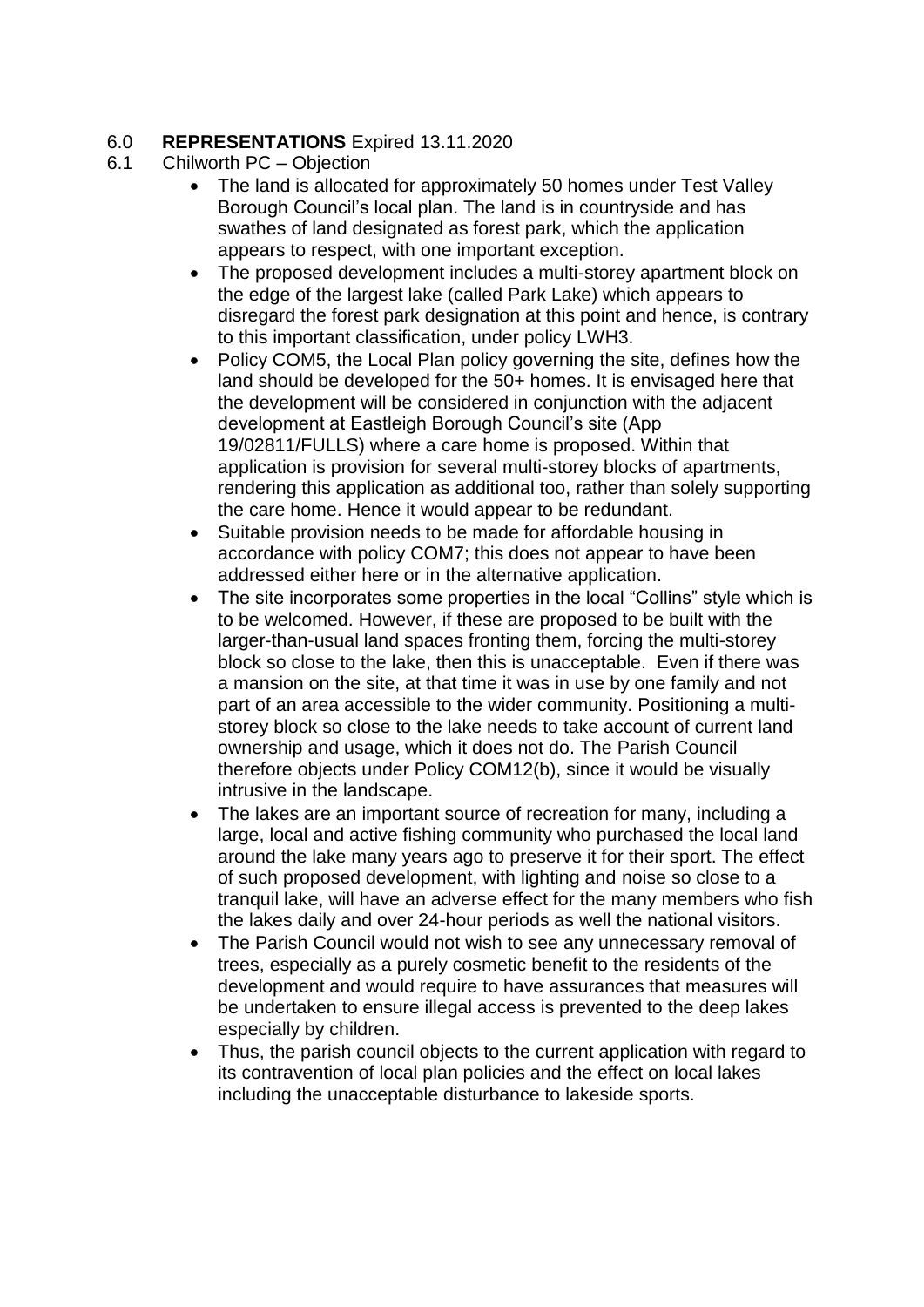- 6.2 Stoneham Golf Club Objection received previously but subsequently withdrawn following agreed solutions between the golf club and the applicant around ball strike and trespassing in the area around the woodland at the boundary with the Golf Club.
- 6.3 Eastleigh and District Angling Club Objection (letter received 5<sup>th</sup> November 2020)
	- Increased number of properties. Original plans for the site showed 2 buildings in this area. The increase to 12 apartments will significantly increase traffic along a single track road to the angling club's land. Surface drainage from this area currently flows towards and into the angling clubs lakes. We seek assurance that the plans would ensure surface water was directed away from the lakes to avoid any potential pollution issues.
	- Proximity of properties to the access road to the angling club's land. Club members access the lakes on a 24/7 basis through a locked gate. The new plans show properties will be built very close to the access road and gate. We are concerned that the noise from traffic and gate opening/closing will create issues for these properties and seek to avoid future conflict with residents.

Eastleigh and District Angling Club – Objection (letter received  $28<sup>th</sup>$  May 2020)

 Eastleigh and District Angling Club have objected to both the initial and revised plans for these developments. One of our key concerns is the safety and security of the boundary between Stoneham Lakes and the proposed development. The lakes have deep water and steep muddy banks that would be a danger to vulnerable people who gained access to our property. The boundary fencing suggested by the developer would be inadequate to prevent this trespass.

I read with interest the representations from Stoneham Golf Club and in particular their recommendation that a 2m stock proof fence would be the appropriate type of boundary to prevent trespass onto the golf course. The Angling Club would be in favour of this style of fencing and request that the developer use this fence along the entire western and southern boundary of the development to stop trespass onto the golf course and Stoneham Lakes.

• I am very concerned about the public safety risks of deep water close to the proposed developments and ask for your support in making a suitable fence a condition of the planning application being approved.

Eastleigh and District Angling Club – Objection (letter received  $27<sup>th</sup>$  May 2020)

 Eastleigh and District Angling Club objected to the initial development proposals dated 4th November 2019 and do not believe that the revised proposals have addressed any of our concerns.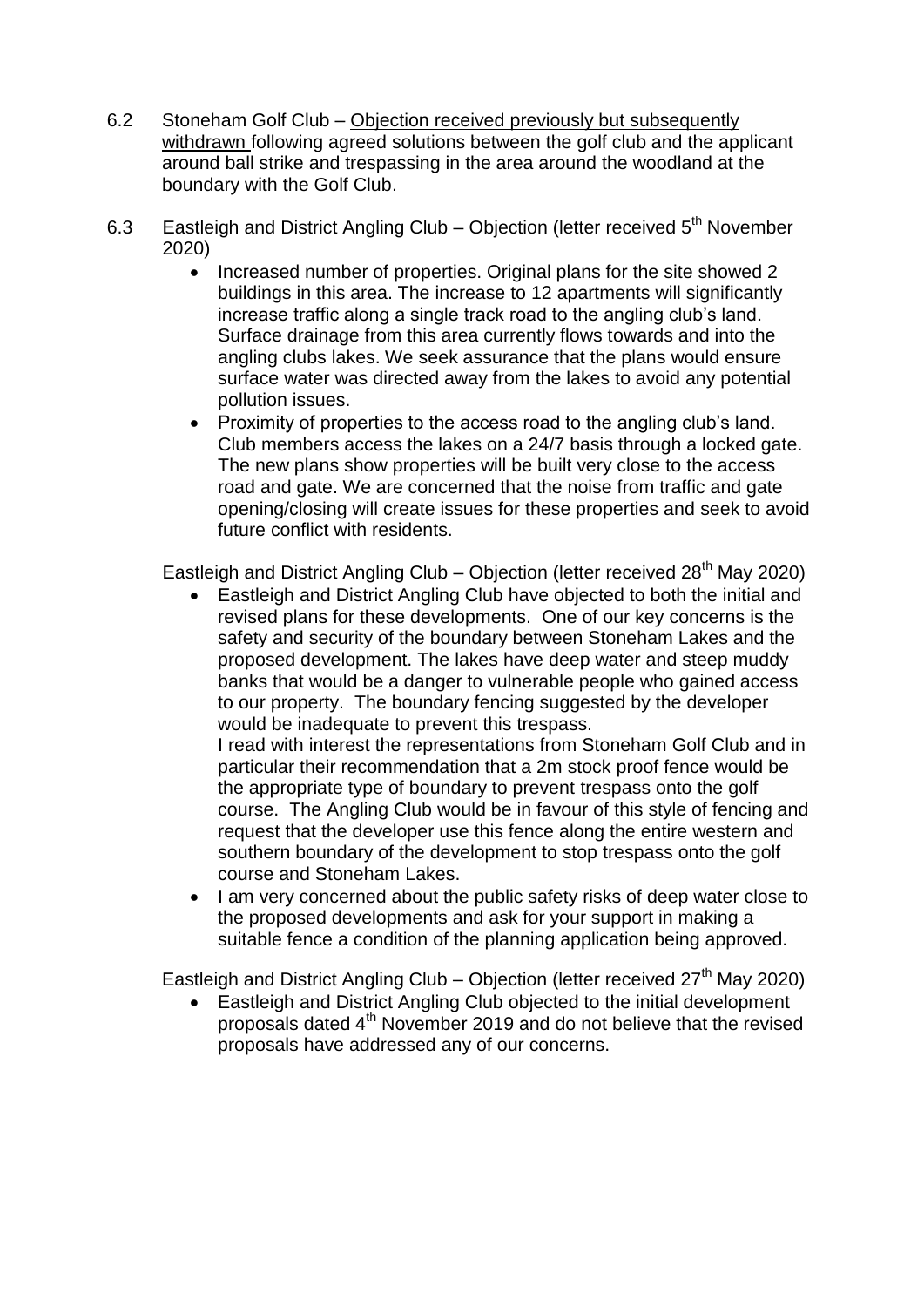# Mansion Apartments

- The proposed 3 storey Mansion Apartments and recreational terraced area are on the southern boundary of the development site. The building is in an elevated position overlooking Park Pond and will dominate this area and greatly impact on the environment, peaceful nature of the locality and enjoyment of angling club members. The proposed removal of the trees which block the view of the lakes will exaggerate the impact of the building.
- The light pollution from this building and from the lighting of the terraced area is a serious issue for the club and must be addressed. Allowing artificial light to illuminate the lake will upset the natural "night and day" balance in the lake and surrounding area. The impact of light pollution on aquatic life, amphibians, birds and bats has been scientifically documented and is a concern to the angling club.
- From an angling perspective, many of our club member's fish through the night for the large carp that are present in Park Lake. Light pollution would impact on their enjoyment of the lakes.

## Crime and community safety

- We have noted that the boundary proposals between Stoneham Lakes and the proposed development are insufficient despite our previous objections. Stoneham lakes have deep water close to the margins, steep banks and areas of deep mud. There is an absolute requirement to ensure that the public (and children in particular) cannot access the lake and thereby avoid any accidents. In addition the lakes and surrounding land are for the enjoyment of angling club members and their guests. We want to avoid trespass from the proposed development and the conflict that this would cause.
- A fence along the southern border of the proposed development should be of a metal design and a minimum of 1.8m high to prevent trespass. The responsibility for installation and upkeep of the boundary should be with the developer/developments. The club must not be left with any risk for public safety.

## Surface water drainage

- We welcome the developer's proposals to manage surface water drainage from the site, but are concerned that the water in the South East corner of the development will be directed into a ditch that runs through the angling clubs land and into Shrubbery Pond. We would like guarantees that the drainage of surface water both during construction and afterwards will not have any adverse impacts on Shrubbery Pond.
- The Angling Club are responsible for the ongoing maintenance of the ditch where it flows through our property. We require more detail on the water flows predicted to run through this ditch and on the maintenance required to allow this. Any additional costs associated with these changes should be covered by the developer.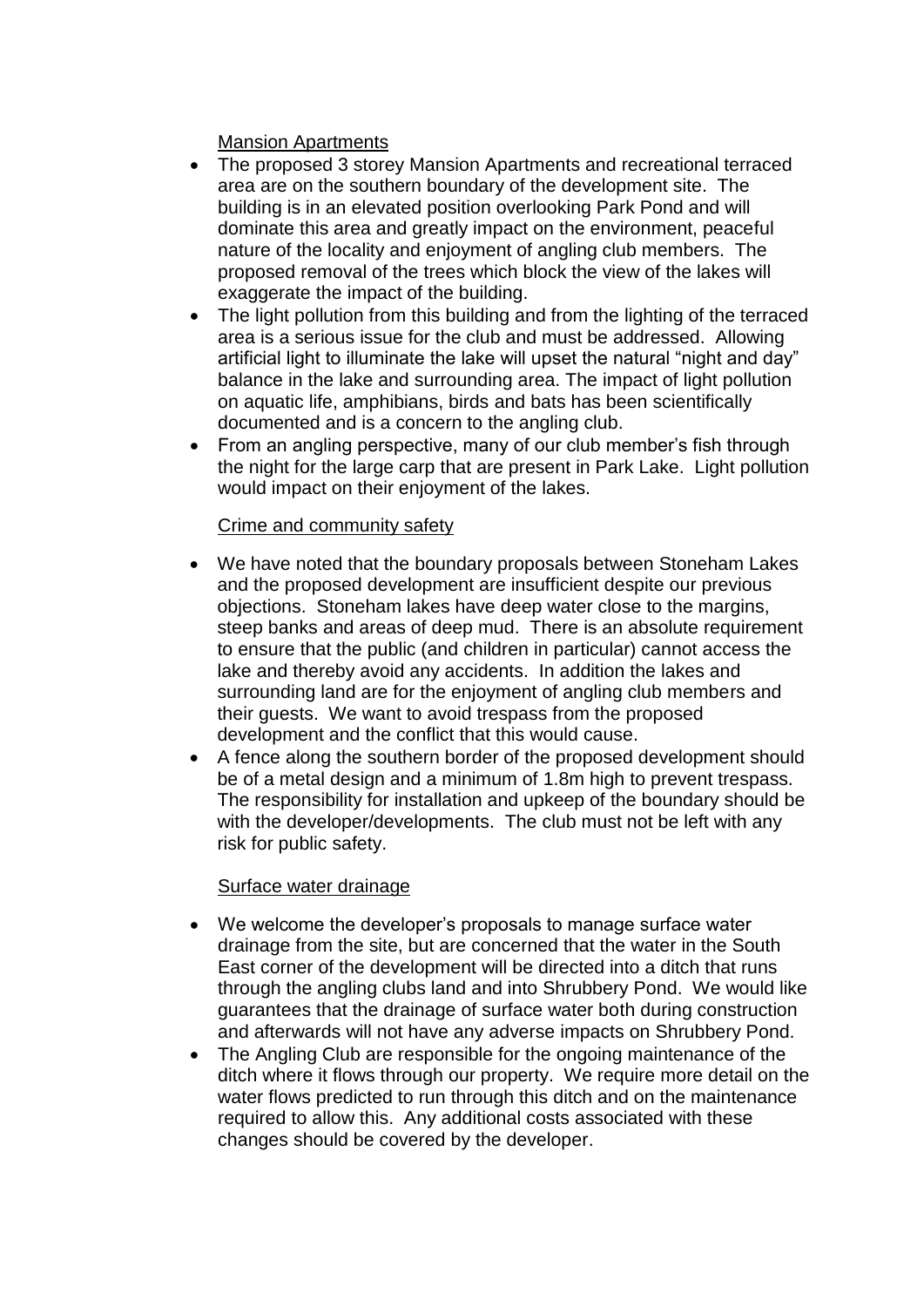- We note the planning conditions in Hampshire County Councils submission regarding the Surface Water Drainage (ref SWM/2019/0838, dated 5<sup>th</sup> May 2020) and request that Angling Clubs concerns be addressed as part of this.
- The Angling Club own Avenue Pond in the North Eastern section of the Stoneham development. Despite assurances from the developers this lake was subject to a number of pollution incidents during the construction of buildings in the upstream area. We contacted the developer on no fewer than 7 occasions to report incidents impacting Avenue pond and must ensure this is not repeated with the proposed development.
- Eastleigh and District Angling Club have invested a large amount of time, resource and money into developing the Stoneham Lakes site. This clearly benefits our members, but has also resulted in an invaluable environment for local wildlife.
- The club accepts that the land to the north of its Stoneham Lakes site will be developed and have houses built on it. Our primary objection is to the proximity of the 3-storey building to our boundary and the impact on our property and club members' enjoyment of it. We ask that this is considered and that the proposal is amended to protect the angling clubs land and facilities – maintaining an environment that is conducive to our members and the wildlife that visits the lakes and surrounding land.

Eastleigh Angling and District angling Club – Objection (letter received 11<sup>th</sup>) December 2020)

- Eastleigh and District Angling Club is based in Eastleigh and has over 1250 members from the South Hampshire area. The angling club purchased the Stoneham Lakes site immediately to the south of the proposed development in 1982 after leasing it for the previous 13 years. There are 3 lakes on the site; Park Lake is the closest to the proposed development site, it flows into Shrubbery Pond, which in turn flows into Church Pond before the water exits the site along a culvert into Monks Brook. These lakes are the club's most popular fisheries, with up to 80 anglers fishing the lakes on any one day and accessing the site 24 hours a day, 365 days a year.
- The club has managed the lakes and surrounding land throughout its 50 year tenure to protect the environment, wildlife and the fishing. We have recently concluded a deal with Highwood to exchange approximately 1 acre of land to the north of Stoneham Lakes for the land which runs along the southern shore of Park Lake. This results in us owning all of the land adjacent to the lakes so that we can manage the fisheries effectively and protect this invaluable asset.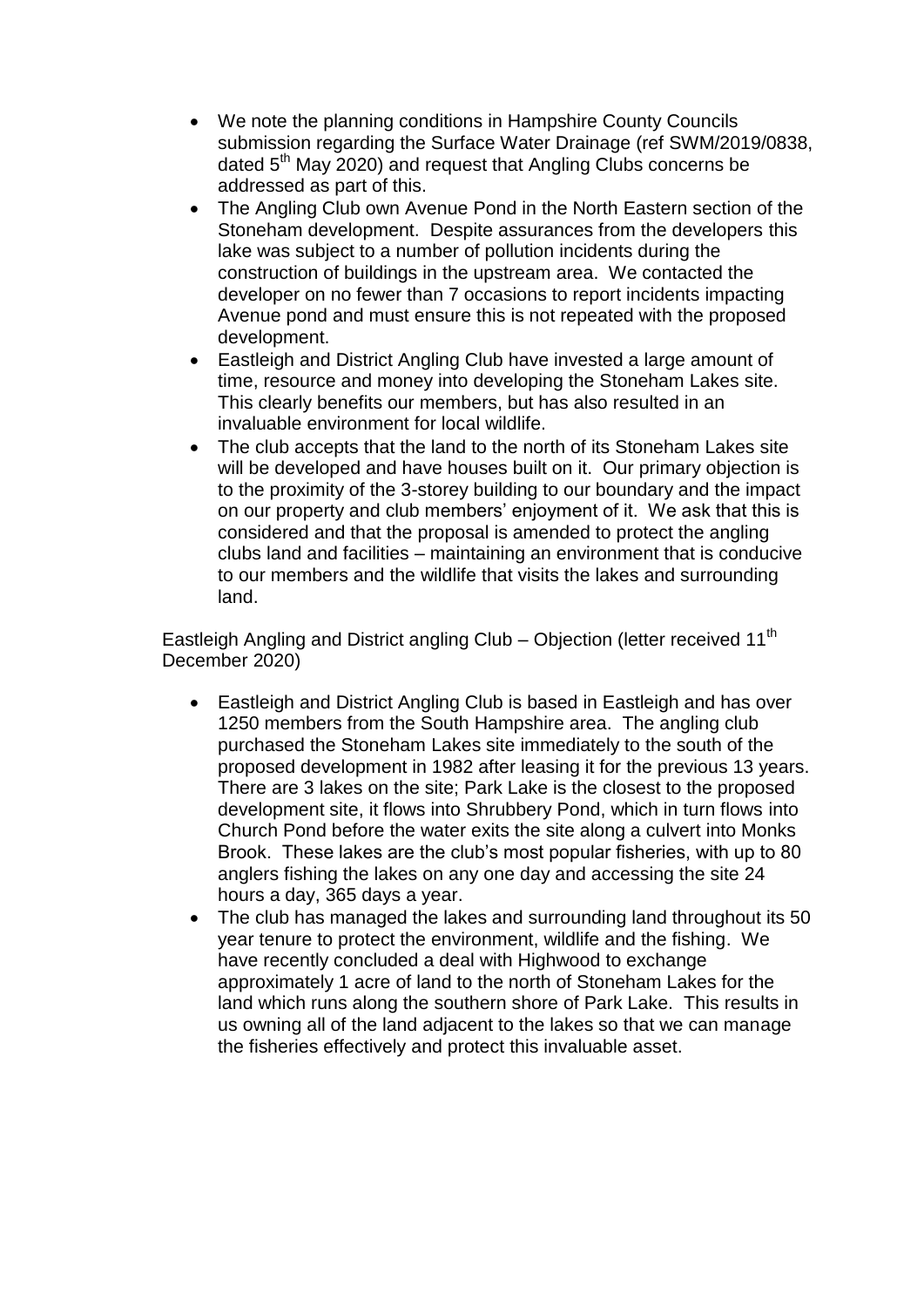Eastleigh and District Angling Club had no issues with the initial proposals to build 12 houses on the land immediately to the north of the lakes and were pleased to see that the proposal aimed to ensure that the houses were in keeping with the local environment and respectful of the requirements of neighbouring land owners. We do have serious issues with the more recent proposal (Ref 19/02630/FULLS) to increase the number of properties to 50+ and are objecting to this on the following grounds:

## Character of the area

- The application is within an area of woodland that nature has reclaimed following the demolishing of the old mansion house over 80 years ago. Stoneham lakes are on the southern border of this development and have been developed and maintained in keeping with the surrounding area. The lakes and land surrounding them are registered as Sites of Importance for Nature Conservation (SINC) because of the environment and diversity of wildlife. The attached map shows the proximity of the SINCs to the proposed development.
- Whilst parts of the proposed development are sympathetic to the local character of the area, the proposal to build a 3 story building and recreational area close to the boundary with the angling clubs land will definitely be out of character and will impact on the environment and enjoyment of angling club members.

## **Overlooking**

 The proposed development includes buildings and recreational areas which are on the southern boundary overlooking Stoneham Park Pond and the SINC. The trees which are currently in this area, are to be removed to provide the new property with a view of Stoneham lakes. This will provide no protection from the noise and light impacts from the building and will be completely out of keeping with the environment of the lakes and their surroundings.

# Over development

• The area in which the proposed development is to be built is within a rural area which is surrounded by Sites of Importance for Nature Conservation. Low scale development of the area would not impact this if undertaken sympathetically, but at the level proposed (50+ Houses) it will have a significant impact.

# Traffic generation.

• The Test Valley Local Plan for transport aims to reduce the need to travel and manage congestion. The proposed development for 55 houses includes 149 parking spaces and 40 garages. The traffic from this development will access the already congested Stoneham Lane along a single road. This is in addition to the traffic generated by the 1100 houses elsewhere on the North Stoneham development and those resulting from the proposed care home (ref 19/02811/FULLS). Clearly the access road to the development and the surrounding roads need to be improved to take this significantly increased volume of traffic.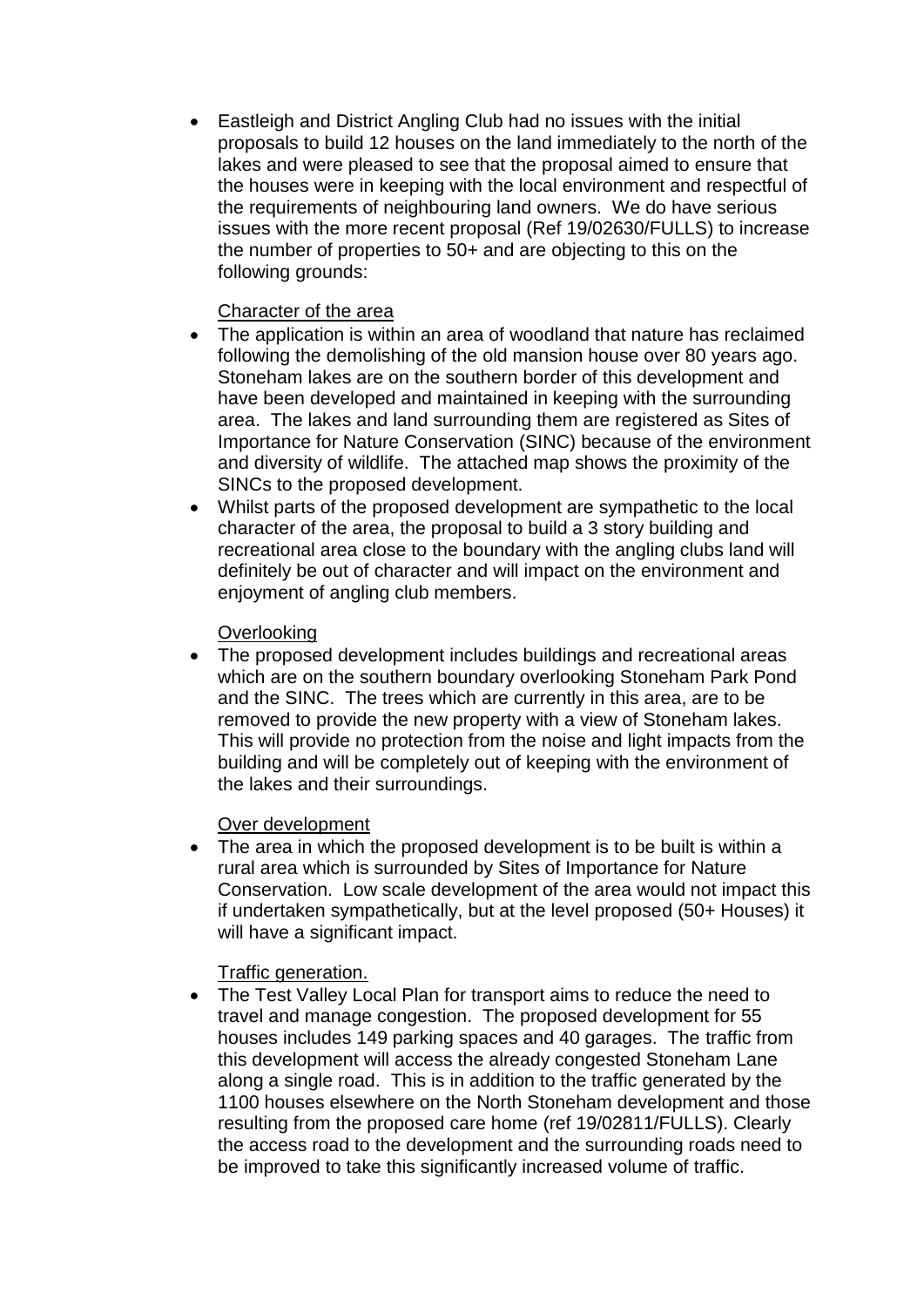• In addition Park Lake has been designated a 'High Risk Reservoir' under Section 10 of the 1975 Reservoirs Act. As such the dam needs to be inspected twice a year and maintenance undertaken as directed by the Environment Agency. This may require access for large machinery for any significant maintenance. The route of entry would be along the road proposed for the development and must, therefore, be suitable for such large vehicles.

## Light Pollution

- This is a serious issue for the club and must be addressed. Allowing artificial light to illuminate the lake will upset the natural "night and day" balance in a lake and surrounding which has been designated a SINC. The impact of light pollution on aquatic life, amphibians, birds and bats has been scientifically documented and is a concern to the angling club. A survey on the bats frequenting Stoneham Lakes identified 5 species in and around the lakes, with a further two possible species present – there is a lot of evidence that bats are impacted by light pollution.
- From an angling perspective, many of our club member's fish through the night for the large carp present in Park Lake. Light pollution would impact on their enjoyment of the lakes.

## Noise

- The noise generated by 50+ plots and 300 car movements so close to our site will be significant and would impact the enjoyment of our members who come to Stoneham Lakes to enjoy the environment, wildlife and low noise levels.
- The proposal to cut down trees along part of the boundary between Stoneham Lakes and the development will remove a sound buffer which would minimise any noise pollution.

# Trees

• The trees which are currently on the southern boundary of the proposed development will provide an important buffer between the buildings and Stoneham Lakes. They will minimise any light and noise pollution, whilst also screening the buildings from club members using the lake. We strongly object to the proposal to remove some trees to allow a 3 story building to have a view of the lake.

# Crime and community safety

 We have noted that the boundary proposals between Stoneham Lakes and the proposed development are insufficient. Stoneham lakes have deep water close to the margins, steep banks and areas of deep mud. There is an absolute requirement to ensure that the public (and children in particular) cannot access the lake and thereby avoid any accidents. In addition the lakes and surrounding land are for the enjoyment of angling club members and their guests. We want to avoid trespass from the proposed development and the conflict that this would cause.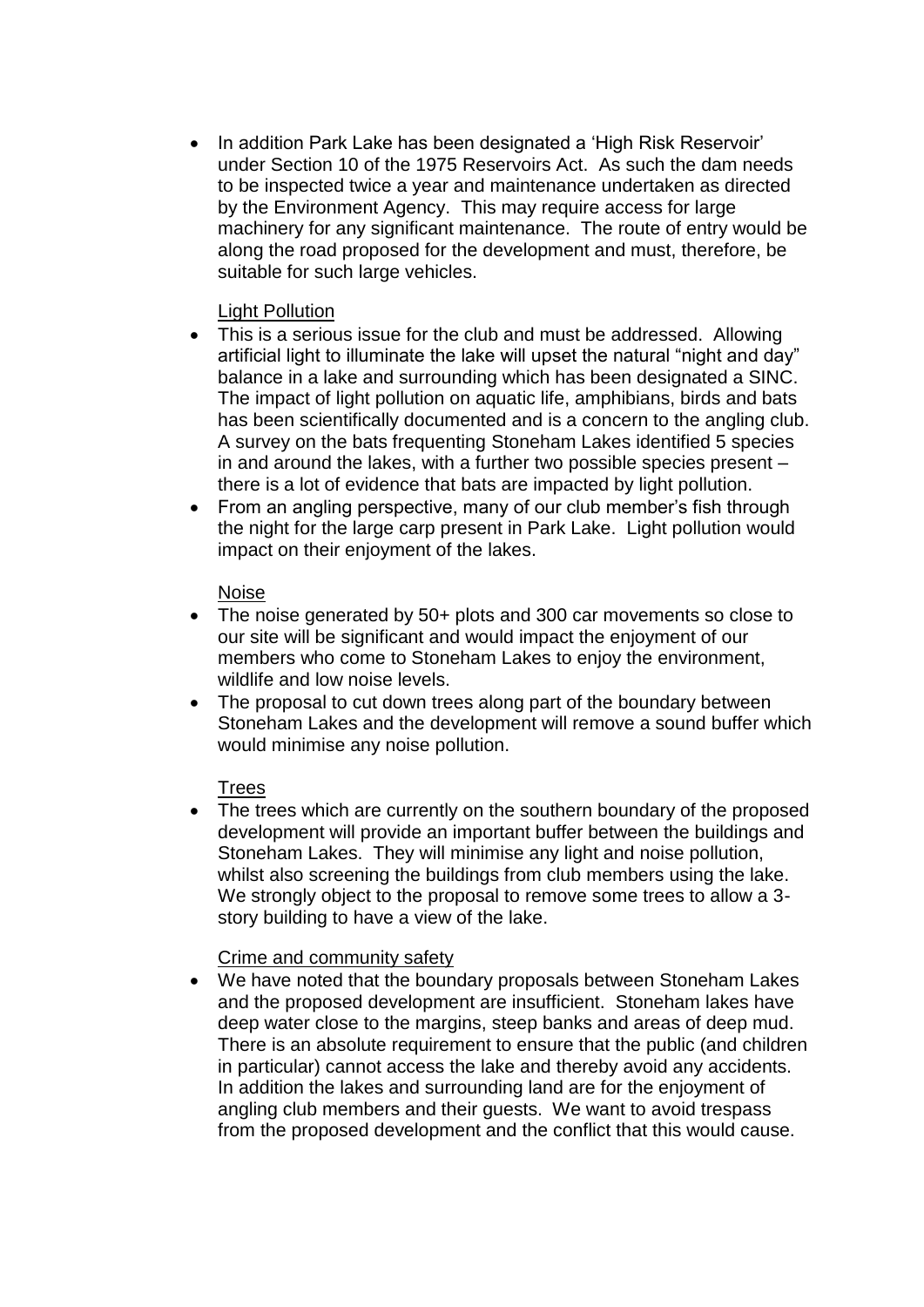A fence along the southern border of the proposed development should be of a metal design and a minimum of 1.8m high to prevent trespass. The responsibility for installation and upkeep of the boundary should be with the developer/developments. The club must not be left with any risk for public safety.

## **Summary**

- Eastleigh and District Angling Club have invested a large amount of time, resource and money into developing the Stoneham Lakes site. This clearly benefits our members, but has also resulted in an invaluable environment for local wildlife.
- The club accepts that the land to the north of its Stoneham Lakes site will be developed and have houses built on it. Our objection is to the number of houses, their proximity to our boundary and their impact on our property and club members' enjoyment of it. We ask that this is considered and that the proposal is amended to protect the angling clubs land and facilities – maintaining an environment that is conducive to our members and the wildlife that visits the lakes and surrounding land.
- 6.4 The Diocese of Winchester Comments
	- Given the important and continuing contribution of St Nicholas bells and ringers to local amenity and to social and cultural heritage of Hampshire and the wider community we would ask please that the presence of these bells and their regular usage is communicated to and taken into account by any developer bringing forward detailed proposals for developments in the area. We would also ask that caveats are placed upon planning conditions and approvals to ensure that any development of the area does not adversely impact upon these long established patterns of church bell ringing.
- 6.5 Various addresses x 7 Objection (No further comments received since latest set of amendments)

## Planning need

Highwood Homes are already undertaking a significant development of hundreds of homes at North Stoneham Park on former parkland and fields. The land being developed and awaiting development is to the north of the application site and covers a large area. There is no planning need for this level of development at the proposed site.

## Highway Safety

The application relates to 55 dwellings with parking for 149 vehicles. The proposal will thus increase the amount of traffic exponentially. The existing track would simply be unworkable as a means of access to the proposed homes. I am deeply concerned about the resultant traffic noise and pollution. At present given the surface of the track it can only be driven at walking pace; opposite the track are residential homes with many small children. It is inevitable that the track would have to be widened and cars would travel much more quickly.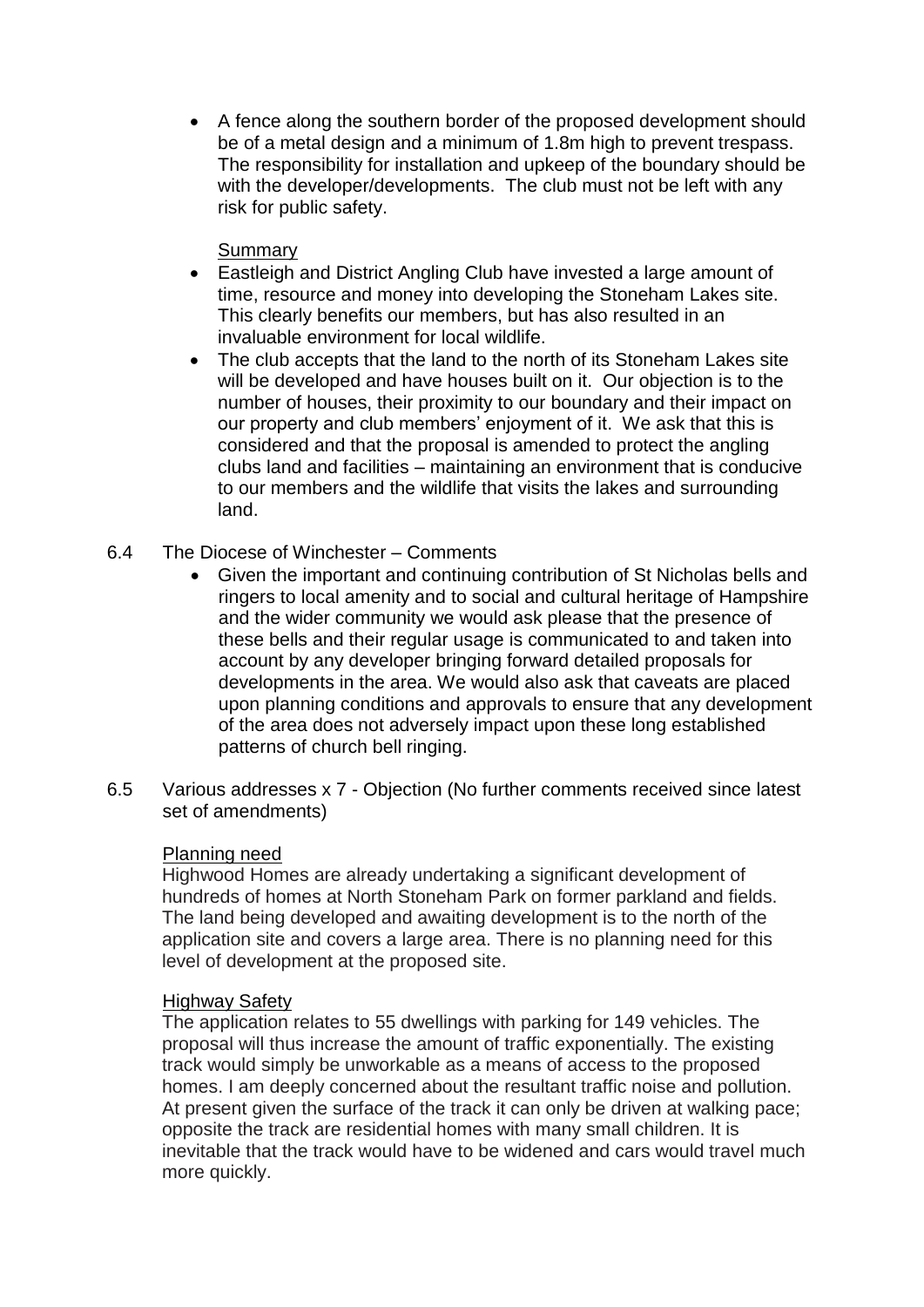The track, and therefore proposed exit, is onto Highwood Avenue. The proposal would bring a significant increase in traffic onto a junction that is simply not suitable for such a level. I note that adjacent to the junction there is a proposal to build a Care Home for the elderly, and within 400 yards of the junction the same developers are building a school. Highway safety is therefore a significant issue. The junction is very close to Stoneham Lane which already has to be closed on home match days at Eastleigh Football Club in order to ensure pedestrian safety.

#### Light and noise pollution

My home will be affected by the proposal – both with noise and pollution. I am concerned about the light pollution that will come, particularly from traffic and headlights shining into my home.

Whilst I know that outlook/view from a property is rarely taken into consideration I do invite the Council to understand that the view south from my property at night is surprisingly and refreshingly dark. There is little light pollution.

#### **Wildlife**

The area is a quiet haven for wildlife: there are a large number of species of bird, ducks have even moved into the swales built in front of the properties on Stevens Road, rabbits and deer can be seen on the edge of the track. At night often the only sound one can hear is of owls. Conservation of that, together with the mature trees that line the track, is to be valued and cherished.

## Tree removal

There are also established trees here, with bluebells growing underneath, which will need to be cut down in order to build the proposed road and pavement (we can see this because wooden posts have been erected to mark the route of the road).

#### Information provided at time of house purchase

At the time I purchased my home I was informed by the sales team from Highwood Homes that the outlook from my property would remain as is, the track would not be changed. I was told that a handful of homes, of significant financial value, would/could be built in the woods. That is a far cry from 55 homes including those in flats.

## 7.0 **POLICY**

7.1 Government Guidance National Planning Policy Framework (NPPF) National Planning Practice Guidance (NPPG)

# 7.2 Test Valley Borough Revised Local Plan (2016)(RLP)

- SD1 Presumption in Favour of Sustainable Development
- COM1 Housing Provision
- COM2 Settlement Hierarchy
- COM5 Residential Development at Park Farm, Stoneham
- COM7 Affordable Housing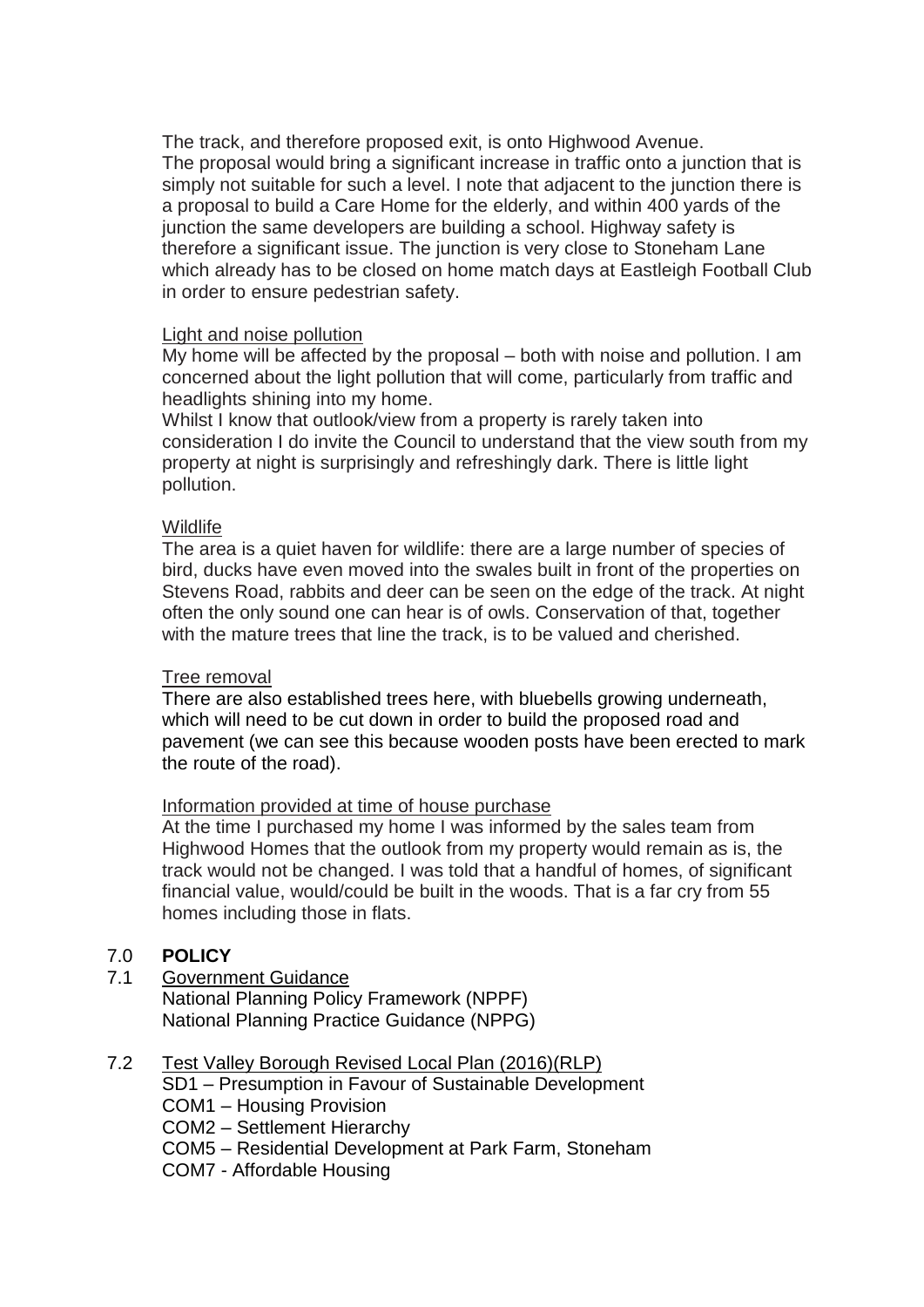COM15 – Infrastructure

E1 – High Quality Development in the Borough

E2 - Protect, Conserve and Enhance the Landscape Character of the Borough

- E5 Biodiversity
- E7 Water Management

E8 – Pollution

E9 – Heritage

LHW1 – Public Open Space

LHW4 – Amenity

LE10 – Retention of Employment Land

LHW4 – Amenity

T1 – Managing Movement

- T2 Parking Standards
- CS1 Community Safety
- ST1 Skills and Training

# 7.3 Supplementary Planning Documents (SPD)

- Affordable housing SPD (March 2008 and draft 2019)
- Infrastructure and developer contributions SPD (February 2009)
- Access plan SPD (September 2015)
- Chilworth village design statement (2005)
- Community infrastructure levy (CIL) charging schedule (January 2016)

## 8.0 **PLANNING CONSIDERATIONS**

- 8.1 Principle of development
	- Design, layout, and landscape character and strategy
	- Heritage Assets
	- Trees
	- Amenity
	- Highway safety and parking provision
	- Water management
	- Ecology
	- Nitrate Neutrality
	- Contaminated land
	- Minerals
	- Other matters

## 8.2 **Principle of development**

#### Test Valley Revised Borough Local Plan 2016 COM1

Policy COM1 sets out the housing requirement for the Borough over the plan period, indicating the delivery of housing will be secured through completions, commitments, unplanned development and the allocation of strategic sites. Policy COM5 is relevant in this regard. The application site forms part of the site allocated for "approximately 50 dwellings" through policy COM5 (also see Map D and Inset Map 6).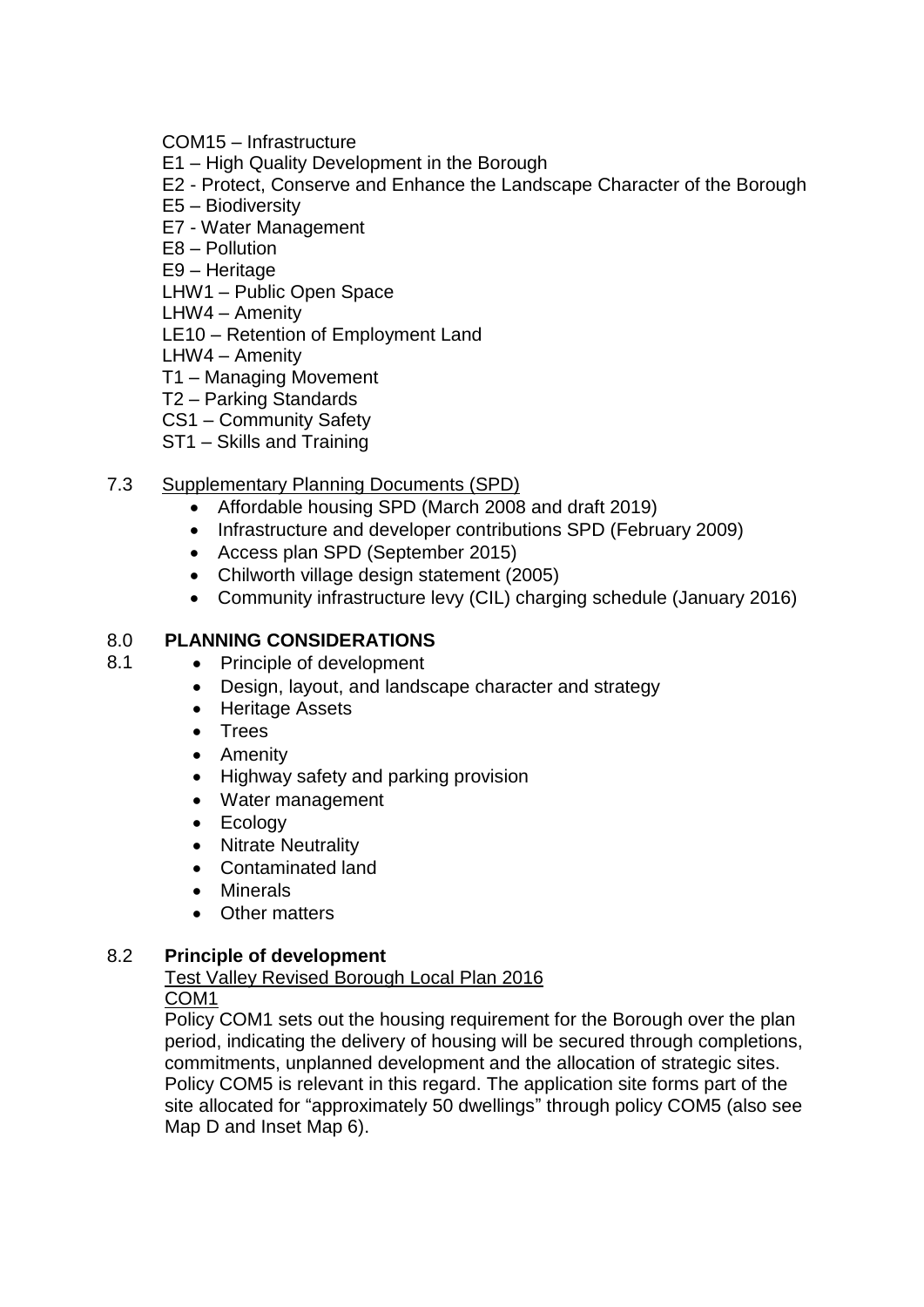# 8.3 COM5 (Map D)

Policy COM5 allocates the site as part of Park Farm for approx. 50 dwellings as a strategic allocation in the adopted Revised Local Plan. This policy plans for residential development to be brought forward alongside residential development at 'Land south of Chestnut Avenue' (now known as North Stoneham Park) subject to a number of criteria. Policy COM5 establishes that the application site is a sustainable location for development, subject to being brought forward in line with North Stoneham Park to the north of the allocation.

8.4 The policy COM05 is not explicit in setting a maximum or minimum number of dwellings that should be delivered under the allocation in the Local Plan. The current application is for 63no. units, however, as the report will show the current application includes other land available for development in this area of Park Farm Stoneham than the Map D annotation indicates. It is recognised within the Planning Statement provided with the application the rationale for the proposed higher number of dwellings, taking account of more detailed site analysis as well as seeking to make efficient use of the land physically and visually close to the allocated land.

## 8.5 COM2

Policy COM2 is therefore relevant to the proposal as the proposed area for residential development included in the application site does not align with the area indicated for 'housing and open space' on Map D within the adopted Local Plan. The area indicated in Map D had regard to constraints within the site, including the group TPO and SINC designation. The proposed residential development that is located outside of the 'housing and open space' land (Map D) does not fall within the categories of development referred to in the policies listed in policy COM2. The proposal is considered to contrary to Policy COM2 in that there is not an overriding essential need for the development to be located in the countryside.

- 8.6 Paragraph 2 of the National Planning Policy Framework (NPPF) states that, "Planning law requires that applications for planning permission must be determined in accordance with the development plan unless material considerations indicate otherwise". It is therefore necessary to determine whether there are any material considerations which would justify an exception being made to Policy COM2 in this instance.
- 8.7 The applicant has indicated that there are large areas of open space available for development which do fall within the annotated 'existing woodland' areas on map D. The dwellings proposed in these areas are at Woodland View and part of The Square and part of The Courtyard. The Planning Statement has considered this point, indicating that more detailed site analysis (as indicated in technical reports submitted with the application), including consideration of constraints and opportunities, has informed the layout of the site including a wider area for development.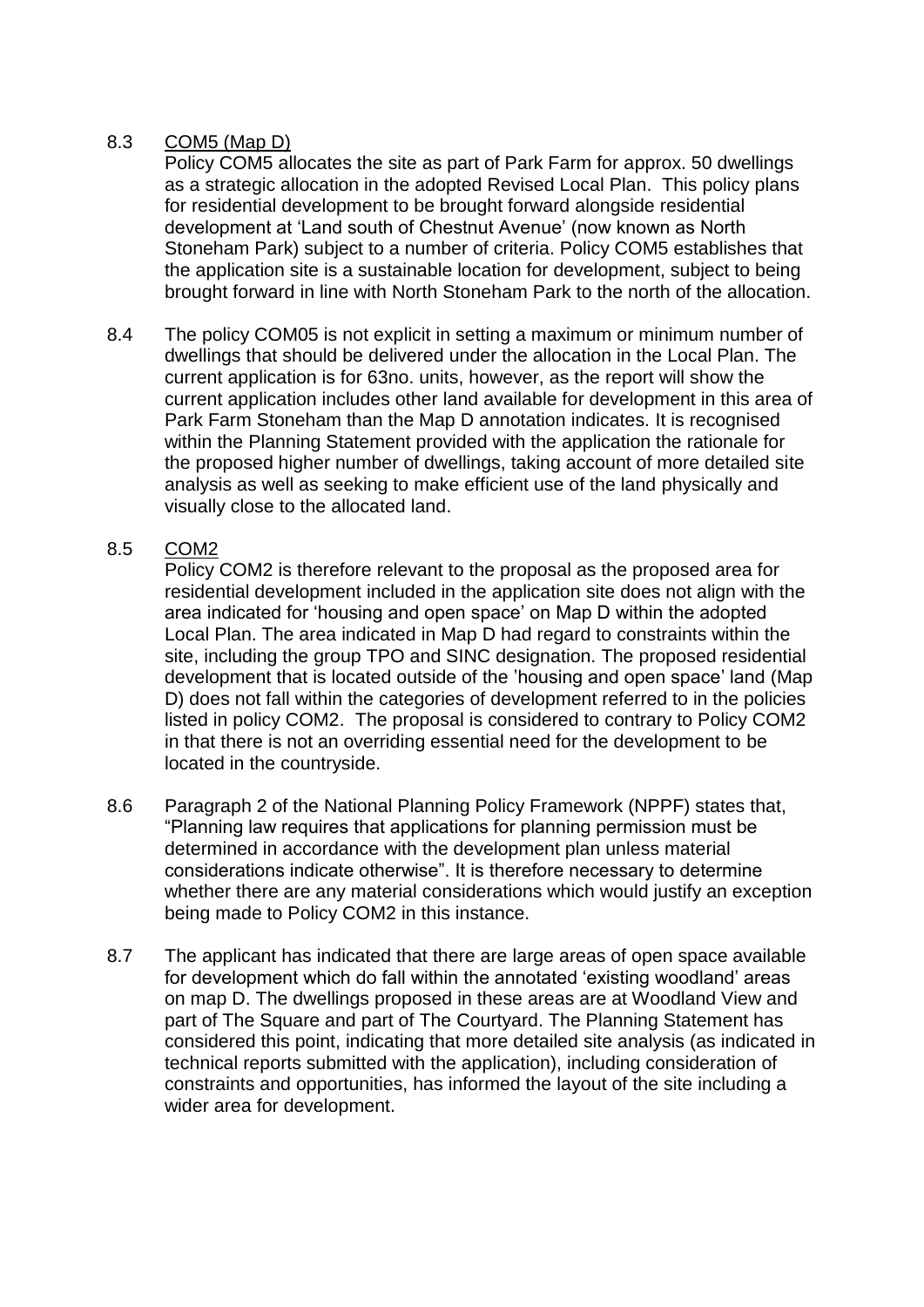8.8 The National Planning Policy Framework (NPPF) is a material consideration in the assessment of planning applications. Paragraph 7 states that the purpose of the planning system is to contribute to the achievement of sustainable development. For the assessment of planning applications, this means approving development proposals that accord with the development plan without delay. As noted above, whilst the introduction of this housing in this countryside location is considered to be contrary to the guidance set out in Policy COM2, the principle of residential development has already been established and found to be acceptable on this site in areas immediately adjacent. To provide a comprehensive development in this location, make effective use of the land available without harming the countryside interest of the area (expanded on below) and recognise that the land forms part of a very large site that is already delivering housing and community facilities it is considered appropriate to give significant weight to these factors as material considerations that would outweigh, and therefore, justify a departure from the RLP in this instance.

# 8.9 COM5

Policy COM5 is specific in seeking the provision of:

- a) affordable housing provision in accordance with policy COM7;
- b) public open space provision in accordance with policy LHW1;
- c) retention and enhancement of the existing wooded boundary to the south and west of the site;
- d) access to the development via:
	- i) vehicular access via Stoneham Lane;
	- ii) pedestrian and cycle access to Stoneham Lane and the proposed development in Eastleigh;
- e) off-site improvements to the transport network to manage the impact of additional movements;

Any future proposal would need to have special regard to the desirability of preserving the listed structure or its setting or any historic feature of interest. Each part of the criteria is set out as follows.

- 8.10 COM5 a) Affordable housing provision in accordance with policy COM7 As originally submitted the application lacked any on site affordable housing provision. Based upon 63 dwellings, under the current Local Plan, policy COM7, 15 or more dwellings would be required to be secured (on sites of 0.5ha or more) for up to 40% of dwellings to be affordable. However, the applicant has submitted a viability report which has been reviewed by a viability specialist (Vail Williams) to test its accuracy and establish what level of affordable housing could viably be provided through this development.
- 8.11 The conclusion from Vail Williams is that the revised scheme with 12 x Affordable Rent units included on site and with payment of all other planning contributions is that the site produces a residual site value broadly equal to the benchmark site value and is therefore viable and deliverable, whilst providing a commercially acceptable profit margin for the developer and return for the landowner.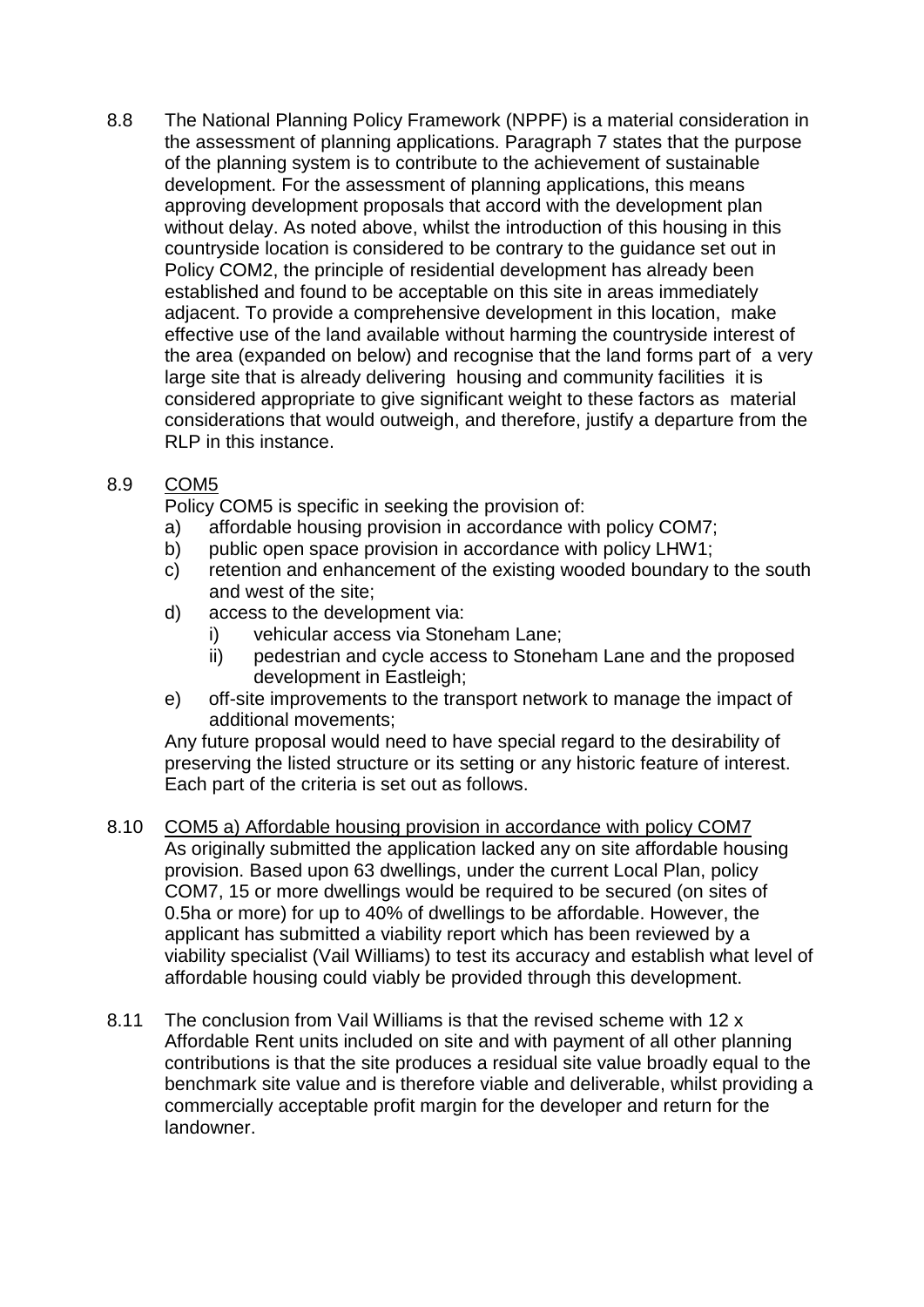8.12 The 12 x affordable units that are being proposed by the applicant are as follows:-

2 bed flat  $(4P) \times 6$ 2 bed flat (3P) x 3 1 bed flat (2P) x 3

The following confirms the Housing Needs figures from Hampshire Home Choice, showing the number of households registered:-

Housing Need in Test Valley as of 2 November 2020:

|       | <b>Total by Assessed</b> |  |  |  |  |
|-------|--------------------------|--|--|--|--|
|       | bed need                 |  |  |  |  |
| 1 Bed | 1145                     |  |  |  |  |
| 2 Bed | 627                      |  |  |  |  |
| 3 Bed | 342                      |  |  |  |  |
| 4 Bed | 102                      |  |  |  |  |
| Total | 2216                     |  |  |  |  |

Housing Need in Chilworth as of 2 November 2020:

|       | <b>Total by Assessed</b><br>bed need |  |  |  |
|-------|--------------------------------------|--|--|--|
| 1 Bed | 5                                    |  |  |  |
| 2 Bed | 2                                    |  |  |  |
| 3 Bed |                                      |  |  |  |
| Total |                                      |  |  |  |

The figures from the housing register represent the immediate need as at the date of writing, and does not take into account future needs.

8.13 To ensure consistency with the NPPF Policy COM7 does allows a reduction in the level of affordable housing provided on site, but only where the developer can justify that to provide the full requirement would make the scheme unviable.

Based upon the submitted Viability assessment and subsequent review by an appropriately qualified specialist and taking into account the on-site affordable housing which has been secured together with the above needs data, the Housing officer is content to support the proposed mix of 1 & 2 bedroom flats. It is considered that the development complies with criterion a) policy COM5.

8.14 COM5 b) public open space provision in accordance with policy LHW1 The Council policy COM5 references the need for open space consistent with Policy LHW1: Public Open Space in the Revised Local Plan. LHW1 (and Infrastructure and Developer Contributions SPD) – this policy seeks the provision of public open space in conjunction with new residential development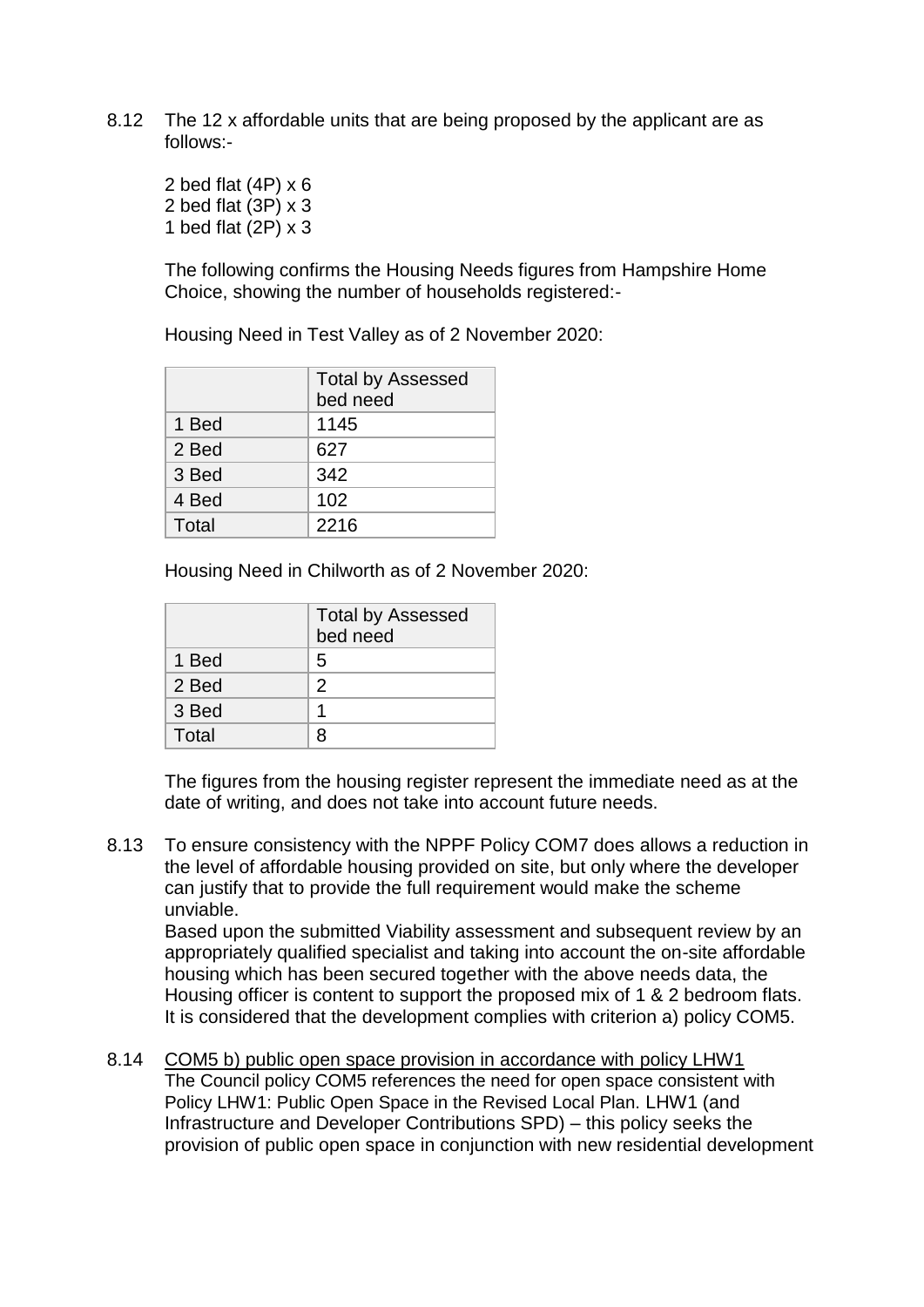of the order set out within the policy. Based on the Public Open Space Audit (2018), deficits in provision within the Parish have been identified for outdoor sports facilities, parks and gardens, provision for children and teenagers, and allotments (a definition for each type of open space is provided in Annex F of the adopted Local Plan.

8.15 Policy LHW1 seeks the provision of public open space in conjunction with new residential development. As set out in paragraph 8.4 of the Local Plan, the starting point is on site provision. Based on the Public Open Space Audit (2018), deficits in provision within the Parish have been identified for outdoor sports facilities, parks and gardens, provision for children and teenagers, and allotments (a definition for each type of open space is provided in Annex F of the adopted Local Plan.

Based on the mix of dwellings and the requirements of policy LHW1, the following open space requirements are generated.

|                                            | Area per<br>1,000<br>population |    | <b>No</b><br>Persons<br>/1,000 |     | Area<br>Required |    |
|--------------------------------------------|---------------------------------|----|--------------------------------|-----|------------------|----|
| <b>Outdoor Sports</b><br><b>Facilities</b> | 1                               |    | $x$ 0.126                      | $=$ | 0.13             | ha |
| <b>Parks and Gardens</b><br>Provision for  | 0.4                             |    | $x$ 0.126                      | $=$ | 0.05             | ha |
| Children and<br>Teenagers                  | 0.6                             |    | $x$ 0.113                      | $=$ | 0.07             | ha |
| Allotments                                 | 0.2                             | X. | 0.126                          |     | 0.03             | ha |

It would be accepted that some types of public open space would not be appropriate on site in terms of delivering usable spaces, such as in relation to outdoor sport facilities.

8.16 The applicant has provided open space proposals to complement the extensive network of POS delivered alongside at North Stoneham Park (NSP) (a requirement of COM5), which although not within the Parish of Chilworth, immediately adjoins the Park Farm/Old Mansion Site. Additional to any onsite open space at the Old Mansion Site, NSP provides equipped play north of and close to the entrance of the site and an extensive network of interlinked green spaces and paths (walking/dog walking). The comprehensive Avenue Park is also provided at the NSP, which among other features includes equipped play areas for children and teenagers integrated with the community centre and other facilities at the new Local Centre. NSP also provided an extension to Lakeside Country Park and facilitated new high quality and modern sports facilities at Hardmoor Sports Ground within the Parish of Chilworth and on land south of M27 - the new Stoneham Football Complex. All facilities that could be used by future residents of the OMS.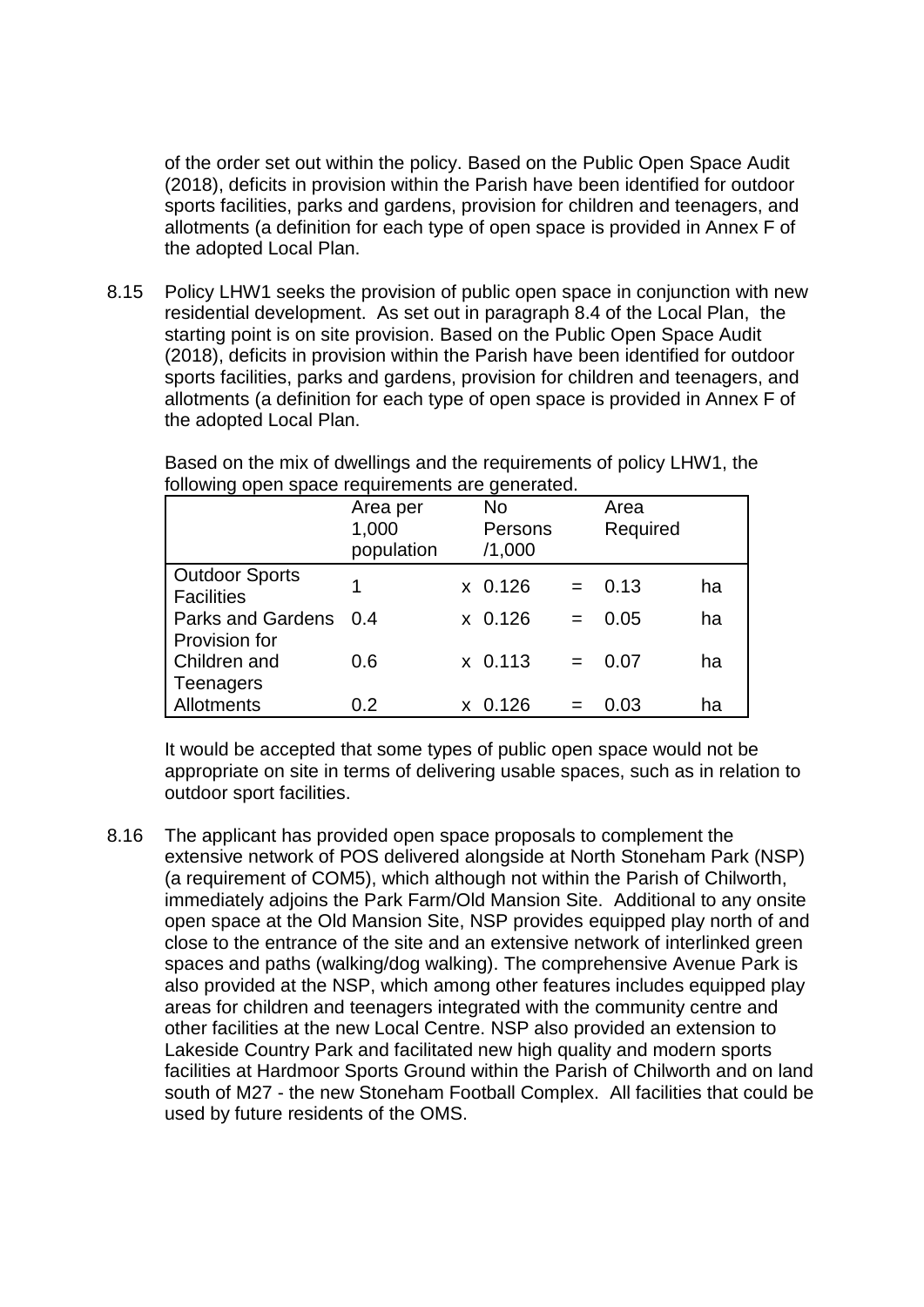- 8.17 The on-site POS shows a Park and Gardens Provision of 0.24 Ha, provision for Children and Teenagers Natural Equipped Play of 0.12 Ha and Informal Recreation of 1.76 Ha all to be maintained by a management company. The submitted proposals also provide scope for public access of woodland in Kennels Copse adjacent the 'access to Home Wood' provisions in the North Stoneham Park s106 with Eastleigh BC. The scope for this is under discussion with leisure services. An update will be provided on this point.
- 8.18 The on-site POS which is provided meets the requirements of the policy with the exception of allotments and outdoor sports facilities. It is recognised that although not provided on site alternate POS are provided in the vicinity of the site such as at Hardmoor Sports ground (outdoor sports facilities). Furthermore no projects have been identified for allotments or outdoor sports facilities which would result in an off-site financial contribution being sought.
- 8.19 Whilst the scope for land to be adopted adjacent Home Wood is under discussion it is considered that the main considerations of appropriate on site POS have been provided and can be secured through the legal agreement. It is considered that the development complies with criterion b) of COM5.
- 8.20 COM5 c) retention and enhancement of the existing wooded boundary to the south and west of the site

The site is characterised by open spaces interspersed with groups of trees of various maturity, size and quality and areas of woodland, which includes areas of the site covered by a Woodland Tree Preservation Order (TPO). A SINC (Site of Importance for Nature Conservation) is also present in the north of the site. A total of 137 Individual Trees, 27 Groups of Trees and 2 Woodlands were identified. The proposed scheme design seeks to maximise development within areas of open space and where lower quality trees/woodland could potentially be removed to facilitate making best and most efficient use of land available. The proposed landscaping scheme looks to enhance the existing woodlands and improve areas of the site to turn them into woodland as well as incorporating new tree planting into the developed areas of the site. A total of 45 individual trees (7 moderate quality 'B' Grade Trees and 38 low quality 'C' Grade Trees), 11 Groups of Trees (1 moderate quality 'B' grade and 10 low quality 'C' Grade), parts of 8 Groups (2 High quality 'A' Grade Groups, 2 Moderate quality 'B' grade and 4 low quality 'C' grade Groups) are proposed to be removed to facilitate the proposed design layout for the site. There are 40 'U' grade trees on the site that will either be removed or heavily reduced as detailed within the AMS (Arboricultural Method Statement).

- 8.21 The submission includes:
	- Approximately 93 new trees which will be planted on the site to mitigate the loss of existing trees and to enhance the woodland environment.
	- Implementation of a Landscape, Woodland and Ecological Management Plan to provide a robust environment which is capable of withstanding human activity, phased development and associated construction implications which in time will enhance the setting of the development.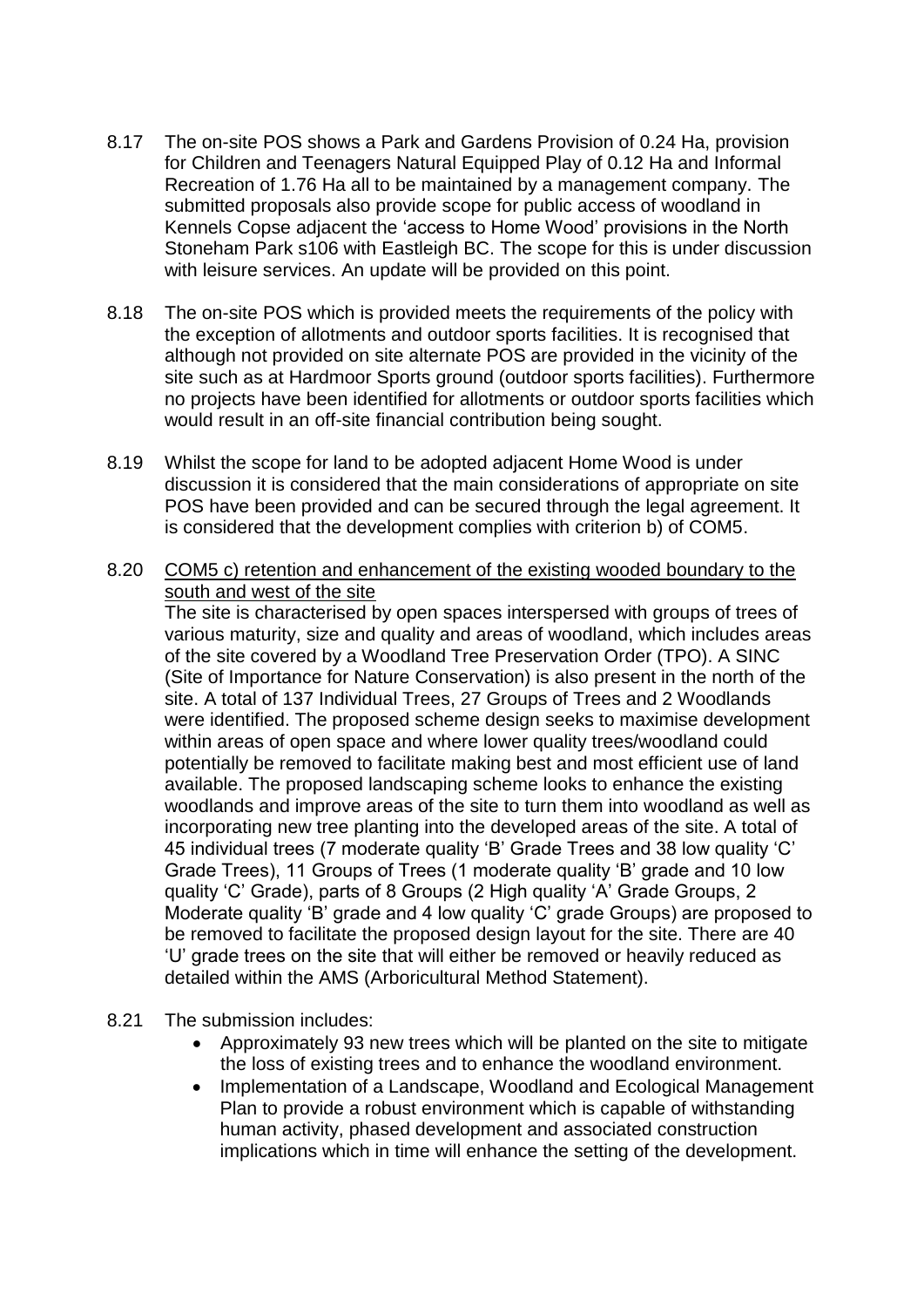- A positive amendment to the Woodland TPO is proposed to only include those areas of woodland that warrant protection and to extend it to cover areas of woodland that are not currently covered, but which are worthy of protection, and to include areas of proposed new planting.
- 8.22 The specifics of the tree considerations are detailed below in paragraph 8.48 but for the purposes of policy COM5 it is considered that criterion c) has been met.
- 8.23 COM5 d) access to the development via: i) vehicular access via Stoneham Lane and ii) pedestrian and cycle access to Stoneham Lane and the proposed development in Eastleigh; The proposals accord with criterion d) of COM5 as access is proposed to the development via Stoneham Lane for vehicles, pedestrians and cycles via approved access arrangements as part of the North Stoneham Park development.
- 8.24 COM5 e) off-site improvements to the transport network to manage the impact of additional movements Delivery of North Stoneham Park is dependent upon upgrades to the local transport network, many elements of which have been completed and are in operation – e.g. upgrades to junctions in Stoneham Lane, new footpaths, cycleways and internal road connections. The development at the Old Mansion site will connect to and benefit from these improvements and therefore accord with COM5 (e) as well as Policy T1.
- 8.25 Any future proposal would need to have special regard to the desirability of preserving the listed structure or its setting or any historic feature of interest Policy COM5 requires that any future proposal would need to have special regard to the desirability of preserving the listed structure (i.e. Walled Garden) or its setting or any historic feature of interest. There are no designated heritage assets present on the site itself, i.e. no listed buildings and the site is not located within a conservation area. However, the site does contain a number of non-designated heritage assets, some of which can be assigned a degree of group value on account of the historic associations, with remains related to the 19th century North Stoneham Park being the most prominent.
- 8.26 Proposed conservation and enhancement of the site's heritage assets include:
	- Retention and resurfacing of the former carriage drive to form an attractive shared surface approach to the residential areas.
	- Redevelopment of the former mansion site to form the main architectural feature to the site set on the same axis of the former mansion site with formal landscaped terraces reintroducing views across Park Pond.
	- Retention of key legacy trees to act as focal point and entrance markers.
	- Remnant historic pathways retained to support future pedestrian links to Home Wood and North Stoneham Park.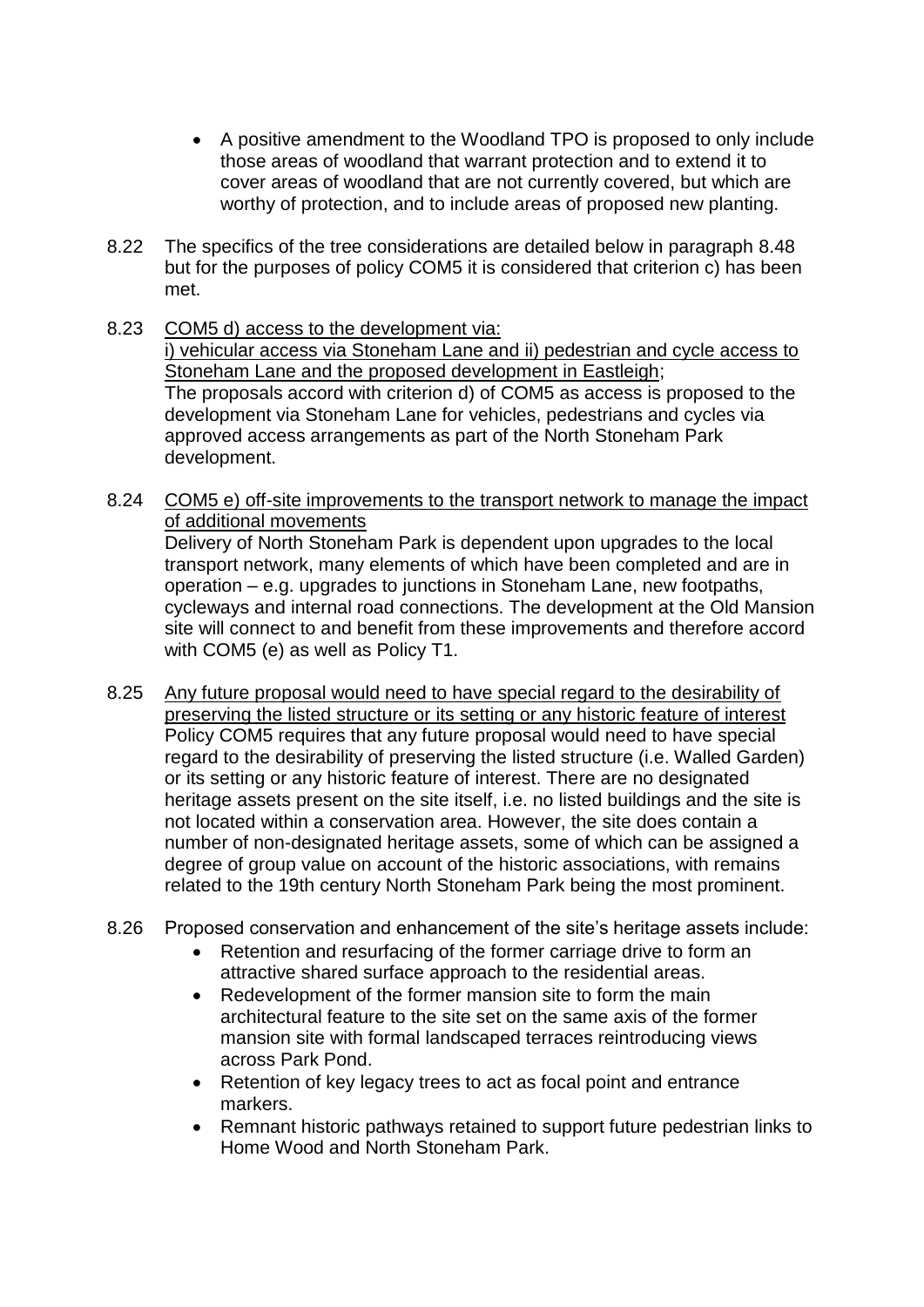Opportunities to provide interpretation boards at key locations to help residents understand and appreciate the site's intrinsic historic and ecological value.

Although the character of the site would become dominated by the modern care home complex the development is considered to have a positive effect on the value of the group of remains related to North Stoneham Park that are within the site and the setting of the Listed Walls and nearby St. Nicolas Church. This matter is discussed further below in paragraph… It is considered that the proposals have special regard to the desirability of preserving the listed structures and its setting together with any historic feature of interest at the Old Mansion Site in accordance with criteria e).

## 8.27 Policy COM5 – Conclusion

It is concluded that the development complies with the site specific criteria of policy COM5 which highlights the constraints of the site in terms of trees/landscape, heritage assets, access and POS from the wider North Stoneham development.

8.28 Furthermore it is considered that the areas of development which fall outside the specific housing areas annotated on map D of COM5 can be successfully provided at this site complying with the relevant material considerations which would outweigh the breach with Policy COM2 of the RLP and justify a departure from the RLP in this instance.

#### 8.29 **Design, layout, and landscape character and strategy**  Existing site context

Further to the explanation provided at paragraph 2.1 to 2.4 above the site has a mature, green perimeter, defined by dense tree canopies which gives a sense of enclosure and isolation. This is, however interspersed with areas of open green and occasional built form, including a 3 bed dwelling, out buildings and areas of open storage. The terrain is generally flat, however there are isolated areas of local sharp rises and falls and the land to the west gently rises towards the western boundary. A small pond exists to the north and an existing drainage channel runs parallel with the access track, which itself runs along the walled garden along the southern face of North Stoneham Park, joining the through road to the wider masterplan. Views of the Stoneham lakes can been seen through the tree planting and to the south of the woodyard. An existing play area is to the north east of the site as part of North Stoneham Park.

8.30 The site was once home to a former manor house which sat on a north east axis with views across the fishing lakes. This is seen in historic plans. The house was accessed via a carriage driveway to the north east which will be reinstated as part of the NSP masterplan application. The house was demolished in 1939 and subsequently backfilled and damaged. Remnants of the old house still remain on site with some of the foundations visible within the gardens of the current house.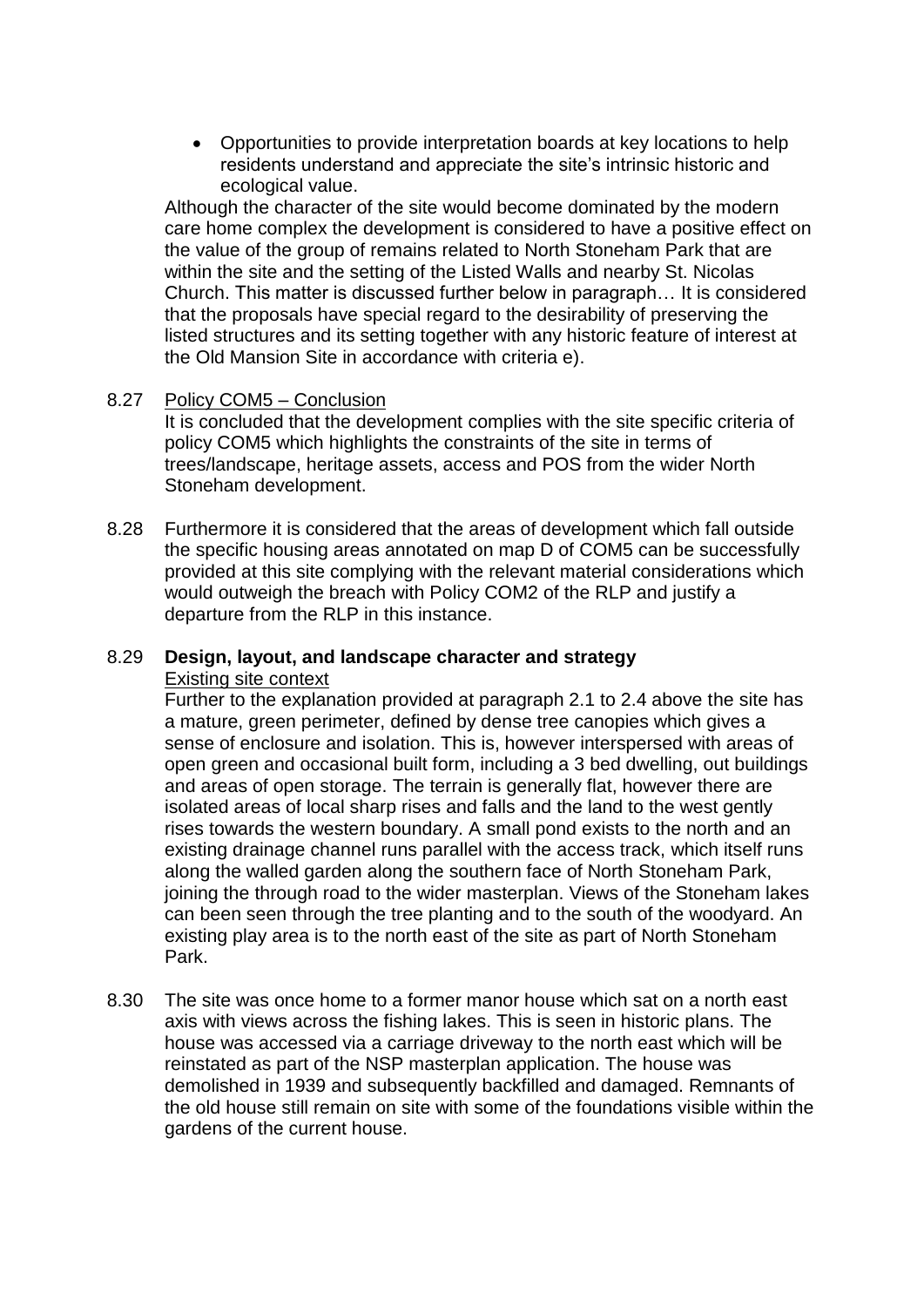## 8.31 Design and layout

The design and layouts of the development are largely inspired by Herbert Collins architecture throughout Southampton, which itself was part of the Garden City movement. These designs are landscape rich, set around wide areas of greenery and a central amenity focus. They are of identifiable character, usually in rows of terraces or semi-detached, displaying a robust material pallet and repeated window modules. The red brick can be complimented with a clay roof tile and white UPVC windows with glazing bars to add to the character. Ornate entrances, canopies with pilasters and bay windows, define the frontage and give relief to the elevation. Applying this across the site particularly in the housing designs, creates a high quality development of character which is locally distinctive on the Southampton, Eastleigh boundaries.

## 8.32 *The Courtyard*

A courtyard arrangement is proposed for the open land to the west of the site. Dwellings are orientated and present themselves to the front of the green, creating focused central spaces which retains the existing trees. The central green is located adjacent private gardens defined by hedge rows to the front. Cars are removed from the street scene with parking courts tucked to the rear and private driveways to the side where appropriate. The symmetry of the development is prominent, tying the dwellings through to other houses throughout the site. Bay windows, rounded entrance canopies, chimneys, material choice are all consistent throughout the scheme, bringing a holistic and coherent approach to the design. The wooded backdrop gently sits behind the ridges of the houses, creating a contained feel to The Courtyard. The hipped roofs throughout the scheme allow for greater air space between dwellings which, in turn, will reduce the scale and allow greater view through to the woodland beyond.

## 8.33 *The Square*

A further smaller, framed, courtyard (The Square) sits to the east of the green, utilising a further clearing within the woodland. Dwellings and a further block of apartments form the space, with a turning head designed within the network. Set back frontages allow for a soft edge which will define the approach and car parking is removed from the street with courtyard parking designed to the side. The dual aspect flats allow for natural surveillance to the surrounding spaces, ensuring a secure environment. A pedestrian route, to the east, continues the network through to Lakeside View.

## 8.34 *Woodland View*

To the east of the site and south of the entrance is Woodland View, further housing which is orientated and positioned to retain the existing Oak tree and other tree examples as existing on site. Woodland view addresses the new road into the site. Dwellings are orientated to front onto the street to the north and west, giving a strong frontage and first impression at the entrance to the development. The built form is set back from the road with a generous front garden, maintaining a green edge and opportunity for planting. The 4 x pairs of semi detached dwellings are situated either side of the mature trees in the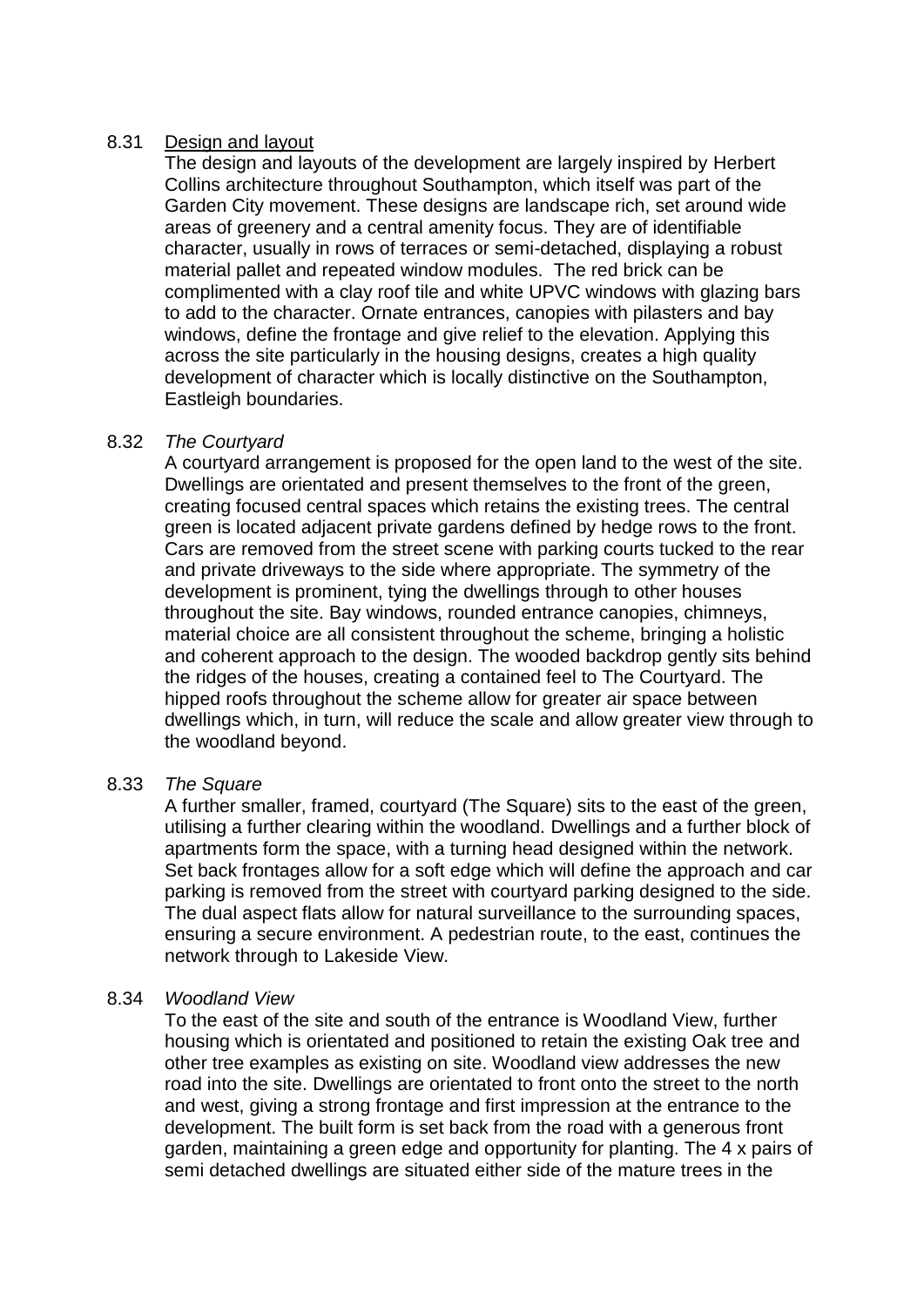north west with secondary side windows overlooking the perimeters. Ornate bay windows at ground floor provide a hierarchy to the elevation, defining the living space and giving symmetry to the elevation with a defined entrance to the centre. Cars are removed from the street scene with a parking court to the rear. A series of garages and parking spaces serve the houses and are screened with hedge planting and trees with access paths to the front.

#### 8.35 *The Mansion*

To the south and centre of the site are The Mansion apartments. This building takes reference from the historic Stoneham House which once occupied this position on site and overlooked the fishing lakes to the south. Remnants of the old building define the axis and orientation of this 3 storey apartment building. The building position is set between the trees with clearing of low quality specimens to the south enabling the re-introduction of a low level, south facing garden terraces with views across to the fishing lakes. From the lakes, views to the apartment building would be provided highlighting the importance of this location within the wider scheme and its heritage to the site.

- 8.36 The apartment building has multiple aspects, allowing for views across to the central amenity area and tennis courts to the west as well as its own courtyard garden to the east and passive surveillance to the parking courtyard to the north. The building will be seen from the approach road as it sweeps round to the south.
- 8.37 The mansion apartments are different in appearance offering a departure from the Collins inspired designs. As the largest building proposed and taking into account the history of the site the elevational treatment proposed sits the building on a ashlar plinth with window modules, glazing bars and a red brick base material present to retain consistency across the site. The quoining theme is also present on the mansion apartment building but seen in a contrasting material rather than brick. Balconies are proposed supported with classical doric columns at first floor level and ornate metalwork frames at the first floor balcony, transitioning to the second floor. Dentil detailing on the central frieze, high level articulation at the eaves and contrasting surrounds to the windows accentuate the more prominent setting of this building.

#### 8.38 *Lakeside view*

To the east of the site located on a separate access point from the main access track in is the proposed three storey apartments again in a clearing amongst trees, occupying an area adjacent to the car park for the angling lake. As the title suggests, the area would benefit from views of the fishing lakes and its access road will ensure access to the lakes is retained and improved. This area of the site has a mature oak at its centre which defines the developable areas. The apartments are orientated on a L shape to ensure protection of the tree whilst providing communal amenity space together with parking to the rear. Given this part of the sites slight separation from the rest of the development the design and appearance is similar to that seen in the closest examples as existing at North Stoneham park.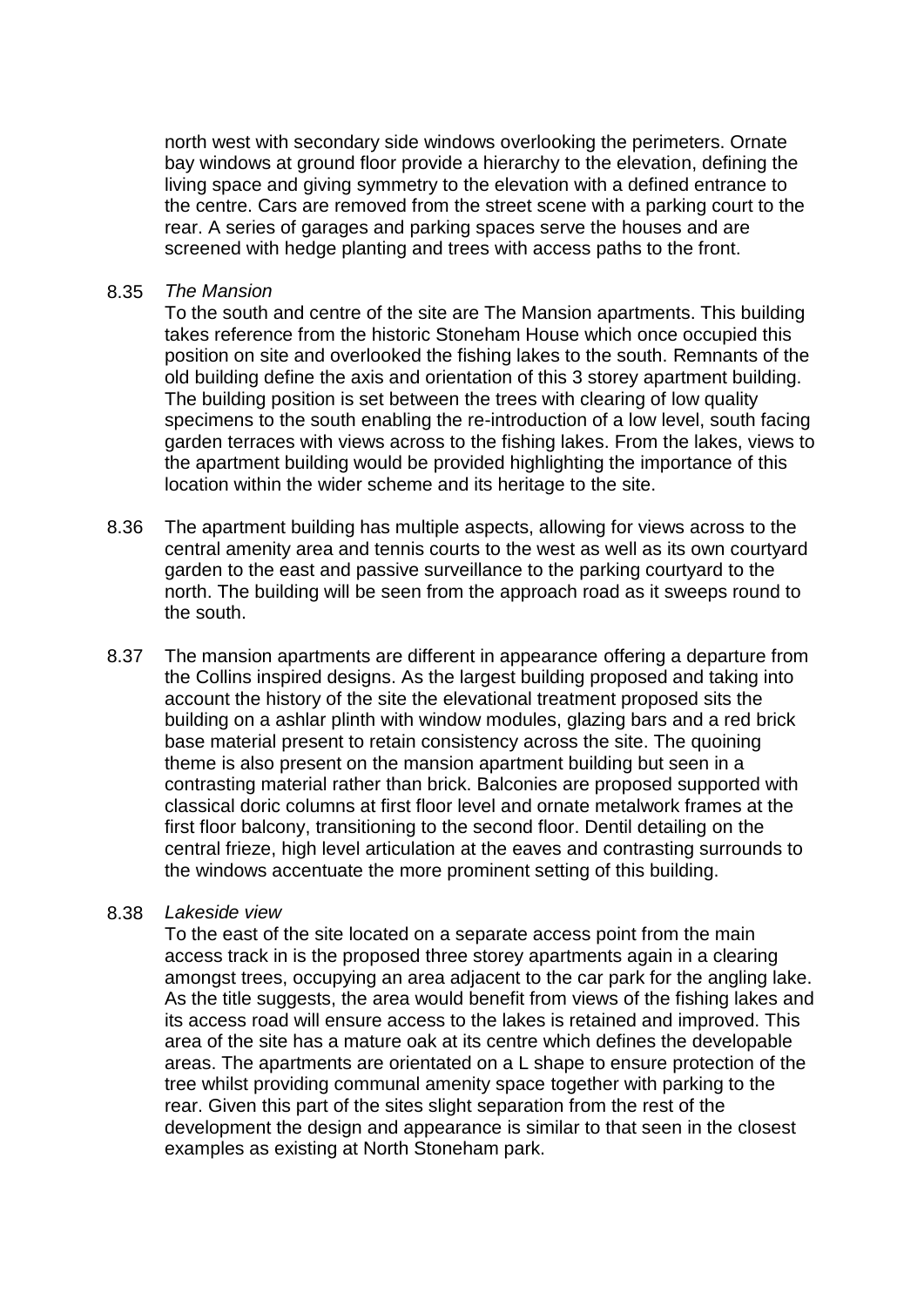# 8.39 Landscape Strategy

Whilst the site has a sense of isolation due to its wooded setting the site forms an integral part of the wider North Stoneham Park history and associated landscape. The applicant has undertaken detailed site investigations which have identified a series of woodland clearings that have helped shape the development and informed the Herbert Collins precedent for simple landscape courtyards and garden village living. The proposals put forward for housing and associated works would considerably change the character of the site, however this would change in the context with the wider Stoneham development whilst having regard for the previous historic uses at the site. The submitted strategy sets out the vision for how the development would look and how the design for the dwellings integrates within the parkland setting and the existing woodland.

- 8.40 A detailed Landscape and Woodland Management Plan has been submitted within the application setting out how the landscaping of the site would be managed and monitored and the ongoing maintenance for the site. With regard to the protection of trees and the arboricultural method statement this is further considered later in the report.
- 8.41 The submitted information highlights that the overarching design principles will seek to deliver several enhancements to reinforce the site's parkland character and local Green Infrastructure including:

Conservation and enhancement of the site's heritage assets

- Retention and resurfacing of the former carriage drive to form an attractive shared surface approach to the residential areas.
- Redevelopment of the former mansion site to form the main architectural feature to the site set on the same axis of the former mansion site with formal landscaped terraces reintroducing views across Park Pond.
- Retention of key legacy trees to act as focal point and entrance markers.
- Remnant historic pathways retained to support future pedestrian links to Home Wood and North Stoneham Park.
- Opportunities to provide interpretation board at key locations to help residents understand and appreciate the site's intrinsic historic and ecological value.

# Woodland Glades

- A series of clearings providing informal public open space and door step play opportunities for residents with scope to combine the following landscape and public amenity elements:
- Sensitive mowing regime to support a mix of woodland edge grassland areas with mown paths and clearings for informal recreation / play.
- Opportunity for specimen tree planting celebrating the site's heritage value with opportunities to plant specimen ornamental trees collected at the period the Old Mansion Site was occupied.
- Scope to use some of the fallen trees to create natural play elements.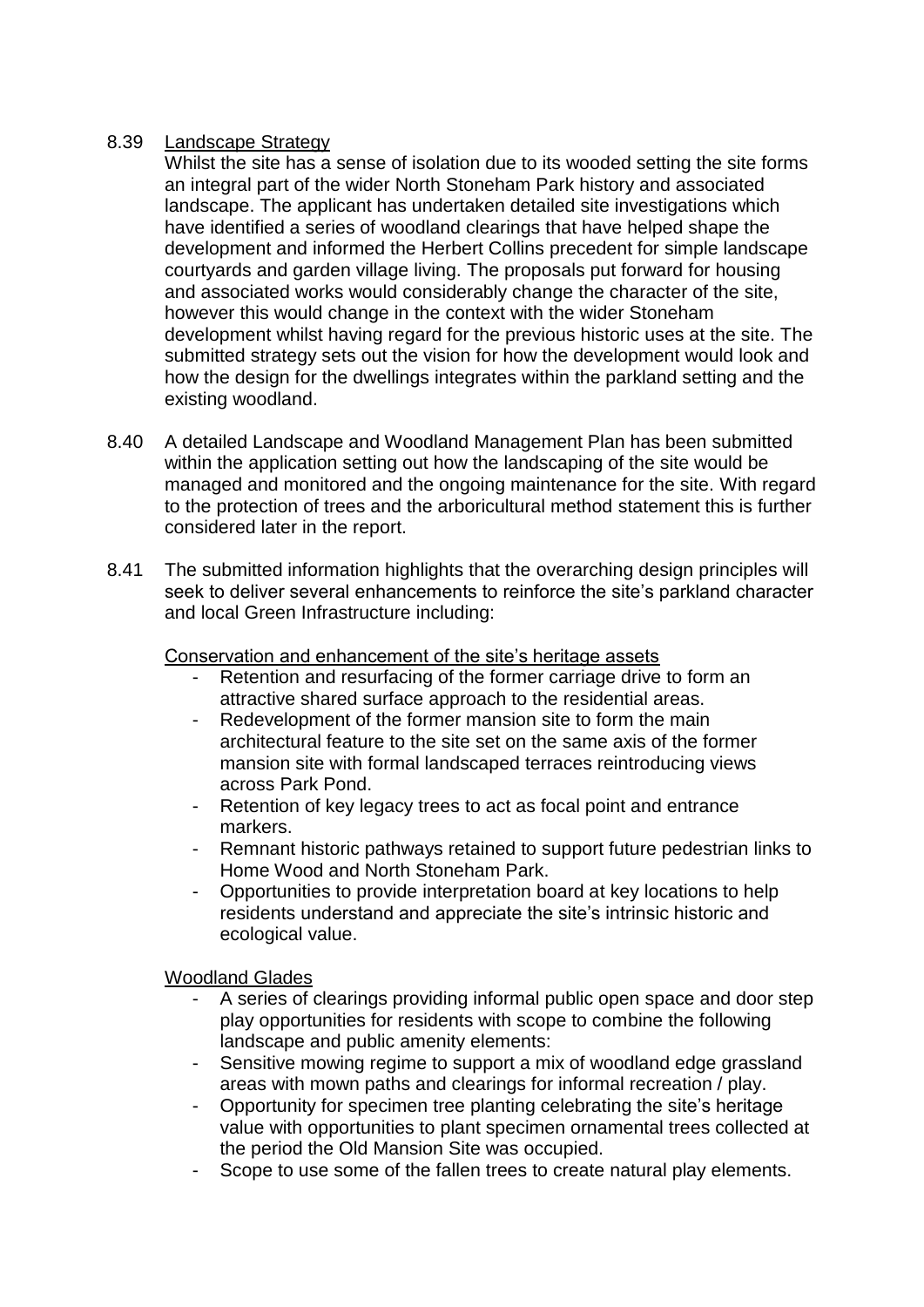- Integrated SuDS features which will be designed to support wetland habits and allow residents to interact with the associated wetland habitats.
- Planting species will strike a balance between reinforcing the woodland setting whilst celebrating parkland areas and formal areas around the buildings.

#### Sensitively designed pedestrian connectivity

Pedestrian networks to the adjoining Home Wood and North Stoneham Park POS network utilising existing permissive paths and remnant heritage trails to avoid unnecessary impact to tree roots and associated habitats are proposed.

Protection and conservation of associated woodland / woodland edge wildlife habitats

- This includes Kennel Copse SINC with opportunities to improve ecological corridors and biodiversity enhancements
- Phased replacement of non-native invasive species with native understorey and ground flora species.
- Allowing selected felled trees to decay on site and form standing dead habitats.
- Creation of wetland habitats to SuDs areas.
- 8.42 It is considered that a development of the scale and density proposed can be accommodated on the site without there being any resultant adverse harm on the character and appearance of the surrounding area. The development would not be highly visible from the newly constructed roads at North Stoneham Park due to the sites position at the end of a access track. Within the site the Mansion building delivers the deliberate objective of providing a prominent building in the landscape, reflecting the site's history, and as such would have a clear, but positive impact. The other housing proposed makes use of existing openings in the woodland to create well detailed dwellings with adequate amenity space. There is considered to be satisfactory space within the site to provide for sufficient landscaping to enable the development to further integrate within the surrounding area and the site itself which has significant tree constraints. As a result, it is considered that the proposals would comply with policy E1 of the RLP to provide high quality development in the Borough.

#### 8.43 **Heritage**

There are conservation considerations in respect of development on this site given the history of the site. The site was seminal in the third principal phase in the development of North Stoneham Park. In 1818, John Willis Fleming, decided to have the original mansion house, adjacent to the parish church, demolished in 1818. In its place was commissioned a new classical mansion constructed to designs by Thomas Hopper from 1818. This in turn instigated the early 19th century reorientation of the site to focus on the East – West axis, and within the more open central areas of the site remain evidence and relics from the legacy of the English parkland landscape setting of Brown, Knox and Gardner. There are no designated heritage assets present on the site itself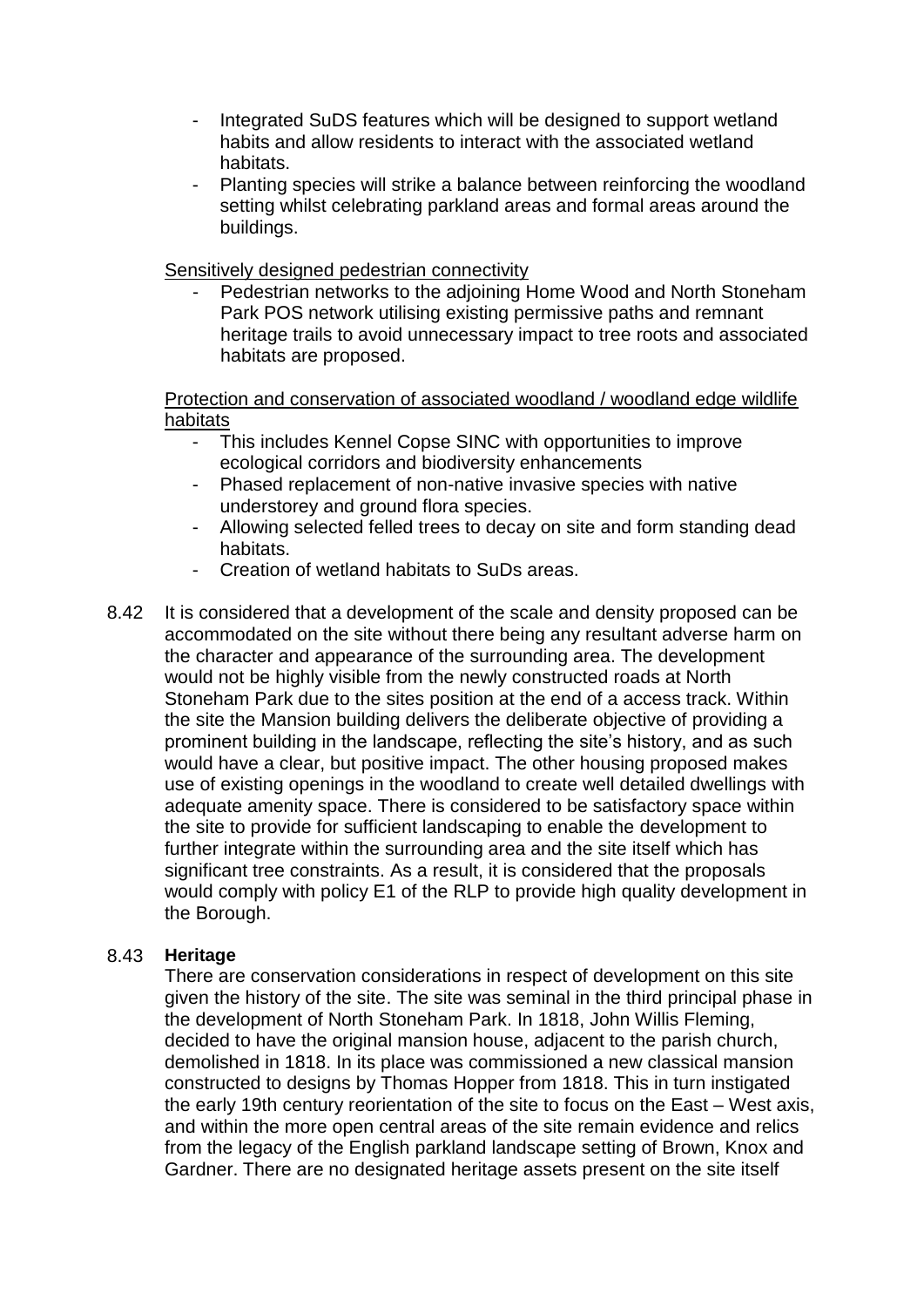today, i.e. no listed buildings and the site is not located within a conservation area. However, the site does contain a number of non-designated heritage assets, some of which can be assigned a degree of group value on account of the historic associations, with remains related to the 19th century North Stoneham Park being the most prominent.

8.44 The conservation consideration is whether the proposals would result in harm to the significance of any heritage assets affected, principally in this case the listed walled garden. The proposed development, consisting of buildings, varying from two-storey houses to the large 'mansion' block, will change the character of the broader setting to the west of the walled garden. The completed development to its north, has already changed its setting on this side – at a considerably closer proximity and of greater extent than that proposed at this site. The development agreed on the east side of the walled garden will be of similar scale to the closest block at Lakeside view and in closer proximity, albeit on a site that was historically developed as an estate stable and service yard. The walled garden was always part of a group of buildings, including mansion, stables and the orangery to the south between it and the lakes, apart from on the north side, which stretched out as parkland. In the light to of the above analysis, given the distance of the development is from the walled garden and subject to adequate landscaping it is not considered that the proposal will result in harm to the significance of the listed structure. Subject to appropriate conditions securing material samples and test panels of brickwork etc, window, door, dormer window and porch structure details and balcony details it is considered that the development can be provided without significant harm to the historic elements of the site which policy E9 seeks to protect.

## 8.45 Archaeology

Given the historic uses at the site a Written Scheme of Investigation (WSI) has been prepared and submitted to the County Archaeologist for comment. In summary, the WSI sets out a series of archaeological recording exercises that are required to (a) be set out in a WSI agreed and submitted to TVBC prior to determination and (b) to be addressed in response to a planning condition attached to planning permission post-determination and prior to development. These pieces of work comprise:

- The archaeological investigation of the site of the former 19th century North Stoneham Park mansion including the site of its adjacent demolished outbuildings; and
- The survey and recording of a Second World War gun emplacement and barrage balloon tether that are located in the site.
- 8.46 The County Archaeologist has reviewed the WSI and is content to endorse it as meeting the archaeological concerns that raised previously and suggested merit of an archaeological condition. Given the available historical evidence the archaeological research agenda is limited. The research agenda is properly articulated in the WSI and an appropriate method by which to recover/ record it has been set out. As such the County Archaeologist has suggested an archaeological condition making reference to securing the archaeological provisions set out in that document.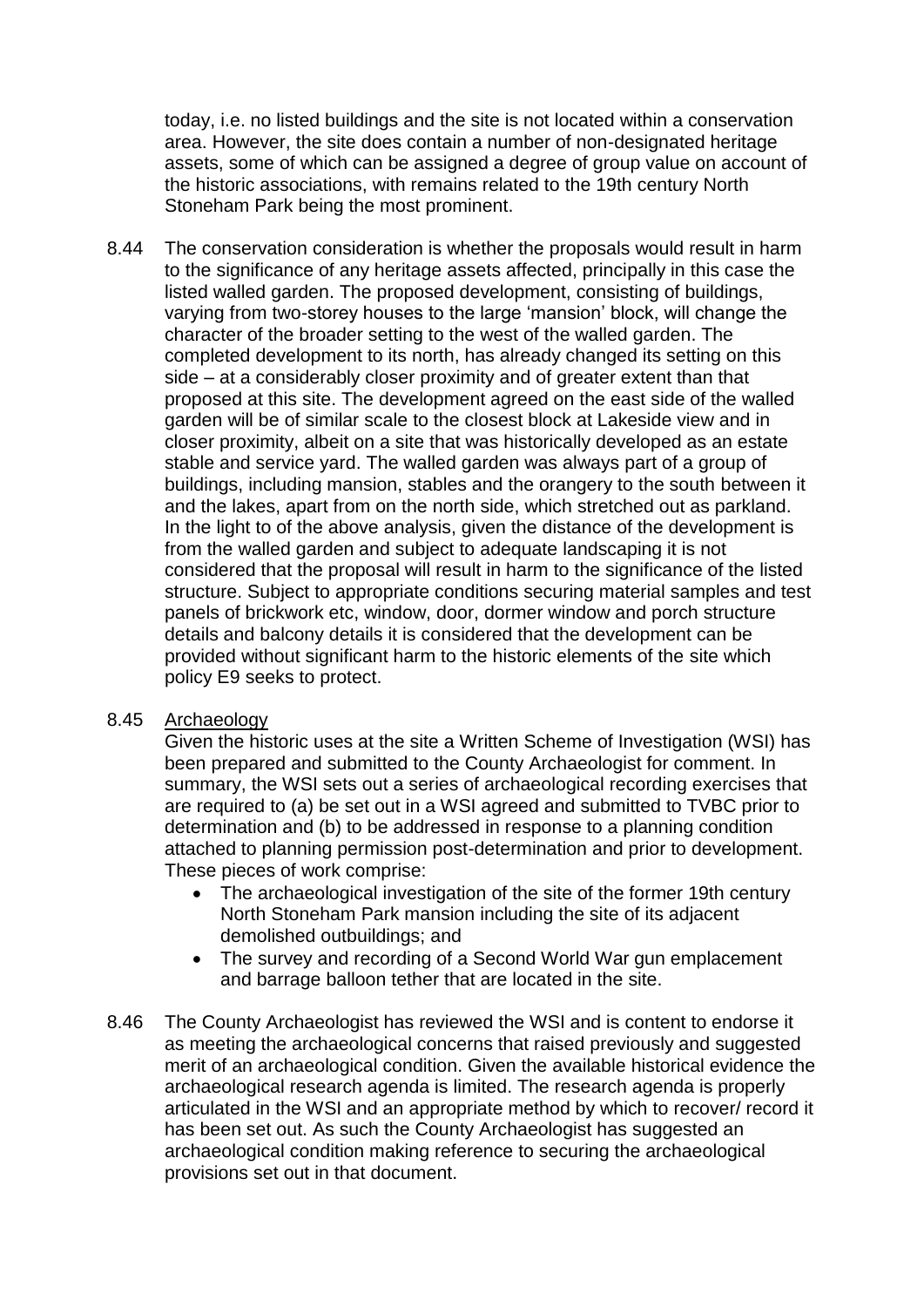8.47 The development would retain and improve the setting of key non-designated heritage assets and of the group of assets in general, chiefly by removing current buildings, disused spaces, invasive vegetation and dumped materials from their setting. It would reinstate an aspect of the mansion through the new apartment building whilst respecting in part the layout and appearance of the former access into the mansion site. Although the character of the site will become dominated by the modern dwellings, given the respect shown to the underlying historic environment the development is considered to have a positive effect on the value of the group of remains related to North Stoneham Park that are within the site and the setting of the Listed Walls. The development is considered to comply with policy E9 which ensures the development sustains and enhances the significance of the heritage assets.

## 8.48 **Trees**

The site is subject to an overarching Woodland category TPO that affects large majority of the trees on and surrounding the site. The "woodland" category of the TPO means that it protects not only trees present at the time the order was made but also all subsequent trees – whether natural regeneration or planted. The proposed development, requires the loss of a large number of trees; by the very nature of what is proposed it also fundamentally changes parts of the site from that currently recognisably "woodland" to residential development.

- 8.49 There is no existing woodland management plan for the site and the site has not been managed historically with any true direction or plan. The historic management appears to have been reactive and sporadic. The site has a mix of good quality woodland, good quality trees and poor-quality woodland. The current condition of the woodland allows for a Management Plan to improve and enhance certain areas of the site. The applicant has submitted a woodland management plan is to improve and enhance certain areas of the existing woodland, whilst maintaining the areas of better quality woodland. It is not thought that significant woodland management will be required on this site. The submission states that the better-quality areas of woodland rich in ecological value will only require a soft touch approach. The following list of works will be required in certain areas of the woodland, which will improve the woodland setting, diversity and habitat value:
	- New Planting of Trees and understorey to enhance/improve certain areas of the site.
	- Planting new trees under the existing Ash Trees to allow for future decline/removal. This will provide established trees to take over from where the Ash has been lost.
	- Creation of standing deadwood habitat through selective reductions of 'U' Grade Trees.
	- Removal of non-native understorey species.

The Tree Officer is satisfied with the information submitted and the adjustments made. The information sought on tree pit details has been provided and agreed with the Tree officer. A further query has been raised in respect of pipe routing conflict with trees. An update will follow on this point.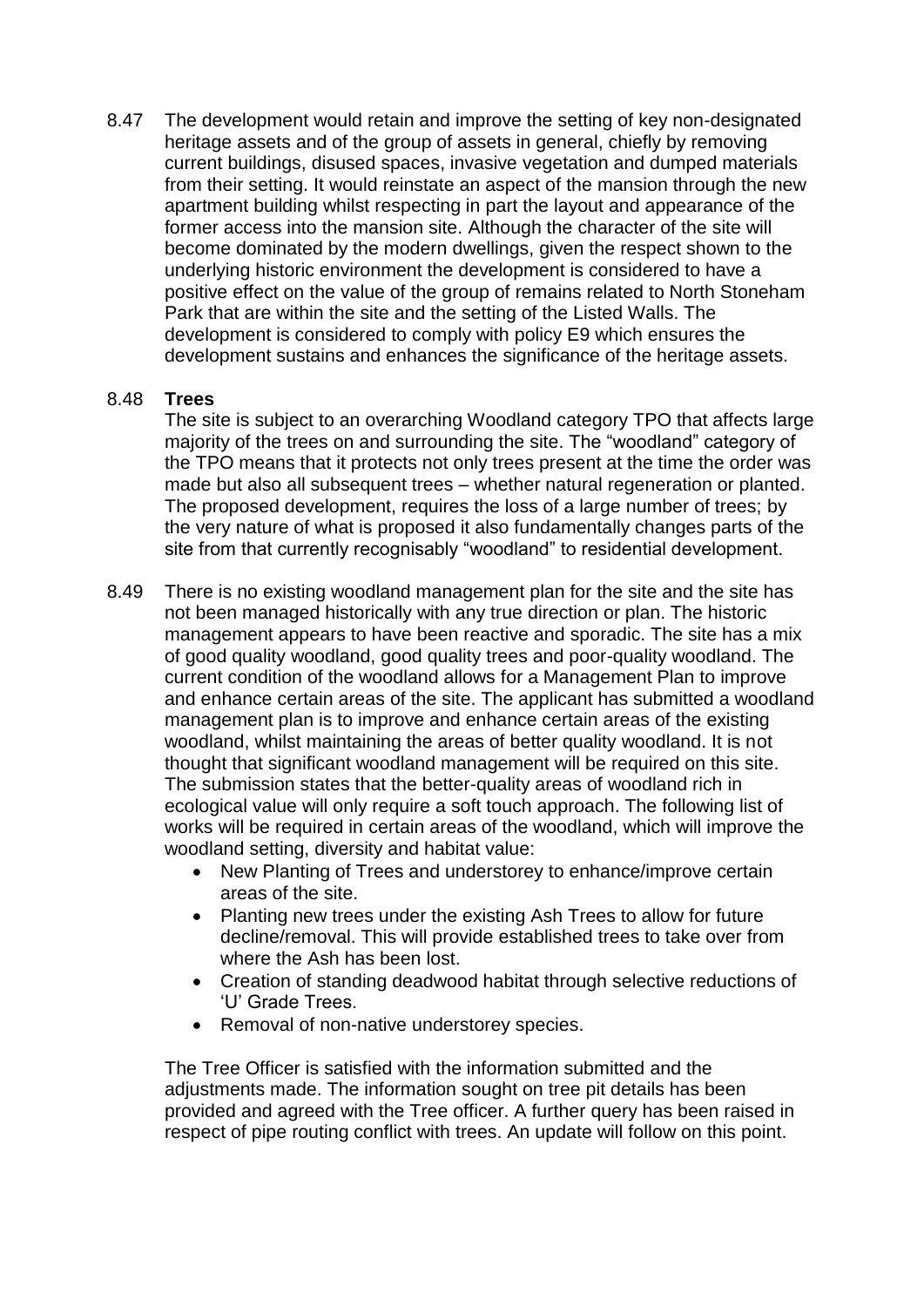- 8.50 James Fuller's Arboricultural Method Statement JFA102590MS V2 April 20202 (the report) sets out a proposal to amend the woodland TPO boundary. This to reflect the woodland retained post development and to embrace some of the proposed new tree planting. The Tree Officer notes the request to amend the TPO boundary line to include new trees and agrees that this is an area that will need to be explored further. Conversations are in the early stages with interested parties at HCC and Eastleigh BC.
- 8.51 The Tree Officer is satisfied that the method statement set out in the report presents appropriate information for the protection of trees to be retained. It is acknowledged that the felling and restocking of the area will change the character and appearance of the site, however, the Tree Officer has no objection to the proposal subject to appropriate conditions given that the replacement planting will, in the medium to long term, provide for a better future woodland. It is considered that the development can be provided in accordance with policy E2 which seeks to Protect, Conserve and Enhance the Landscape Character of the Borough.

## 8.52 **Amenity**

#### Existing neighbours

The closest residential properties are located approx. 40m away from the proposed development site as such it is not considered that there would be any significant impacts arising from the proposed development on the amenities of existing neighbouring properties in accordance with policy LHW1 of the Revised Borough Local Plan 2016.

## 8.53 Future occupiers

The proposed developments in TVBC are arranged as such that some mutual overlooking and overshadowing through the day between blocks may occur but it is considered that separation distances between the buildings together with the variation in depths of the elevations and the heights of the buildings results in an acceptable level of amenity in terms of overlooking, overshadowing and loss of daylight in the creation of this village community. In accordance with policy LHW1 of the Revised Borough Local Plan 2016.

## 8.54 Noise and light pollution

Concerns have been raised in respect of noise and lights from the traffic using the access into the application site. The track is already used 24 hours a day 7 days a week by the angling club. It is acknowledged that with the proposed dwellings this use will increase but given the developments location adjacent a largescale housing estate on the edge of significantly built up areas of Eastleigh and Southampton it is not considered that there would be any significant additional impacts which would create an unacceptable level of noise or light impacts.

## 8.55 **Highways**

#### Impact on the highway network

The EBC outline planning permission provided for comprehensive highway works and sustainable transport measures for the whole of the North Stoneham Park development and these are in the process of being delivered.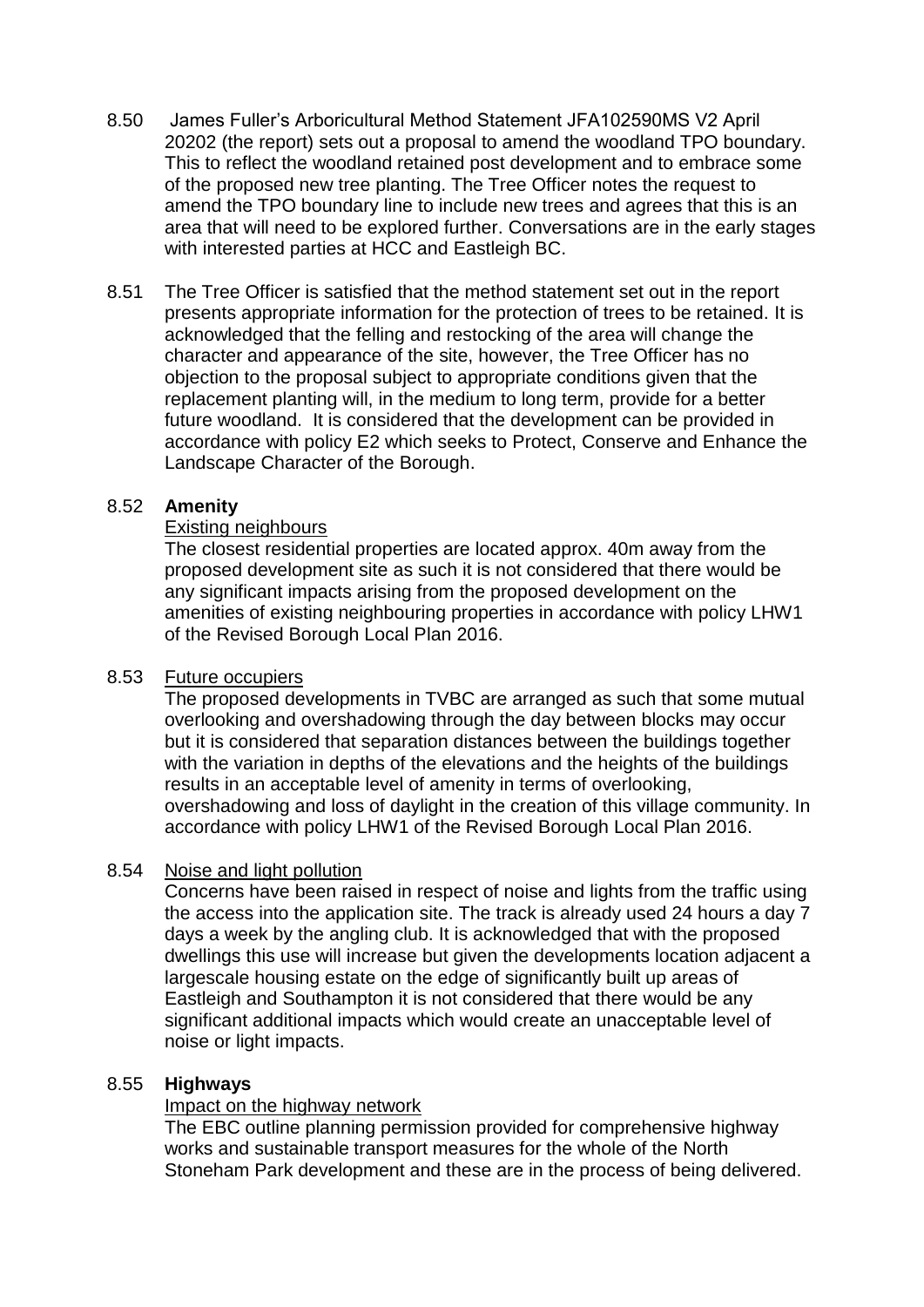Vehicular access to the site is proposed via Stoneham Lane from the access route approved as part of the wider reserved matters application with EBC (RM/17/79892). This also provides vehicular access to the nearby fishing lakes. The proposed access route measures some 3.7m in width which is not wide enough to allow two cars to pass but is served by frequent dedicated passing places of 10m length. The access proposal is considered to be acceptable in this regard by the Highways Officer.

8.56 In order to assess the likely traffic generation profile of the proposal, trip rates utilised within outline application for the wider North Stoneham Park development have been applied. This approach is considered acceptable and sufficiently robust by the Highways Officer. In line with this, the proposal is considered not to represent any material increase in traffic generation to that already applied within the operational network assessment undertaken as part of the wider North Stoneham Park application. The proposal would therefore be considered acceptable In this regard.

#### 8.57 Internal tracking

The roads and footways relating to this application are not being offered for adoption by the developer. HCC Highways have previously objected to submitted tracking information but this has since been updated and the comments from HCC highways are that there is now no objection to the proposals.

#### 8.58 Refuse

The amended Refuse Tracking document adequately demonstrates that the TVBC collection vehicle can safely and easily access all the bins stores on the site. The Waste and Recycling officer has no objections in this regard.

#### 8.59 Parking provision

The Parking provision for the site is in accordance with the parking standards set out in the Revised Borough Local plan 2016. In The Courtyard, Woodland View, the Square and The Mansion more parking spaces than required are provided on site. At Lakeside View the exact amount of spaces required by policy T2 Annex G are provided. Visitor parking is provided in addition to the supplementary parking spaces provided. Provision for secure cycle parking will be available in store buildings at apartment blocks and in garaging provided at houses.

#### 8.60 **Ecology**

#### Bats

A suite of bat surveys have been carried out in 2018 including walked transect activity surveys, static surveys (where detectors are left on site in specific locations) as well as dusk/dawn emergence re-entry surveys on both trees and buildings identified as having bat roost potential which are at risk of impacts as a result of the development. Confirmation that the correct building was surveyed within the Bat Roost Assessment has been provided and confirmed as having low bat roost potential, no bats were observed emerging from this building.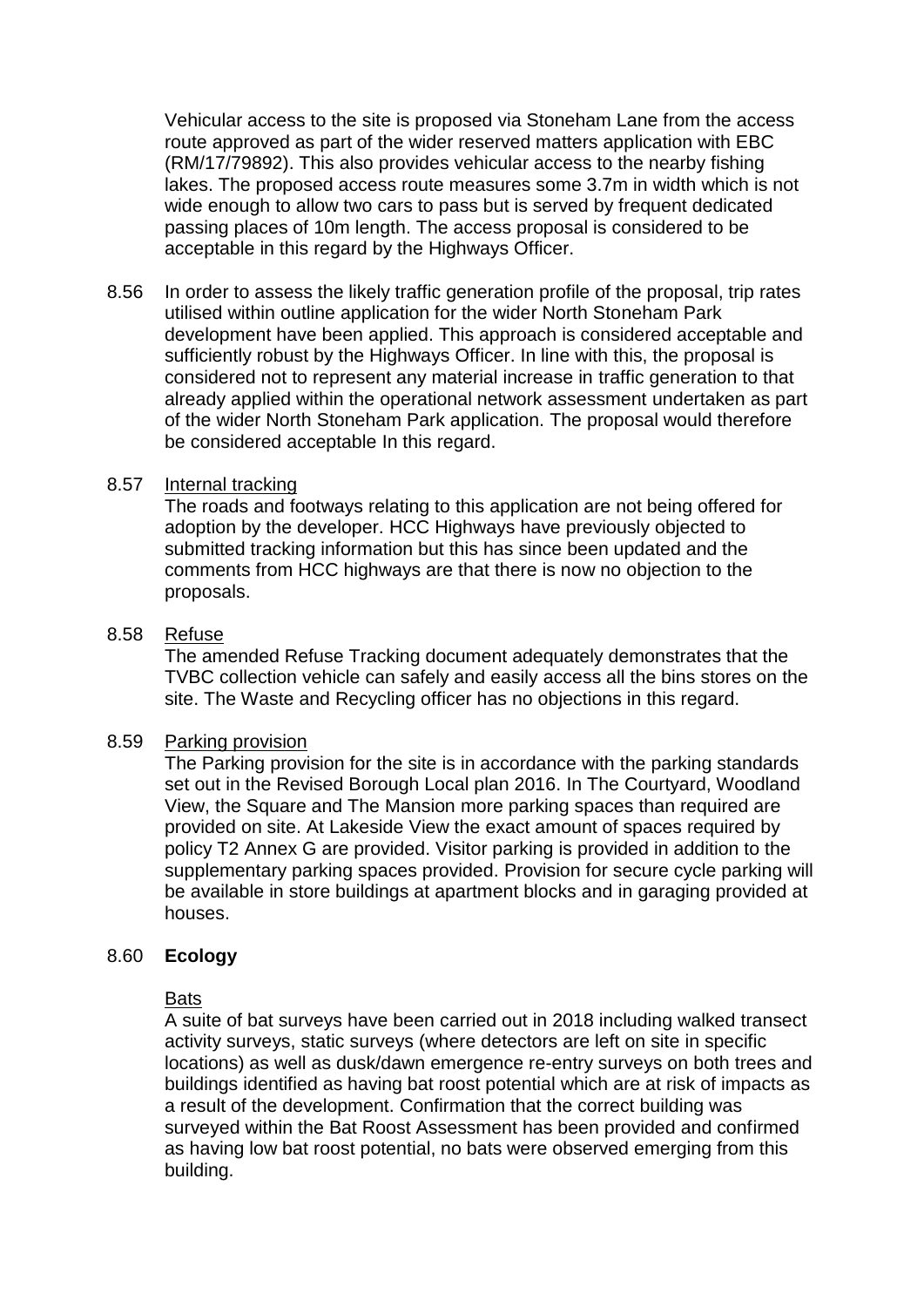8.61 Trees identified as having bat roost potential are now to be retained, with buffer zones to reduce indirect impacts. The ecologist has asked for confirmation over the likely impact of the proposed lighting scheme on these trees and that lighting is unlikely to affect roosts as well as foraging and commuting corridors linking these to the surrounding landscape. Furthermore the proposed lighting strategy is required to be updated to reflect the current proposals. The strategy also needs to ensure that the location of lighting along bat foraging corridors and within the woodland and SINC is fully assessed. An update will be provided.

## 8.62 Reptile

The ecologist has requested further information on the area of suitable reptile habitat to be planted within the proposed development, and therefore the predicted overall impact on reptiles as a result of the proposed development. A phase 1 habitat map should be submitted and suitable receptor and mitigation habitats highlighted on the proposals to clarify the likely impact on reptiles. This information has been requested from the applicant and an update will be provided.

#### 8.63 Great crested newts

The ecological report states the results of any GCN work are valid until May 2019. As this date has now passed an update to GCN information to confirm there has been no change in the suitability of these water bodies to support GCN is required. As there have been no records of GCN on this site throughout the survey work completed here across several years, an update to the Habitat Suitability Assessments to ensure there has been no change in the condition of the ponds and their ability to support great crested newts should be sufficient as the risk of GCN colonising this site is low. An update will be provided.

## 8.64 Kennel Copse SINC and Broad leafed woodland

Kennel Copse SINC and woodland is located immediately adjacent to the development with the existing track through it being developed as part of an access track. The ecologist has highlighted concern around a buffer zone and fencing along the SINC boundaries. In respect of the fencing this should adequately deter fly tipping and in information should also be provided setting out likely ecological impact particularly during the construction of the proposed fencing works. An update will be provided.

## 8.65 New Forest SPA and Solent SPA

The development will result in a net increase in residential dwellings within 13.6km of the New Forest SPA and within 5.6km of the Solent and Southampton Water SPA. These distances define the zones identified by recent research where new residents would be considered likely to visit these sites. These SPAs support a range of bird species that are vulnerable to impacts arising from increases in recreational use of the sites that result from new housing development.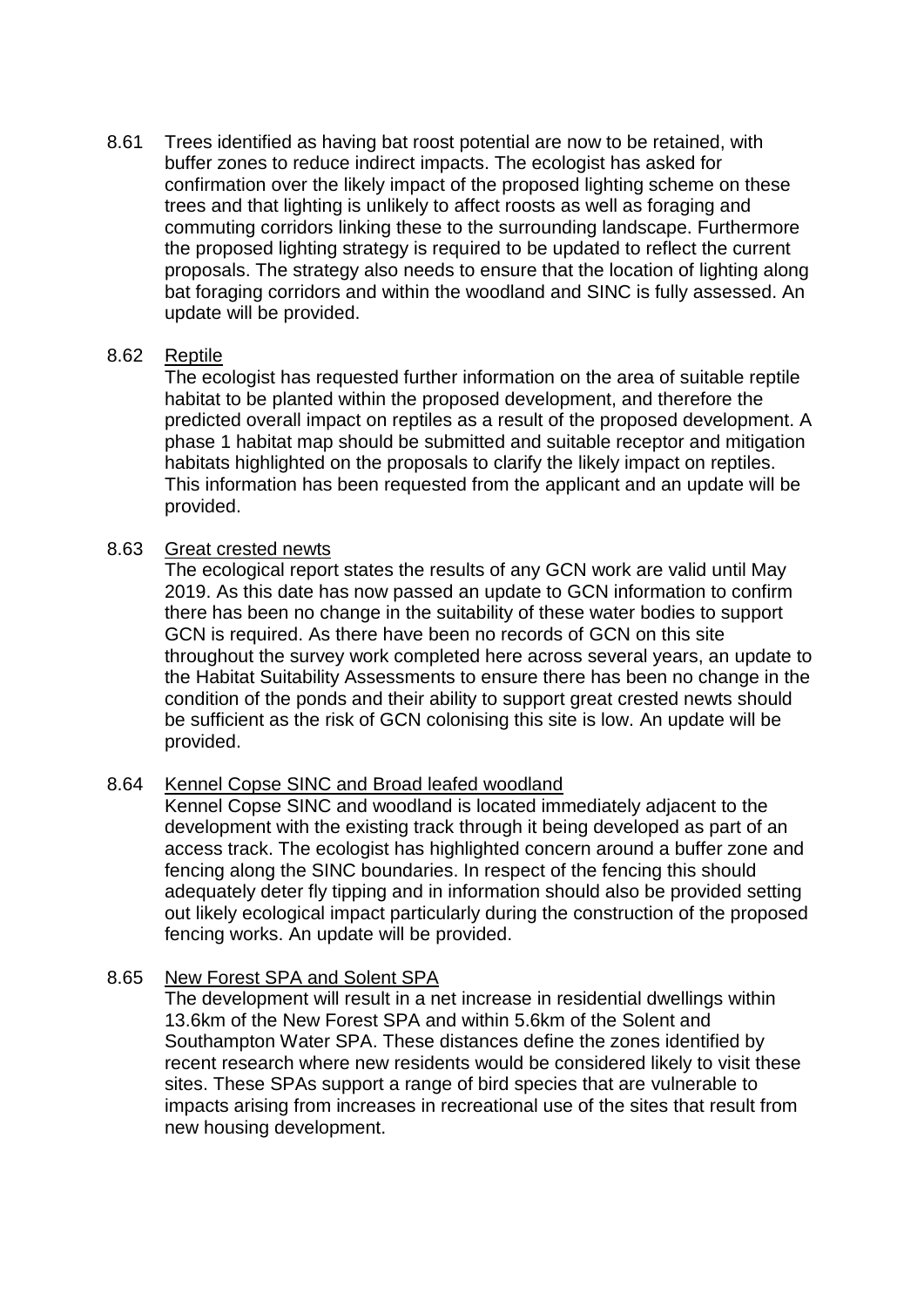- 8.66 While clearly one new house on its own would not result in any significant effects, it has been demonstrated through research, and agreed by Natural England (the government's statutory nature conservation advisors) that any net increase (even single dwellings) would have a likely significant effect on the SPAs when considered in combination with other plans and projects. To address this issue, Test Valley Borough Council has adopted a strategy whereby a scale of developer contributions has been agreed that would fund the delivery of measures to address these issues. With respect to the New Forest, a new strategic area of alternative recreational open space is being delivered that would offer the same sort of recreational opportunities as those offered by the New Forest. With respect to the Solent sites, funding is to be provided to the Solent Recreation Mitigation Partnership (SRMP).
- 8.67 The scale of these contributions is set at £1300 per new dwelling for the New Forest mitigation and various levels dependent on amount of bedrooms in a dwelling for the Solent Mitigation project. Subject to the completion of the required legal agreement the proposal is considered to comply with Policy E5 of the Revised Local Plan and the Council's 'New Forest SPA Mitigation – Interim Framework' and 'Solent Disturbance and Mitigation Project – Interim Framework'.

## 8.68 **Nitrate Neutrality**

The River Test and its major tributaries flow into the Solent. The Solent region is one of the most important for wildlife in the United Kingdom. There are currently high levels of nitrogen and phosphorus input into this water environment and there is evidence to suggest that this is having a detrimental impact on the biodiversity of this area. Housing and other certain types of development are currently contributing negatively towards this issue and there is evidence that further development, without mitigation, would exacerbate this impact.

The Solent region consists of the following Special Areas of Conservation (SAC) and Special Protection Areas (SPA):

- Chichester and Langstone Harbours SPA
- Portsmouth Harbour SPA
- Solent and Southampton Water SPA
- Isle of Wight Lagoons SPA
- Solent Maritime SAC
- Solent and Dorset Coast SPA (Proposed)
- 8.69 These sites are protected by National and European Law which requires the Council to undertake a formal assessment of the implications of any new plans or projects that may be capable of affecting the designated interest features of European Sites before deciding whether to grant planning permission for new residential development. This formal assessment is known as an Appropriate Assessment and considers the potential adverse effects of a plan or project (in combination with other plans or projects) on Special Areas of Conservation and Special Protection Areas. The European Court of Justice recently determined a case related to considering water quality in Appropriate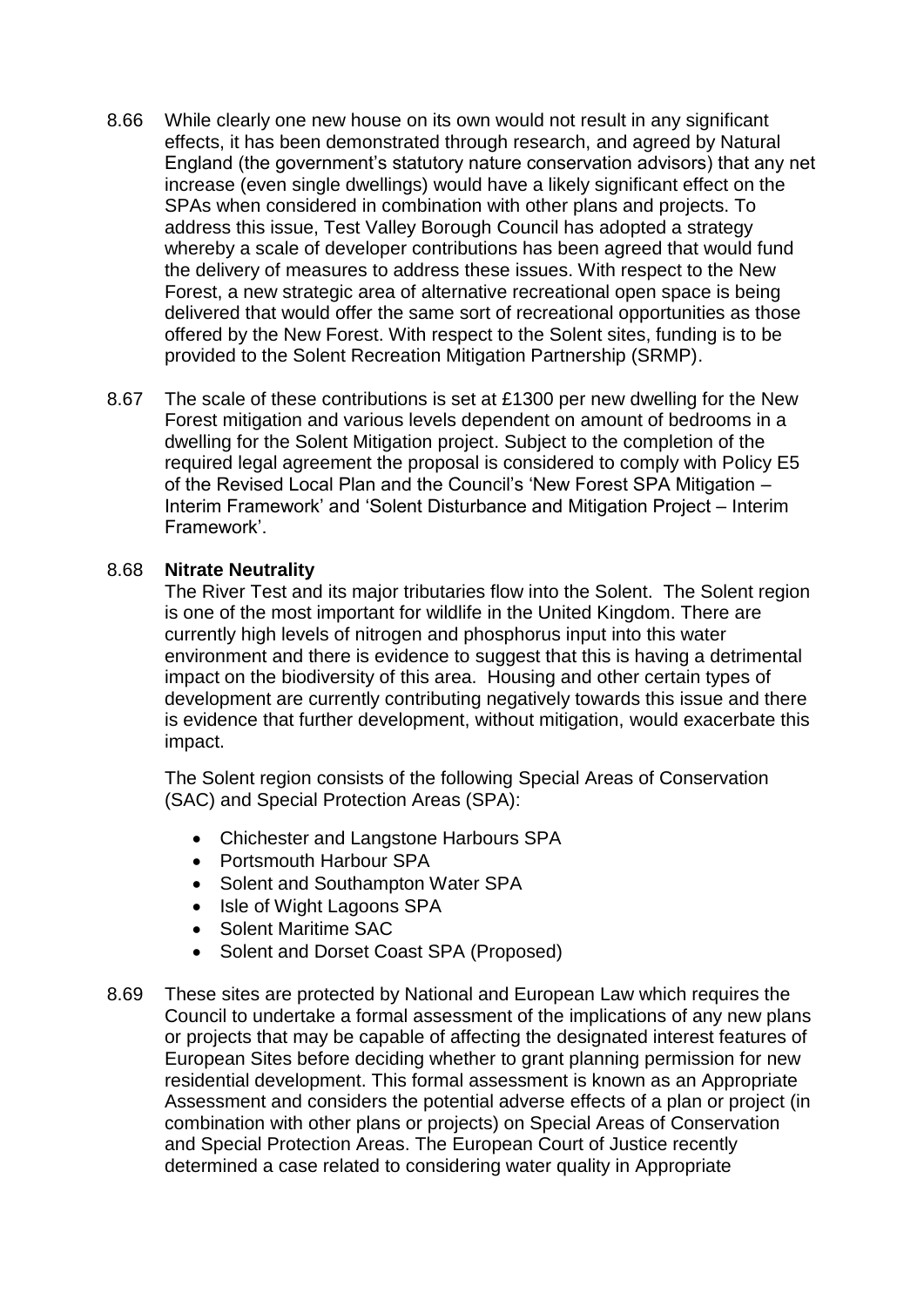Assessments. The impact of the case law is that any development which could result in a decrease in water quality would cause a likely significant effect on the Solent's European sites.

- 8.70 In the context of planning, the impact comes from population increase and the resultant increase in effluent. Proposed developments for new housing, hotels and care homes (as well as other forms of overnight accommodation) are being affected by the issue as a result. Given the nature of this application the applicant was invited to provide an assessment. WYG were appointed by Highwood in October 2020 to prepare a Nitrogen Strategy for the proposed Old Mansion Site, Stoneham development, to summarise the proposed options for nitrogen mitigation. This is intended to sit alongside the Section 106 agreement. The strategy sets out that the proposed developments would create a nitrate impact of 210.020 kg/TN/yr as such mitigation is required to offer a neutral balance to this figure. The strategy sets out the proposed Section 106 obligations, and an overview of each nitrogen mitigation option along with principles for management, monitoring and security. Further details of each option are given in Appendices A – D of the strategy along with location plans for each option. Detailed information on the options can be found in the Habitat Regulation assessment but in brief terms the options offered include
	- a) Offsetting at Chickenhall Lane by removing land from agricultural use (this is separate land to land assessed at the recent Park Farm Planning Application for retirement accommodation).
	- b) Stoneham SuDS scheme, which involves amendments to the approved surface water drainage strategy for the approved development at North Stoneham Park to introduce a nitrogen removal component.
	- c) Atlee Acre wetland scheme, which involves the creation of a new wetland immediately west of Monk's Brook. This will intercept surface water and remove nitrogen before discharging to the brook.
	- d) Chickenhall wetland scheme, which involves the creation of a new wetland east of the River Itchen. This will provide an additional stage of treatment to the wastewater outfall from Chickenhall Wastewater Treatment Works, removing nitrogen before out falling to the River Itchen (as it does currently).
- 8.71 As a result of the 4 options and in particular the implementation of option A in the first instance which ensures the proposal meets the Natural England guidance and therefore meets the necessary test of reasonable scientific certainty under the Conservation of Habitats and Species Regulations 2017 (as amended), the development will not result in adverse effects on the Solent designated site through water quality impacts arising from nitrate generation. It should be noted that Natural England have previously agreed to the different options offered on the adjacent Park Farm site where mitigation has been secured for the care home development (ref: 19/02811/FULLS). Natural England have been consulted on the document for this application and an update will be provided. The recommendation include the need to complete this exercise and for the LPA/applicant to respond appropriately to any resultant consultation response from Natural England.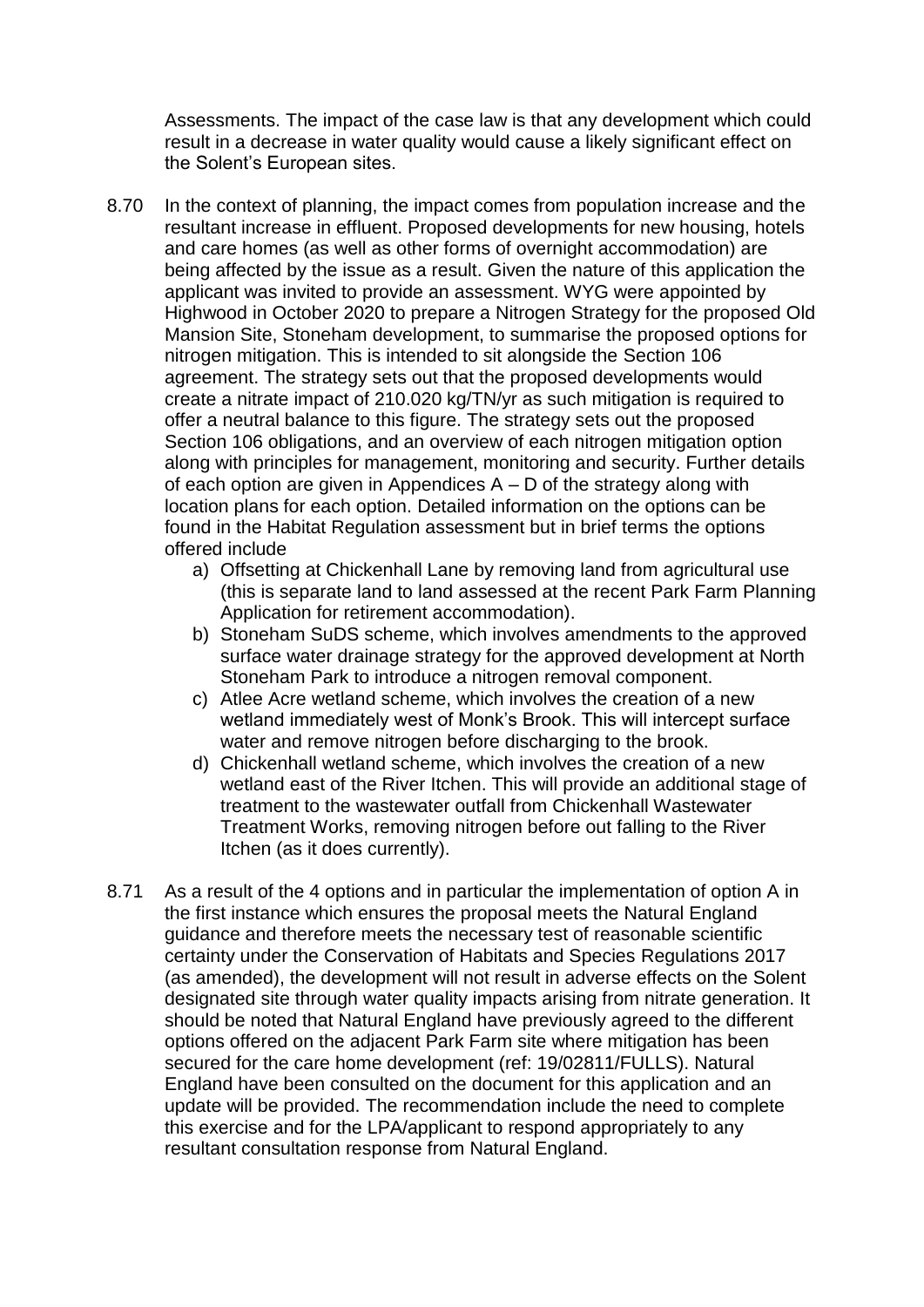## 8.72 **Water Management**

## Surface Water Drainage Strategy

Hampshire County Council as Lead Local Flood Authority has provided comments in relation to the application in their role as statutory consultee on surface water drainage for major developments. The County Council has reviewed the documents following the initial formal response which now includes a suitable alternative to infiltration (option 2).

8.73 The Angling club have raised concern about water runoff from the new development. Attenuation tanks are located sporadically around the development connected to private surface water sewers. The management of the surface water on site through these means is considered appropriate and the County Council as the Lead Local Flood Authority has no objection to the proposals is raised subject to appropriate condition.

## 8.74 Flood risk

The EA's Flood Map for Planning shows that the site sits entirely in Flood Zone 1. The historic flood records map within the Test Valley Borough Council Strategic Flood Risk Assessment (SFRA) shows that there have been no drainage and flooding incidents and sewer incidents recorded within the vicinity of the site. To mitigate against the risk from localised overland flooding from the proposed development, surface water runoff will be managed through the implementation of SuDS features in the form of attenuation basins / wetlands and swales. The EA have not responded to consultation responses sent. The Case Officer has reviewed the EA guidance on consultation requirements for this type of development. Given the site is located in flood zone 1 and is not within 20m of a main river or an area with critical drainage problems and an adequate flood risk assessment has been provided no consultation with the EA is required. As such the development is considered to be fully compliant with the requirements of the NPPF and policy E7 which concerns water management.

## 8.75 **Contaminated land**

Due to the current and previous uses at the site, there is potential for some contamination to be present. The Environmental Health Officer has reviewed the Environmental Statement and would suggest the standard Contaminated land condition. Information has been provided with regards to the ground conditions but to ensure the LPA has the information provided to us in an appropriate format to the appropriate standard the condition is suggested. Subject to this condition it is considered that the development can be provided in accordance with policy E8 which considers pollution.

## 8.76 **Minerals**

The proposed development lies within the mineral and waste consultation area (MWCA) – Minerals section. This area is informed by the mineral safeguarding area (MSA) as defined through Policy 15: Safeguarding – mineral resources of the adopted Hampshire Minerals and Waste Plan (2013) (HMWP) and indicates where viable, safeguarded mineral resources are likely to be present. The purpose of this policy is to protect potentially economically viable mineral resource deposits from needless and unnecessary sterilisation.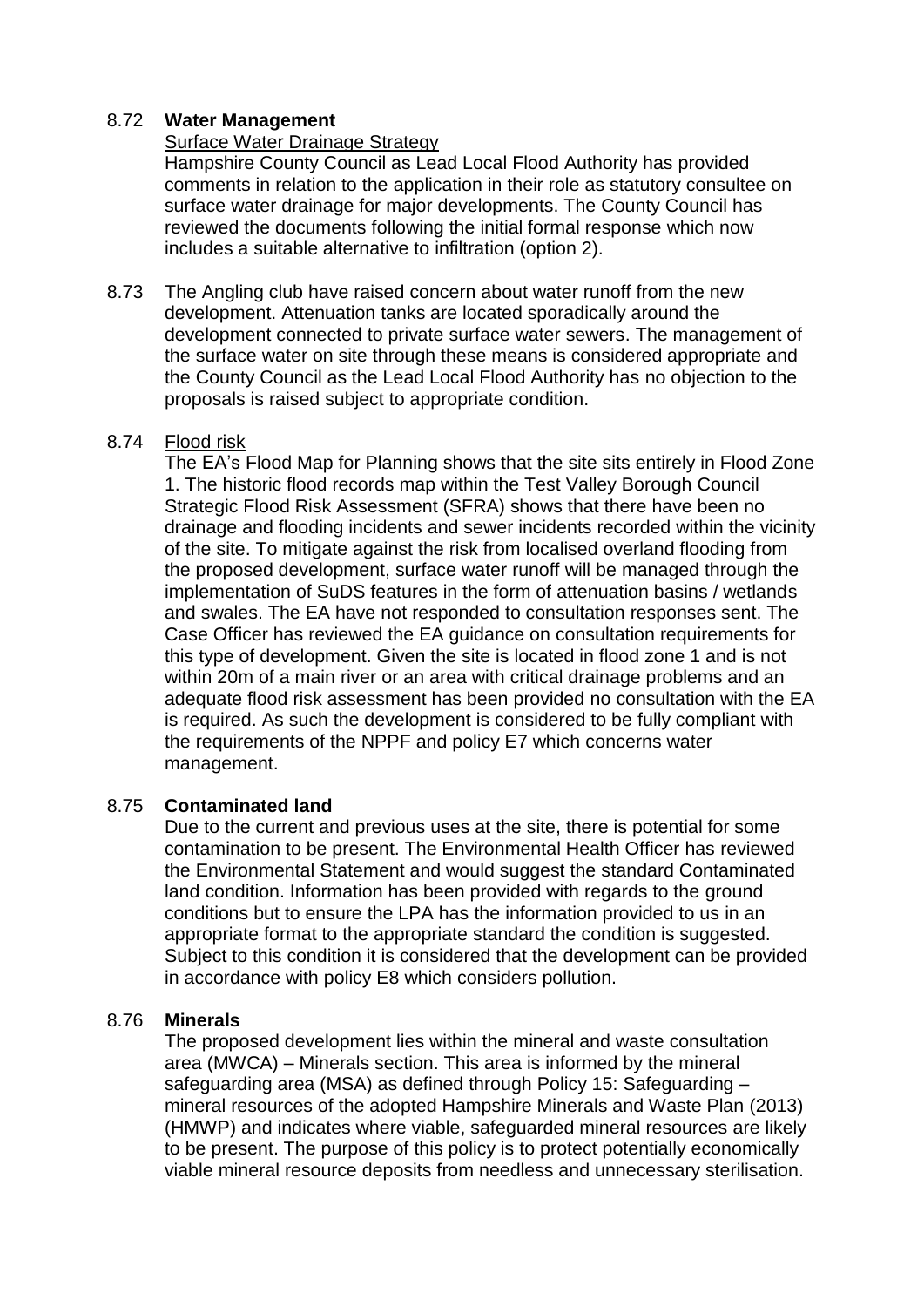The policy seeks to encourage the recovery, where possible, of potential viable mineral resources prior to development. Incidental extraction is endorsed in the Mineral Safeguarding Assessment. Prior-extraction offers potential opportunities to reuse recovered minerals within the development itself or upcycle them to nearby aggregate recycling facilities. This in turn has strong potential to reduce the amount of waste generated through excavation on site as well as reducing the need for imported construction material.

- 8.77 Due to the involvement of incidental extraction the HCC Minerals Officer has No Objection to this application subject to an appropriate condition through construction management plans outlining:
	- i. a method for ensuring that minerals that can be viably recovered during the development operations are recovered and put to beneficial use; and
	- ii. a method to record the quantity of recovered mineral (re-use on site or off site) and to report this data to the MPA.

This information has been included in the condition securing the submission of a construction management plan.

# 8.78 **Safety and security of the boundary between Stoneham Lakes and the proposed development**

Comments have been received from the neighbouring angling club in relation to the security and safety of the boundaries with the lakes. A 2m stock proof fence has been requested as the appropriate type of boundary to prevent individuals accessing the lakes and also potentially falling into the lakes. The Angling Club would be in favour of this style of fencing and request that the developer use this fence along the entire western and southern boundary of the development to stop trespass onto the golf course and Stoneham Lakes. The applicant has submitted a plan showing all boundary treatments proposed (drawing no: DD241L04 F). 1.5m high stock proof fencing is proposed along the southern boundary from the angling club car park to The mansion terrace. A retaining wall is proposed to the terrace overlooking the lake together with Estate Railings to match NSP (North Stoneham Park) and an informal hedgerow. West of the Mansion terrace it is proposed to replace existing post and wire fence with 1.5m high new post and wire fence. It should be noted that individual rear gardens which face towards the boundary with the angling club are also proposed to include 1.5m high stock proof fencing to the rear with close board fencing on any side boundaries. It is considered reasonable to ensure that a condition is applied to the recommendation ensuring the boundary treatments are provided prior to first occupation of the dwellings.

# 8.79 **Security and ball strike at boundary between Stoneham Golf Club and the proposed development**

The current western boundary treatment consists of unmaintained post and wire fencing or no fencing at all. There is a small section of the boundary which comprises a ditch/bank. Similar to the Angling club above the Golf Club have suggested a site boundary treatment which should comprise 2m stockproof fencing, installed between two points on the western boundary.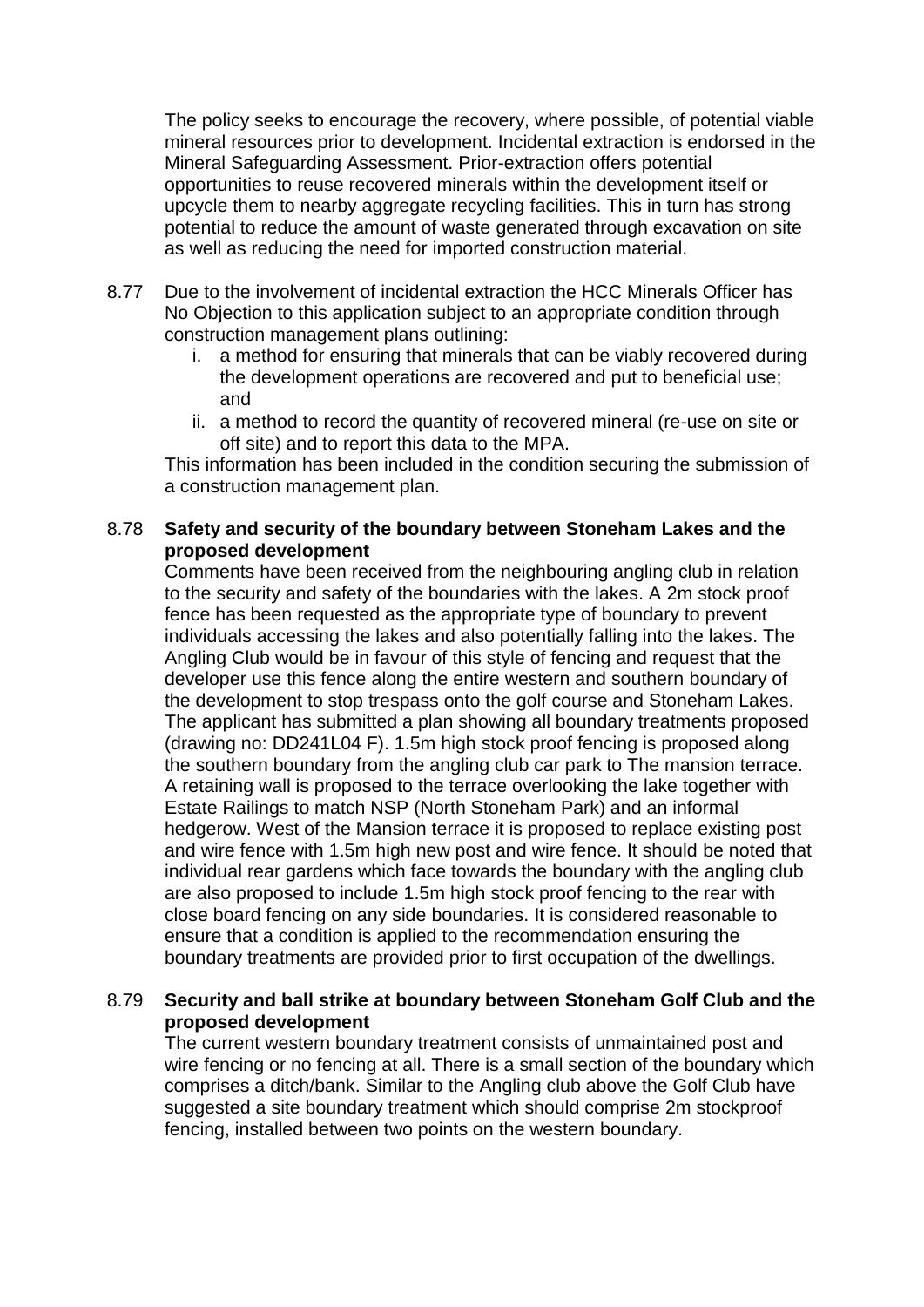8.80 The applicant has responded by proposing north to south on the boundary with the golf club replacement of any existing post and wire fence with 2m high stock proof fencing with 1m high chicken mesh - to prevent golf balls into the woodland. Furthermore all rear gardens facing this boundary (12-20) would also have additional 2.0m high new stock proof and chicken mesh fencing to the rear of properties. The LWEMP together with the draft S106 agreement now specifies the location, specification and maintenance of the fencing surrounding the western woodland along with the provision of no entry signage at the agreed locations. It is considered appropriate to add a condition ensuring the information in the boundary plan and LWEMP are provided prior to first occupation of a dwelling. Subsequent to these successful discussions between the golf Club and the applicant in respect of the above the golf club have withdrawn their objection.

#### 8.81 **Impacts at angling lakes**

The lakes a source of recreation including an active fishing community who purchased the local land around the lake for angling. Comments have been received in respect of the effect of such proposed development, with lighting and noise so close to one of the fishing lakes. The proposed 3 storey Mansion Apartments and recreational terraced area are on the southern boundary of the development site. The building is in an elevated position overlooking Park Pond. Concerns highlighted are the light pollution from this building and from the lighting of the terraced area Allowing artificial light to illuminate the lake will upset the natural "night and day" balance in the lake and surrounding area. The impact of light pollution on aquatic life, amphibians, birds and bats has been scientifically documented and is a concern to the angling club. The boundaries around the terrace area will be formed of a retaining wall together with Estate Railings and an informal hedgerow. Whilst it is acknowledged that the existing arrangement on this part of the boundary with the angling lakes will be altered the proposed mansion building would be located approx. 17m from the boundary the lakes. As such whilst the windows and balconies at the mansion building would offer views towards the lakes and beyond these views would be at a distance and the bulk and massing of the mansion building would be set back away from the lakes ensuring no significant overbearing impacts on the lakes are created in this respect. A terrace is also proposed which extends out from the mansion building towards the boundary with the lakes opening up what would have historically been the view towards the landscaped grounds of north Stoneham Park. It is recommended to secure further detail in respect of how the terrace area and retaining wall would be constructed given the change in ground levels at this location and the presence of some historic materials. Furthermore information on how this area is to be lit is also sought through condition. It is understood that the terrace area is for residents of the mansion building only and so any noise would likely be akin to domestic dwelling amenity area levels and it is not considered that this type of use would create an unacceptable level of noise in this location.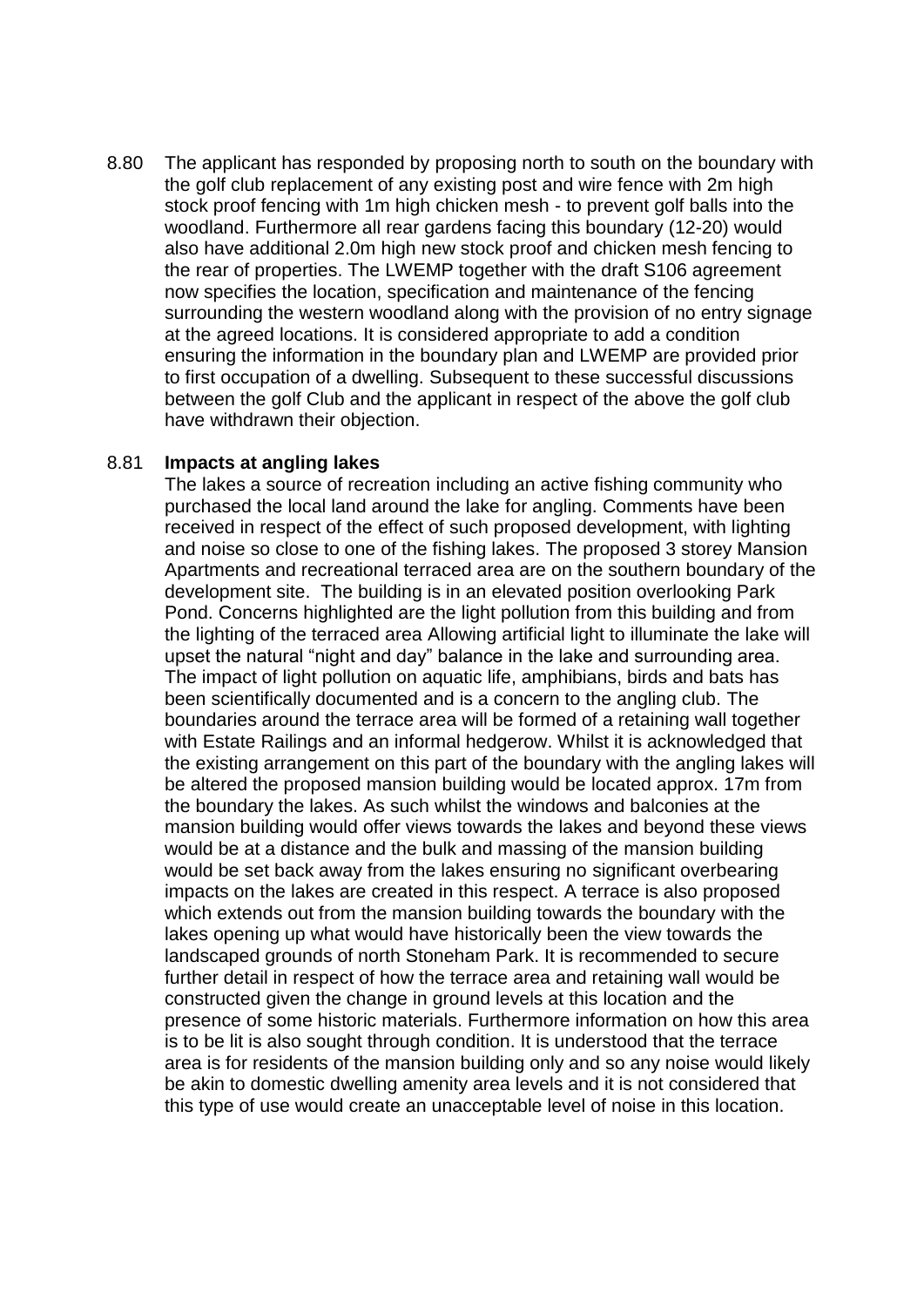# 8.82 **Skills and training**

The Economic Development Officer has no objection to the proposal provided an Employment and Skills Plan is required by condition, relating to the Construction Industry Training Board (CITB) National Skills Academy Client Based Approach, which sets out the construction skills activity to be undertaken by the developer/contractor. This is to ensure that the development contributes to construction skills training having regard to policy ST1 of the Test Valley Borough Revised Local Plan 2016.

## 8.83 **St Nicholas Church**

The Diocese of Winchester has provided comment in relation to the church Bells at St Nicholas which is located on Stoneham Lane requesting that the presence of these bells and their regular usage is communicated to and taken into account by any developer bringing forward detailed proposals for developments in the area. It is considered appropriate to add a note advising of the church bells and noise implications.

## 8.84 **Information provided at time of house purchase**

Comments have been received in relation to the outlook of new homes recently purchased on the North Stoneham Park development and the amount of dwellings proposed with the track being unchanged. A private view is not material planning consideration. Neither is the position that new residents on adjoining parcels of a wider development close by, may or may not have been informed of the current proposal or its merits.

## 9.0 **CONCLUSION**

9.1 It is recommended that subject to the receipt and consideration of updated consultation responses on the outstanding issues and the completion of a legal agreement, that planning permission be granted. An update will be provided on the areas identified within the report.

## 10.0 **RECOMMENDATION**

**Delegate to Head of Planning and building to:**

- **i. Completion of Legal agreement to secure:**
	- **The delivery and future management of on-site Affordable Housing**
	- **Secure off-site Nitrogen Neutrality mitigation**
	- **Financial contributions towards both the New Forest SPA and the Solent SPA to mitigate the impact of development**
	- **Provision of, and subsequent management arrangements for, onsite Public Open Space**
	- **Maintenance and management arrangements for the Woodland Buffer to Stoneham Golf Club**
- **ii The receipt of a satisfactory consultation reply from Natural England in respect of additional evidence for Nitrate Neutrality**
- **iii The receipt of a satisfactory consultation reply from Ecology in respect of additional information for biodiversity.**

**Then PERMISSION subject to:**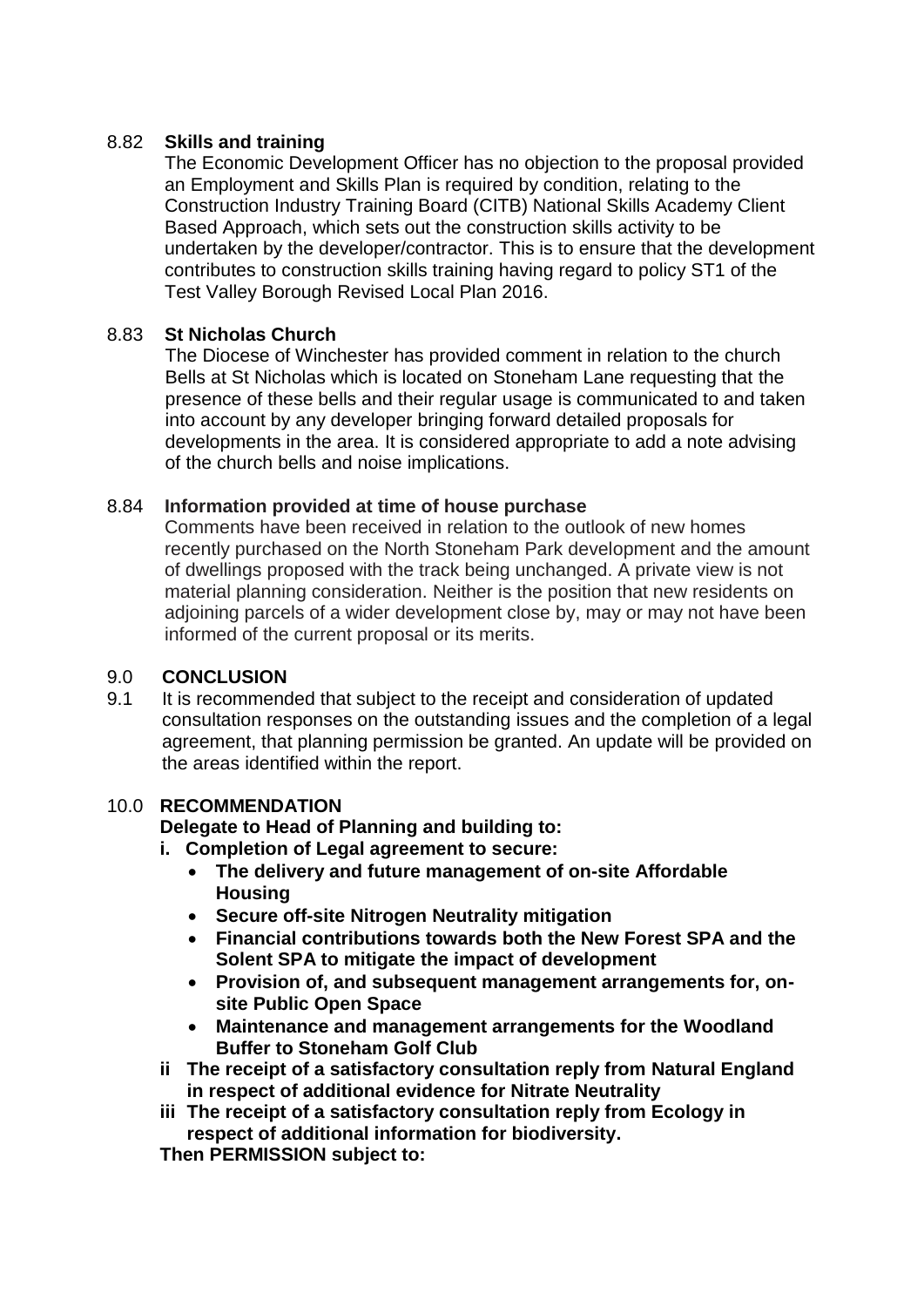- **1. The development hereby permitted shall be begun within three years from the date of this permission. Reason: To comply with the provision of Section 91 of the Town and Country Planning Act 1990 as amended by Section 51 of the Planning and Compulsory Purchase Act 2004.**
- **2. The development hereby permitted shall not be carried out except in complete accordance with the details shown on the submitted plans, numbers 19.034278 C 19.034.101 V DD241L04F 14-159-1216 C 14-159-1202 H 19.034.240 G DD241L01 C DD241L03D 19.034.279 D 14-159-1225 F 14-159-1215 D 14-159-1204 G 14-159-1208 E 14-159-1214 G 14-159-1201 H 19.034.100 O DD241L02 B DD241L05A 14-159-1210 E 19/34/SK22 C 19/034/305 B 14-0159-1226 A 19/034/210 14-159-200 19/034/220 19/034/280 14-159-1207 B 19/034/300 19/034/301 19/034/302 19/034/303 19/034/304 19/034/276 19/034/275 19/034/280 14-159-1223 14-159-1222 19.034.002 A 19.034.277 G**
	- **14-159-1221 14-159-1219**
	- **14-159-1220**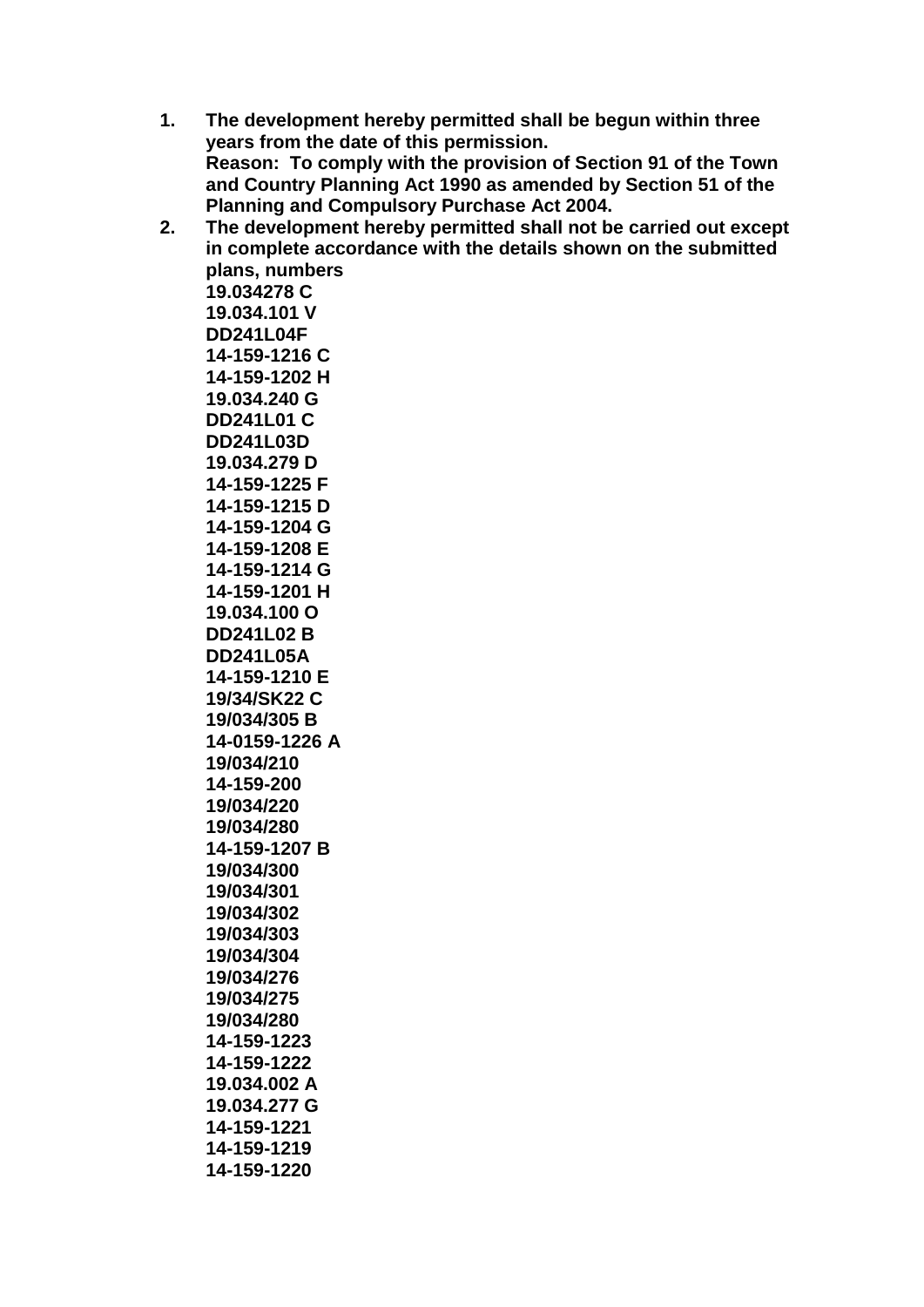- **19.034.270 E 19.034.271 D 19.034.272 D 19.034.273 C 19.034.300C 19.034.001 19.034.211 C Reason: For the avoidance of doubt and in the interests of proper**
- **planning. 3. No development shall take place above DPC level of the development hereby permitted until samples and details of the materials to be used in the construction of all external surfaces hereby permitted have been submitted to and approved in writing by the Local Planning Authority. This shall include a sample wall panel which shall be constructed on site for all brick work proposed, be not less than 1 metre square and be constructed on site, inspected and approved in writing by the Local Planning Authority. The panel shall then be left in position for comparison whilst the development is carried out. Works shall be carried out in accordance with the approved sample panel. Development shall be carried out in accordance with the approved details. Reason: To ensure the development has a satisfactory external appearance in the interest of visual amenities in accordance with**
- **Test Valley Borough Revised Local Plan (2016) Policy E1. 4. Before the development hereby permitted is commenced details, including plans and cross sections, shall be submitted to and approved by the Local Planning Authority of the existing and proposed ground levels of the development and the boundaries of the site and the height of the ground floor slab and damp proof course in relation thereto. Development shall be undertaken in accordance with the approved details. Reason: To ensure satisfactory relationship between the new development and the adjacent buildings, amenity areas and trees**

**in accordance with Test Valley Borough Revised Local Plan (2016) policy E1 and E9.** 

**5. No development shall take place above DPC level of the development hereby permitted until full details of hard and soft landscape works have been submitted and approved. Details shall include-where appropriate: proposed finished levels or contours; means of enclosure; car parking layouts; other vehicle and pedestrian access and circulation areas; hard surfacing materials; minor artefacts and structures (e.g. furniture, play equipment, refuse or other storage units, signs, lighting, etc.); proposed and existing functional services above and below ground (e.g. drainage, power, communications cables, pipelines etc. indicating lines, manholes, supports.); retained historic landscape features and proposals for restoration, where relevant.**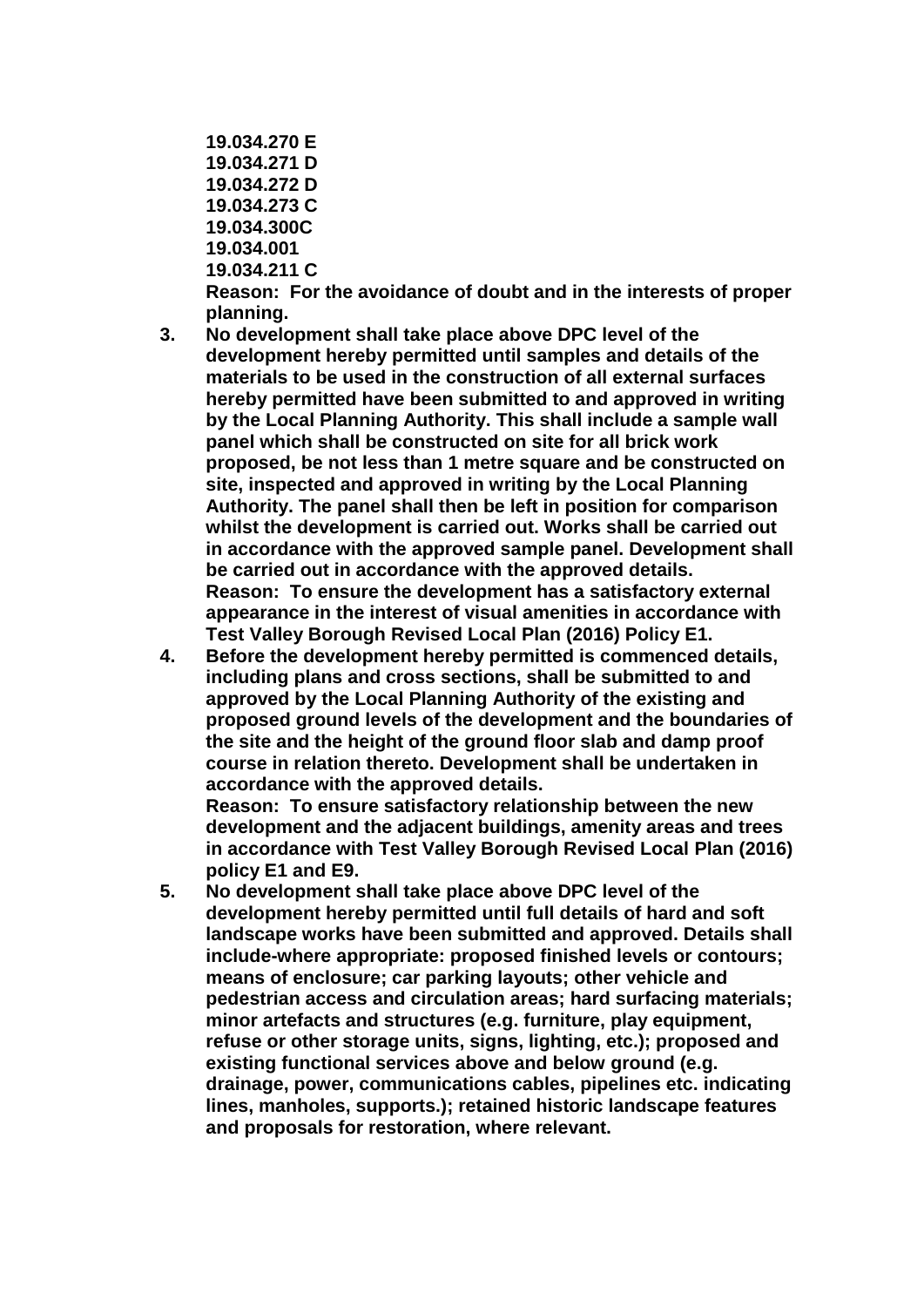**Soft landscape works shall include: planting plans; written specifications (including cultivation and other operations associated with plant and grass establishment such as tree pits); schedules of plants, noting species, plant sizes and proposed numbers/densities.**

**The landscape works shall be carried out in accordance with the implementation programme and in accordance with the management plan.**

**Reason: To improve the appearance of the site and enhance the character of the development in the interest of visual amenity and contribute to the character of the local area in accordance with Test Valley Borough Revised Local Plan (2016) Policy E1 and E2.**

**6. No development shall take place above DPC level of the development hereby permitted until a schedule of landscape management and maintenance for a minimum period of 5 years has been submitted to and approved in writing by the Local Planning Authority. The landscape management plan, including long term design objectives, management responsibilities and maintenance schedules for all landscape areas and an implementation programme, shall be submitted to and approved in writing by the Local Planning Authority. The approved management plan shall be carried out in accordance with the implementation programme.**

**Reason: To ensure the provision of amenity afforded by proper maintenance of existing and new landscape features as an improvement of the appearance of the site and to enhance the character of the development in the interest of visual amenity and contribute to the character of the local area in accordance with Test Valley Borough Revised Local Plan (2016) Policy E1 and E2.**

**7. The development hereby approved shall be undertaken in full accordance with the provisions set out within the James Fuller Arboriculture Report and Method Statement reference October 2020 JFA10259LSA V3specific attention is drawn to Part 2 at page 7 onwards of that document.**

**Reason: To ensure the enhancement of the development by the retention of existing trees and natural features during the construction phase in accordance with Test Valley Borough Revised Local Plan policy E2. TBC with Tree officer.**

**8. Tree protective measures installed (in accordance with the tree protection condition) shall be maintained and retained for the full duration of works or until such time as agreed in writing with the Local Planning Authority. No activities, nor material storage, nor placement of site huts or other equipment what-so-ever shall take place within the barrier.**

**Reason: To ensure the avoidance of damage to existing trees and natural features during the construction phase in accordance with Test Valley Borough Revised Local Plan policy E2.**

**9. All service routes, drain runs, soakaways or excavations in connection with the development hereby permitted shall remain wholly outside the tree protective barrier.**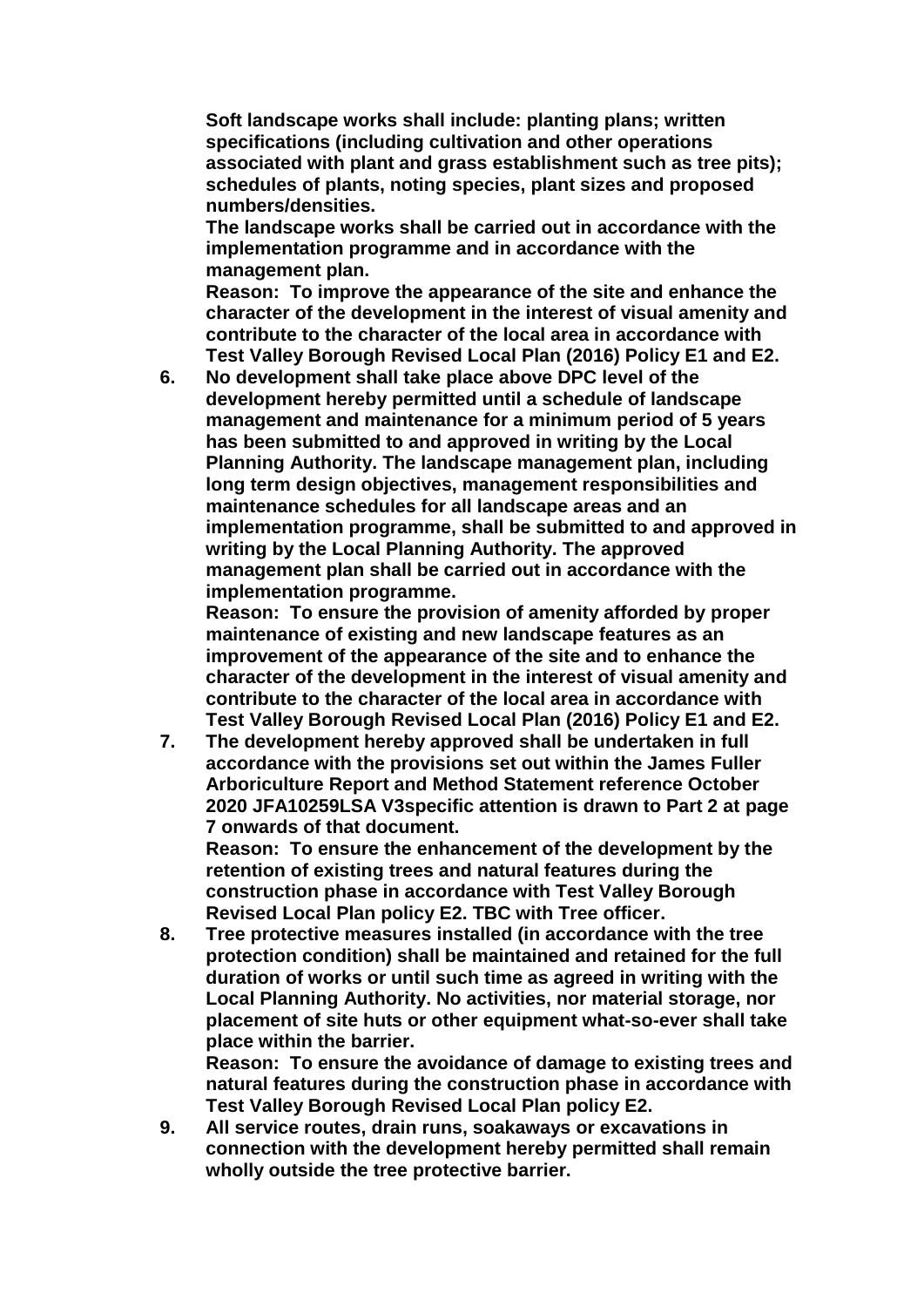**Reason: To ensure the avoidance of damage to existing trees and natural features during the construction phase in accordance with Test Valley Borough Revised Local Plan policy E2.**

- **10. No development shall take place (including site clearance and any other preparatory works) until a site meeting has taken place to involve the Site Manager; the Project Arboriculturist and the Local Planning Authority Arboricultural Officer. Following this meeting tree protection barriers and other measures shall be erected and installed in accordance with the James Fuller Tree Protection Plan JFA102590MS.04ATTP Oct 2020 V3 prior to any other site operations and at least three working days notice shall be given to the Local Planning Authority that it has been erected. Reason: To ensure the enhancement of the development by the retention of existing trees and natural features during the construction phase in accordance with policy E2 Test Valley Borough Revised Local Plan.**
- **11. No construction above DPC of any dwelling hereby approved shall commence until an Employment and Skills Plan has first been submitted to and approved by the Local Planning Authority. The Plan shall be based on the CITB Client Based Approach (or such other standard as may supersede it) and shall include the requirements of the CITB schedule for residential development that applies to the value of the development at the time the Plan is submitted. Development shall be undertaken in accordance with the approved details.**

**Reason: To ensure that the development contributes to construction skills training having regard to policy ST1 of the Test Valley Borough Revised Local Plan 2016.**

**12. Development shall be carried out in accordance with the archaeological provisions set out in that document (edp 1574 r008a dated April 2020).**

**Reason: To ensure the protection of heritage assets in accordance with policy E9 of the Test Valley Borough Revised Local Plan 2016.**

- **13. The roads and footways as shown on the approved plans shall be laid out and made up in accordance with the approved details prior to the first occupation of the development hereby permitted. Reason: To provide appropriate pedestrian and vehicular access in accordance with policy T1 of the Test Valley Borough Revised Local Plan 2016.**
- **14. The development shall not be occupied until the areas shown on the approved plan for the parking and turning of vehicles shall have been made available, surfaced and marked out, with markings to be agreed beforehand by the Local Planning Authority. The parking and turning areas shall then be permanently retained and reserved for that purpose at all time. Reason: To make provision for off-street parking for the purpose of highway safety in accordance with policy T2 of the Revised Borough Local Plan 2016.**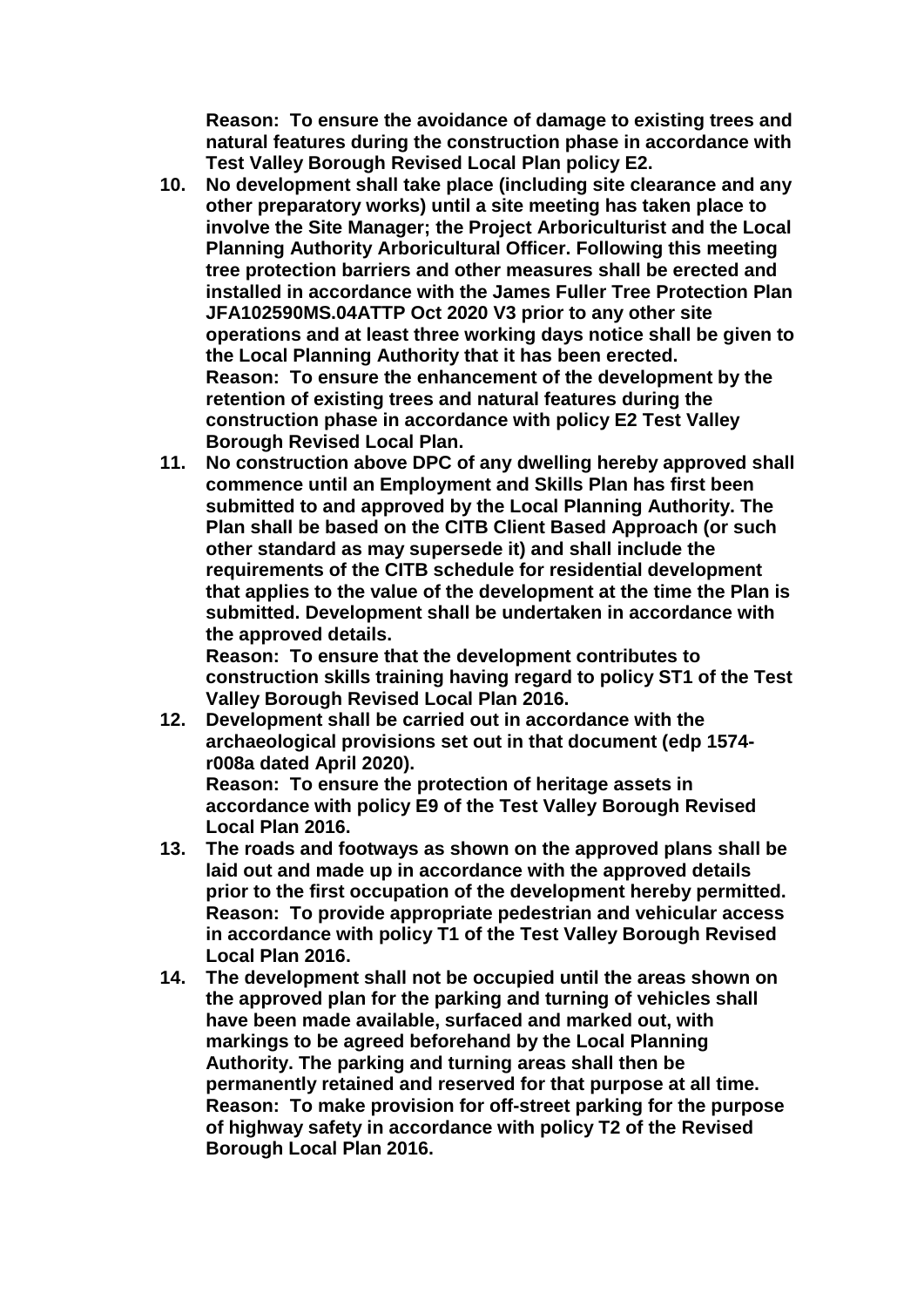- **15. Before development commences, a Construction and Environmental Management Plan (CEMP), shall be submitted to and approved in writing by the Local Planning Authority. The CEMP shall include the following details:**
	- **i. the timing and phasing of the works and lorry routing**
	- **ii. the incidental recovery of minerals for construction works;**
	- **iii. the location of temporary site buildings and plant and material storage areas,**
	- **iv. the arrangement for construction deliveries and access**
	- **v. dust impacts and controls**
	- **vi. temporary construction car parking both on and off-site,**
	- **vii. temporary lighting ,**
	- **viii. mud on the road mitigation,**
	- **ix. a scheme for controlling noise and vibration from demolition and construction activities (to include piling);**
	- **x. the protection of pedestrian routes during construction,**
	- **xi. storage of and collection of waste**
	- **xii. controls for the volume and the quality of surface water runoff,**
	- **xiii. watercourse crossings and any proposed diversions (temporary or permanent),**
	- **xiv. a map or plan showing habitat areas to be specifically protected (identified in the ecological reports) during the works and any necessary mitigation for protected species to include:**
		- **a. The timing of the works**
		- **b. Watercourse crossings and any proposed diversions (temporary or permanent)**
		- **c. The measures to be used during construction in order to minimise environmental impact of the works on habitats (considering both disturbance and pollution prevention)**
	- **xv. information on the persons/bodies responsible for particular activities associated with the construction phase**
	- **xvi. method for ensuring that minerals that can be viably recovered during the development operations are recovered and put to beneficial use and a method to record the quantity of recovered mineral (re-use on site or off site) and to report this data to the MPA.**

**All works shall be carried out in accordance with the approved CEMP.** 

**Reason: In the interests of amenity, highway safety and protection of ecological features in accordance with policy LHW4, T1 and E5 of the Test Valley Borough Revised Local Plan 20162016.**

**16. No development shall begin until a detailed surface water drainage scheme for the site, based on the principles within the Flood Risk Assessment & Drainage Strategy ref: 14-159, has been submitted and approved in writing by the Local Planning Authority. The submitted details shall include:**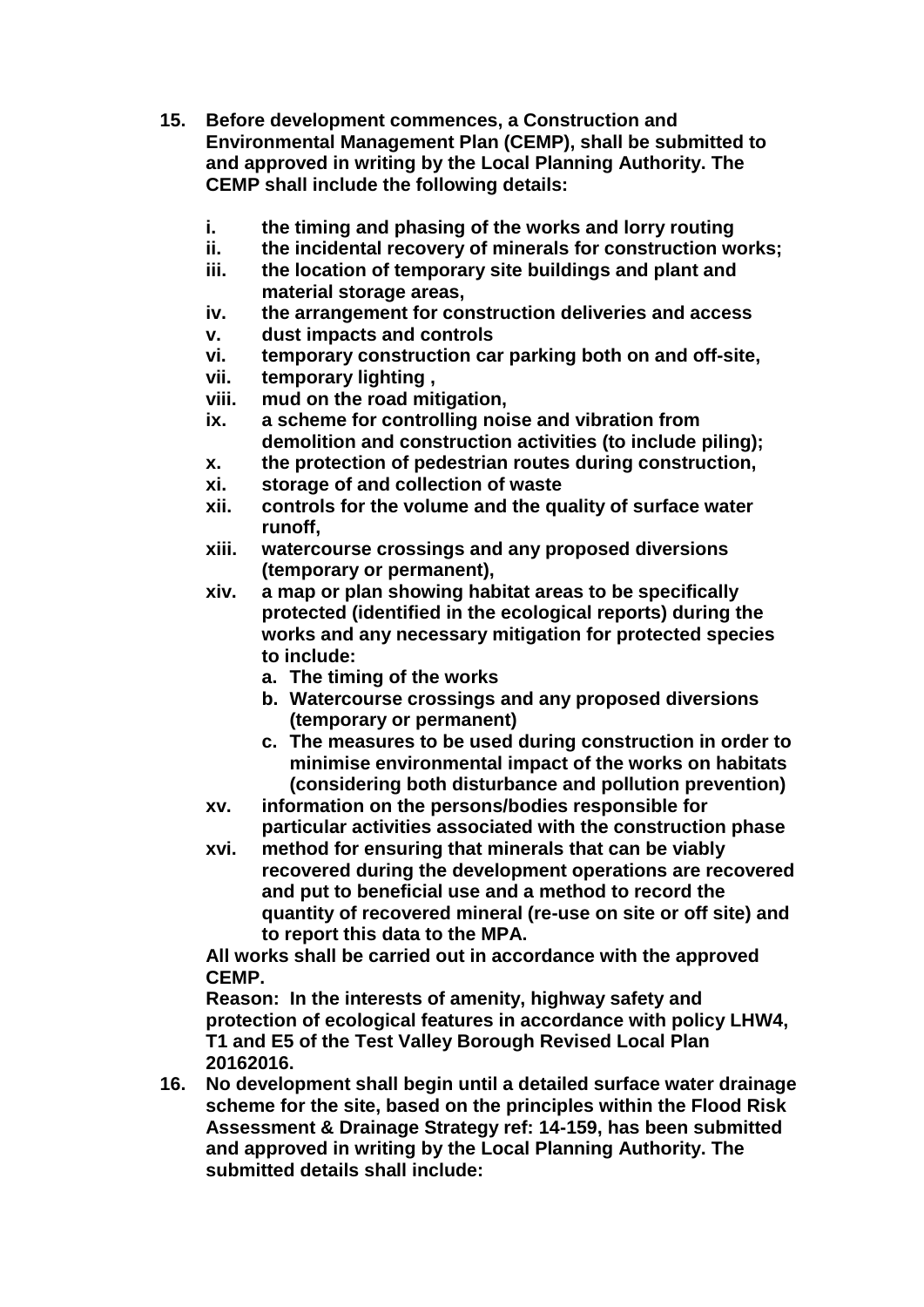- **a. A technical summary, which include detailed drawings and calculations, highlighting any changes to the design from that within the approved Flood Risk Assessment (Option 1 or 2).**
- **b. Groundwater monitoring between autumn and spring which demonstrate that there will be at least 1m unsaturated zone between the base of any infiltration features and the highest groundwater level recorded. This should include confirmation on how impacts of high groundwater will be managed in the design of the proposed drainage system to ensure that storage capacity is not lost, and structural integrity is maintained.**
- **c. Exceedance plans demonstrating the flow paths and areas of ponding in the event of blockages or storms exceeding design criteria.**

**Development shall proceed only in accordance with the approved details.**

**Reason: To ensure the development provides the satisfactory provision of foul and surface water drainage in accordance with policy E7 of the Test Valley Borough Revised Local Plan 2016.**

**17. Details for the long-term maintenance arrangements for the surface water drainage system shall be submitted to and approved in writing by the Local Planning Authority prior to the first occupation of any of the dwellings. The submitted details shall include;**

**a. Maintenance schedules for each drainage feature type and ownership**

**b. Details of protection measures.**

**The surface water drainage system shall be maintained and operated in accordance with the approved details.**

**Reason: To ensure the development provides the satisfactory provision of foul and surface water drainage in accordance with policy E7 of the Test Valley Borough Revised Local Plan 2016**

**18 The Mansion building shall not be occupied until information and plans have been submitted to and approved by the Local Planning Authority detailing the provision of external lighting on the terrace and southern elevation of the mansion building. Information shall include hours of operation, light specification including spread and locations. Any external lighting shall be provided only in accordance with the approved details. Reason: in the interests of visual amenity, safety and to protect** 

**biodiversity in accordance with policies E1, E5 and LHW4 of the Test Valley Borough Revised Local Plan 2016.**

**19. No development shall take place (other than any approved demolition and site clearance works) until an assessment of the nature and extent of any contamination and a scheme for remediating the contamination has been submitted to and approved in writing by the Local Planning Authority. The assessment shall only be undertaken by a competent person, and shall assess the presence of any contamination on the site, whether or not it originates on the site. The assessment shall**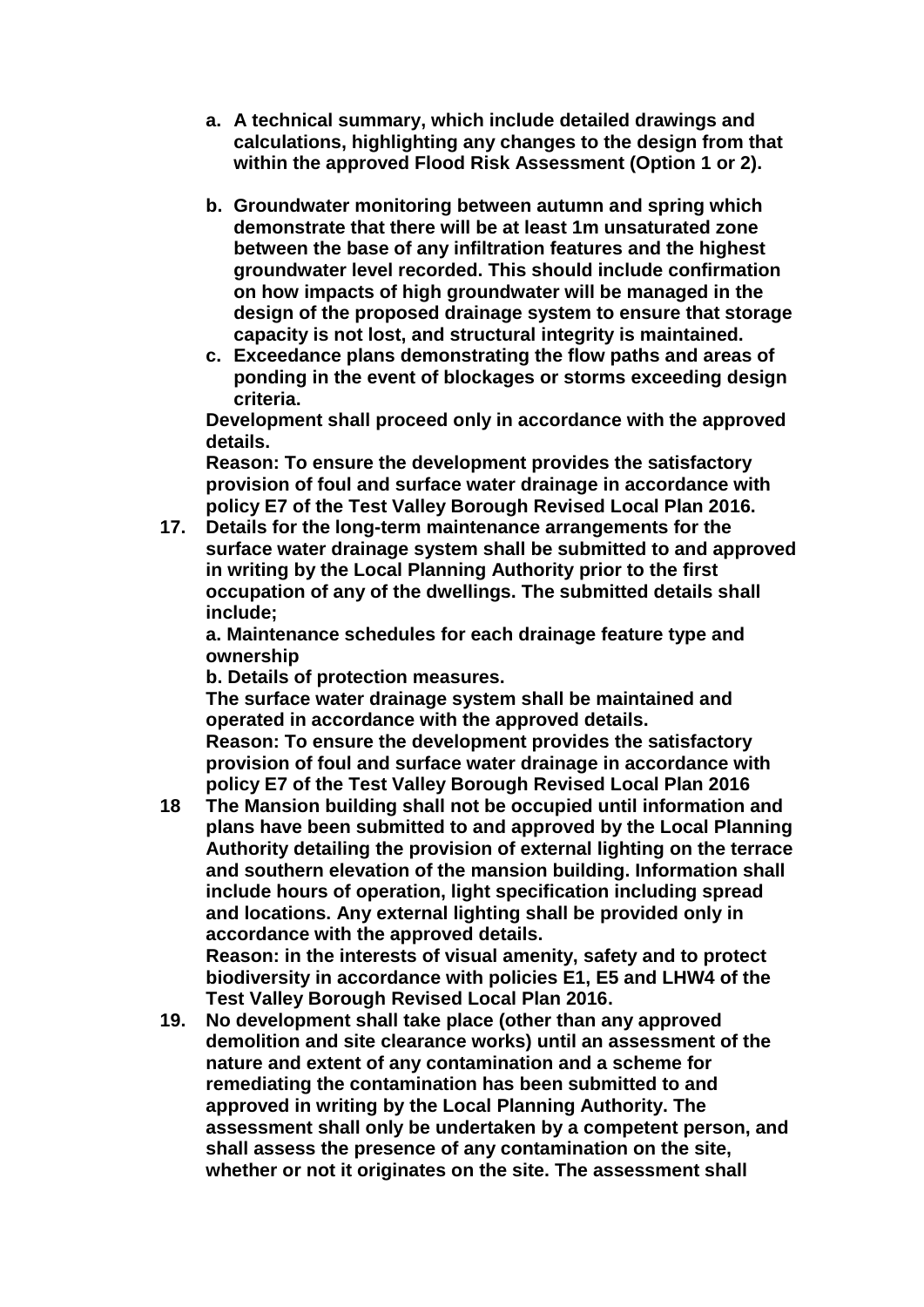**comprise at least a desk study and qualitative risk assessment and, where appropriate, the assessment shall be extended following further site investigation work. In the event that contamination is found, or is considered likely, the scheme shall contain remediation proposals designed to bring the site to a condition suitable for the intended use.**

**Such remediation proposals shall include clear remediation objectives and criteria, an appraisal of the remediation options, and the arrangements for the supervision of remediation works by a competent person. The site shall not be brought in to use until a verification report, for the purpose of certifying adherence to the approved remediation scheme, has been submitted to and approved in writing by the Local Planning Authority. Reason: To minimise the risks of pollution and to ensure the site is satisfactorily de-contaminated in accordance with policy E8 of the Test Valley Borough Revised Local Plan 2016.**

- **20. Construction and demolition work shall only take place between 0730 hours to 1800 hours Mondays to Fridays and 0800 hours to 1300 hours on Saturdays and not at all on Sundays or Bank Holidays. Reason: To protect the amenities of the occupiers of nearby dwellings in accordance with policy LHW4 of the Test Valley Borough Revised Local Plan 2016.**
- **21. The development shall not be occupied until the boundary treatments detailed in drawing no DD241L04 I (comprising all boundary treatments across the site including golf ball stop fencing)s been provided. The boundary treatment shall be retained and maintained at all times. Reason: To ensure security and safety for residents of the proposed development and users of the adjacent angling lakes and golf club in accordance with Test Valley Borough Revised Local Plan 2016 Policy LHW4.**
- **22. Full details of all new windows including dormers, doors and porches shall be submitted to and approved in writing by the Local Planning Authority prior to the commencement of work. This shall include drawings at a scale of 1:10 with appropriate annotation. The windows and doors shall be installed in accordance with the approved details. Reason: To protect the character and appearance of the proposed buildings in this location of historic interest in accordance with Test Valley Borough Revised Local Plan (2016) Policy E9.**
- **23. The development shall not be occupied until the 'Woodland Buffer to Stoneham Golf Club' is completed (ie. fences, gates and signage erected) as detailed in drawing no DD241L04 I and the Landscape, Woodland & Ecological Management Plan Rev D has been provided. The 'woodland Buffer to Stoneham Golf club' detail shall be retained and maintained at all times. Reason: To ensure security and safety for residents of the proposed development and users of the golf club in accordance with Test Valley Borough Revised Local Plan 2016, policy LHW4.**